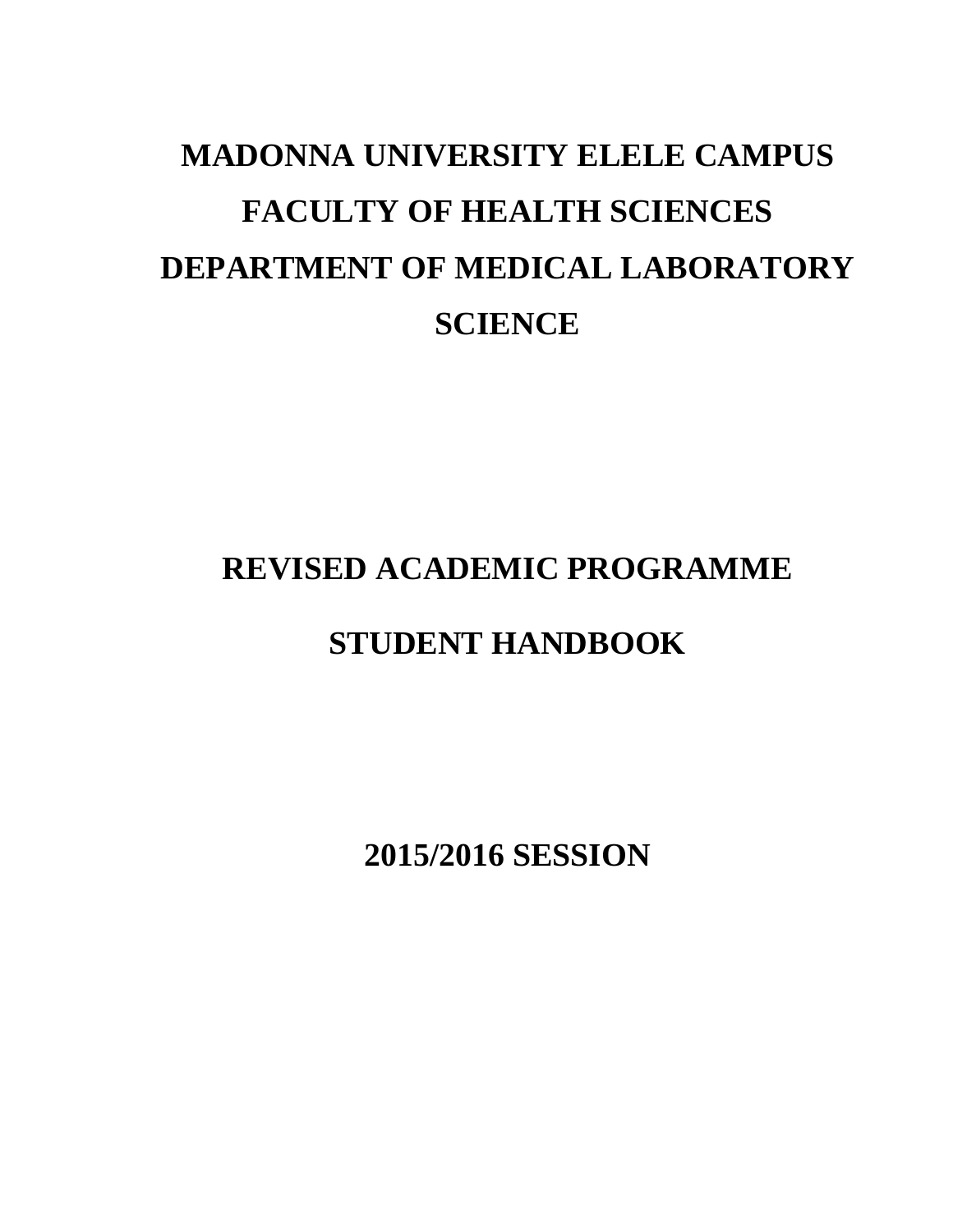#### **History**

The Department of Medical Laboratory Science of the Faculty of Health Sciences College of Health Sciences Madonna University was established in 2000/2001 Academic Session with 21 students as its first intake under Assoc. Professor E.A. Nwokoro as the first Head of the Department. This was sequel to the approval from the University Senate and the National Universities Commission. The Department is located in the Elele Campus of the University. The pioneer students took their First Degree and Professional examination in 2005/2006 session when the Department received Provisional Approval from the Medical Laboratory Science Council of Nigeria (MLSCN) in the year 2005. Under the Acting Head of Department, Chief Sir I. I. Iroagba who handed over to Associate Professor I. N. Nnatuanya the current HOD, the Department has continued to witness tremendous yearly increase in student enrolments and in the yearly student turnover. Efforts are on going to bring about increase in facilities: structure and equipment and in quality of both academic and administrative staff.

#### **Philosophy**

The Philosophy of the Department of Medical Laboratory Science, College of Health Sciences, Madonna University takes its cue from the broad Philosophy of the College of Health Sciences in the country and that of the University. First the department is one with the College of Health Sciences and that of the University in the belief that optimal Medical Laboratory Science education can be achieved in an institution of higher learning that provides a foundation for general education in the various sciences.

To this end the department aims to provide sound scientific and professional basis for the production of Medical Laboratory Science personnel capable of working in any of the three levels of primary health services. The department would provide such training as would equip Medical Laboratory Scientists render Medical Laboratory services. It will, too, produce Scientists who would satisfy internationally recognizable standard and who would undertake further training towards specialization. Finally the department aims to produce Medical Laboratory Science personnel with sufficient management ability to play leadership role in health care delivery.

### **Objective**

The objective of the department, therefore, is to prepare students for a career in Medical Laboratory Science. To this end the programme aims at providing the students with a broad sound and professional foundation for the practice of Medical Laboratory Science in any part of Nigeria or indeed the world. The Medical Laboratory Scientist is expected to: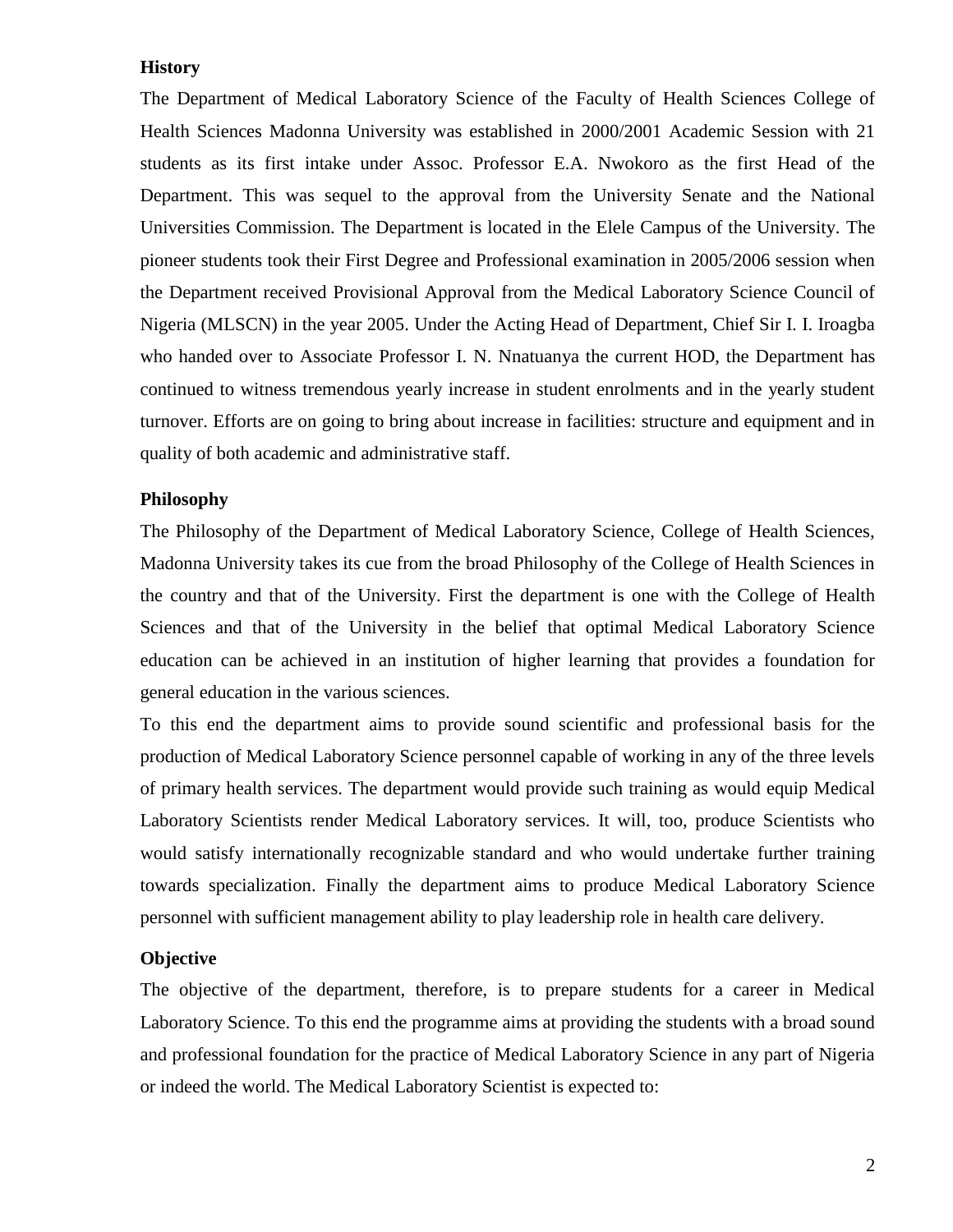- Perform effectively in clinical diagnostic services, research, and academic institutions and in quality assurance establishments.
- Function independently or in collaboration with other members of the health team in the care of individuals and groups at all levels of health care.
- Produce biological and diagnostic reagents/test kits as well as fabricate and maintain laboratory equipment.
- Develop and produce Medical Laboratory Scientists that will be able to address a range of transferable skills of value in medical and non-medical employment.
- Possess sufficient management ability to be able to play a leadership role in the training and practice of medical laboratory sciences.

The scope and the content of the programme is such that the Medical Laboratory graduates of this department should be competent to practise in private or public institutions or undertake postgraduate training in any local or foreign institutions. The training prepares them also to be on their own and thus become employers of labour.

#### **Scope**

The Department of Medical laboratory science offers a four year degree and professional programme for candidates admitted by direct entry and a five year programme for candidates admitted by entrance. Successful completion of the programme will lead to the award of Bachelor of Medical laboratory Science degree and registration with the Medical Laboratory Science Council of Nigeria. Courses in Medical Laboratory Science are offered under five disciplines: MLS Clinical Chemistry, MLS Haematology, MLS Histopathology, MLS Medical Microbiology, MLS Medical Parasitology/ Entomology and MLS Immunology/Immunochemistry. The programme is designed too to teach the students the central role laboratory investigation of components of biological fluids, blood, urine, cerebro-spinal fluid, secretions excretions, tissues or organs etc play in the diagnosis, management and prognosis of disease states. They are taught also to understand the workings of laboratory instruments and how to modify them where possible and preparation of reagents and test kits.

#### **Admission Requirements**

Candidates are admitted into the department of Medical Laboratory Science for Bachelor of Medical Laboratory Science degree and for the Professional examination either through the entrance mode for five year programme or by direct entry mode for four (4) year programme.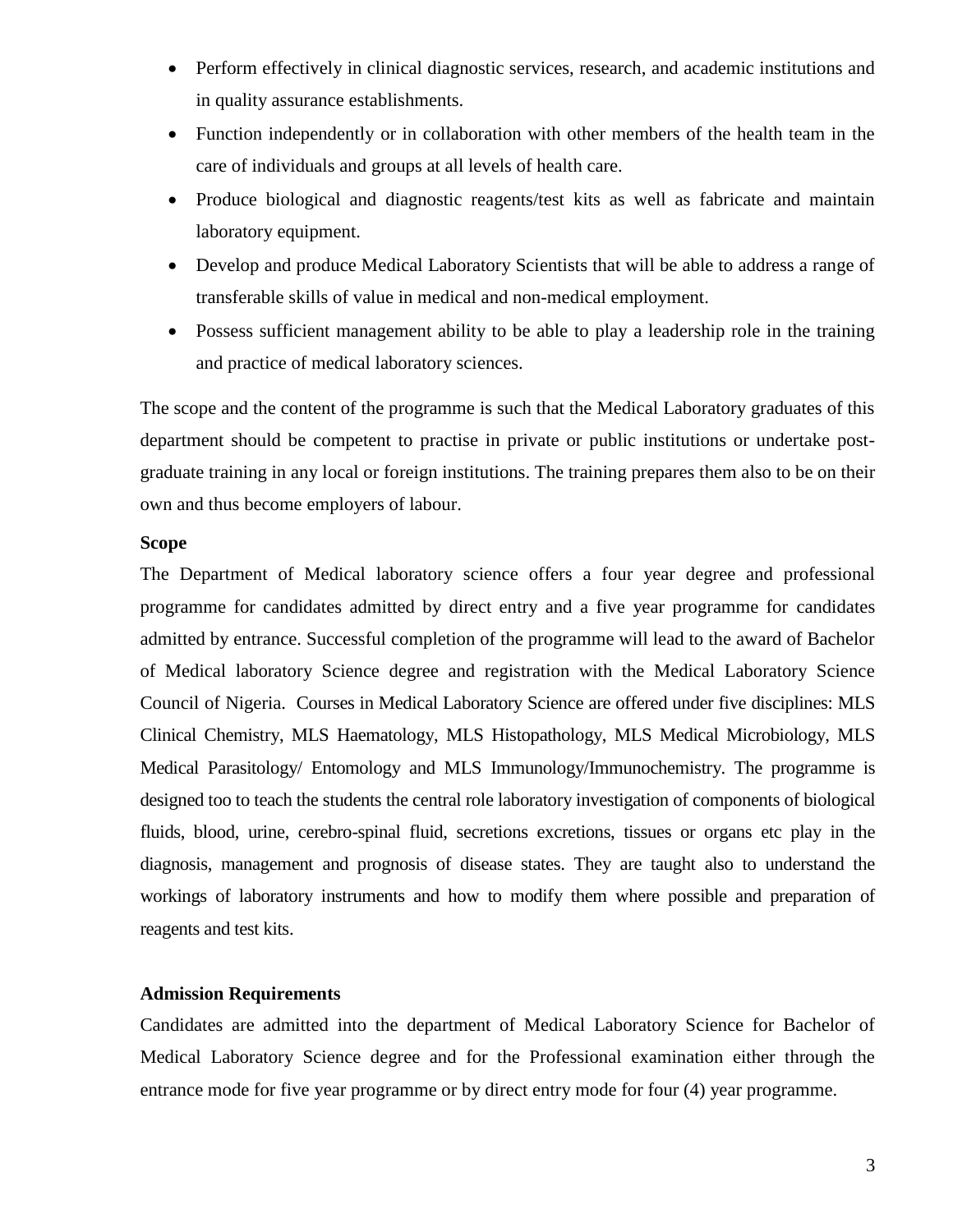#### **Unified Tertiary Matriculation Examination (UTME)**

In addition to the University minimum entry requirements, the entrance candidates are required to have credit level passes in English Language, Physics, Chemistry, Biology and Mathematics in the West African School Certificate Examination or in the Senior Secondary School final examination or in the General certificate of education ordinary level examination. Credit level passes in the five papers in the National Certificate of Examination (NECO) are also acceptable. Credit level passes in any of the examinations shall not be in more than two sittings.

#### **Direct Entry**

In addition to satisfying the above requirements candidates for direct entry admission must hold the General certificate in Education Advanced level certificate or the Principal level passes Certificate in the Higher School Certificate Examination in Chemistry, Physics or Biology or Zoology. Holders of University degree from recognized universities or the Higher National Diploma Certificate in Biochemistry, Microbiology or in any other related courses can also apply for direct entry admission. Holders of Medical Laboratory Technician Certificate with relevant O level papers or the National diploma in Science Laboratory with relevant 'O' level papers may also be accepted for direct admission.

#### **Job Opportunities**

Successful students in the Bachelor of Medical Laboratory Science degree examination are equipped to take up careers as Medical Laboratory Scientists, in teaching and specialist hospitals, government hospitals, primary health care centres, research centres, private establishments water works or water treatment plants and in quality control units of industries etc. They can become employers of labour, by establishing their own diagnostic/research laboratories or instrument maintenance/fabrication centres. The training equips them for postgraduate studies in any university in Nigeria or in the World.

#### **Regulations Governing the Degree and Professional Examinations**

In addition to the Regulations Governing the Professional Examinations, we ensure that only students with the ability and inclination for the programme are presented for the Main Examination.

- 1. There is always in the department a prequalification or practice examination for students wishing to present themselves for the Main professional examination.
- 2. The prequalification or practice examination comprises courses taken in the relevant Main professional examination.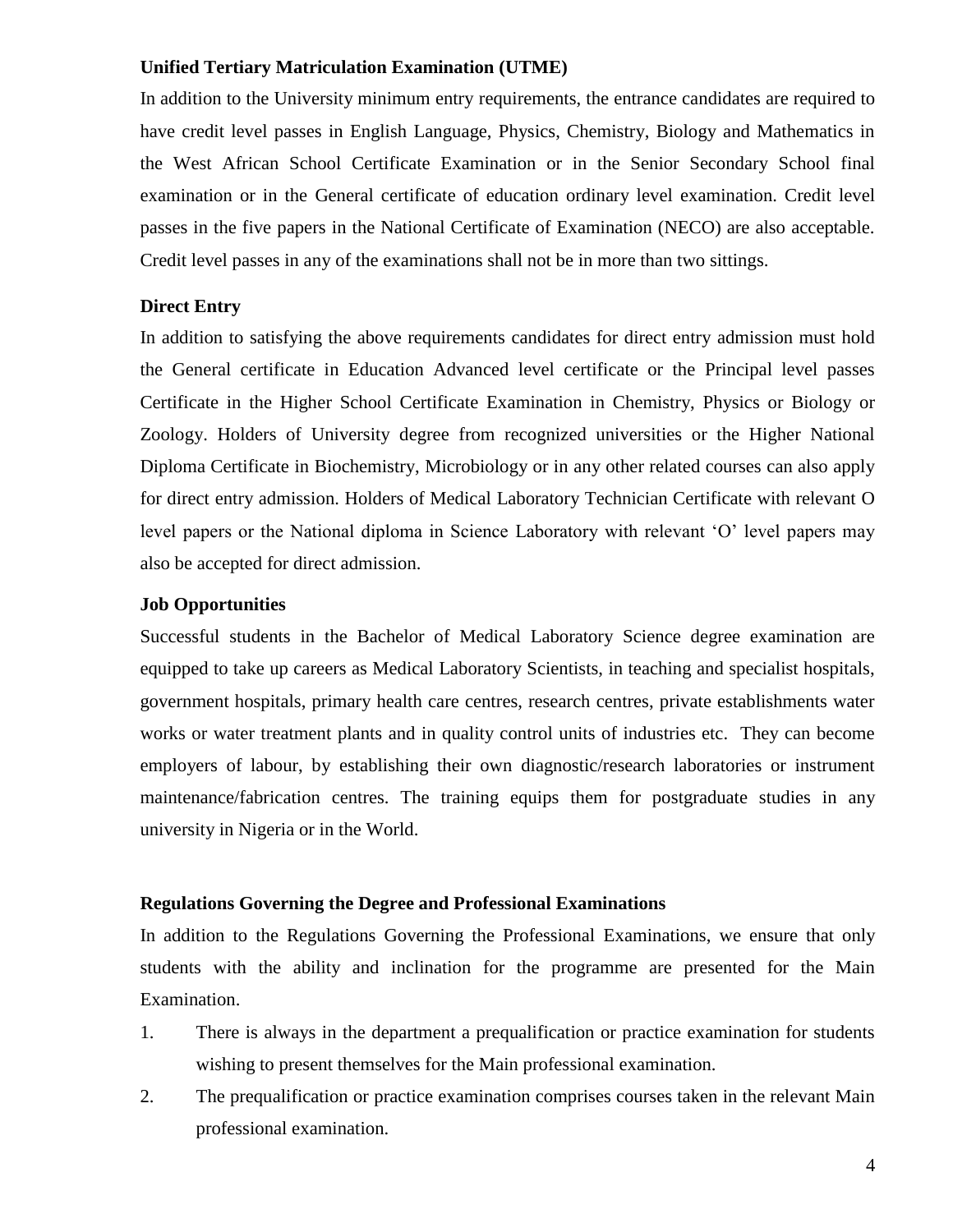- 3. Only students who have achieved the same professional body's passing grades or scores in the courses in the prequalification or practice examination shall present themselves for the Main professional examination for the year.
- 4. Students who are unable to pass the prequalification or practice examination, after a first attempt, shall join those who failed the professional exam to resit it.
- 5. The first professional Examination takes place in the fourth year (400 level) and shall include all courses offered in the fourth year as provided in the departmental curriculum. The Medical Laboratory Science council of Nigeria (MLSCN) is involved in this examination as well as external examiners.
- 6. The candidate must also score  $75\%$  attendance at both lectures and practical classes in  $4<sup>th</sup>$ year of study to qualify to sit for the examination. Failure to pass the examination, the student has a chance to resit. Failure to pass the resit examination will amount to repeating the whole year.
- 7. The final Professional/Degree Examination is taken in the  $5<sup>th</sup>$  year of study (500 levels) and the courses taken are as in the academic curriculum. Both the Professional Regulatory Body (MLSCN) and External Examiners shall be involved in this examination.
- 8. On admission, each student is expected to register as a student member with the professional regulatory body. Medical Laboratory Science Council of Nigeria (MLSCN), as required by law (indexing).
- 9. On successful completion of the degree programme, the candidate becomes fully registered by the professional body only after induction by MLSCN and satisfactory completion of one–year mandatory internship in a recognized and accredited hospital/medical research laboratory centre.
- 10. After registration with the MLSCN the candidate is licensed to practice as a Medical Laboratory Scientist.

#### **Course Coding System**

Course code contains an abbreviation letter code of three letters representing the department offering the course and three digits. The first digit represents the year or level of study. The second digit indicates the subject or the stress area. The third digit denotes the semester. (Odd numbers represent first semester; even numbers represent second semester).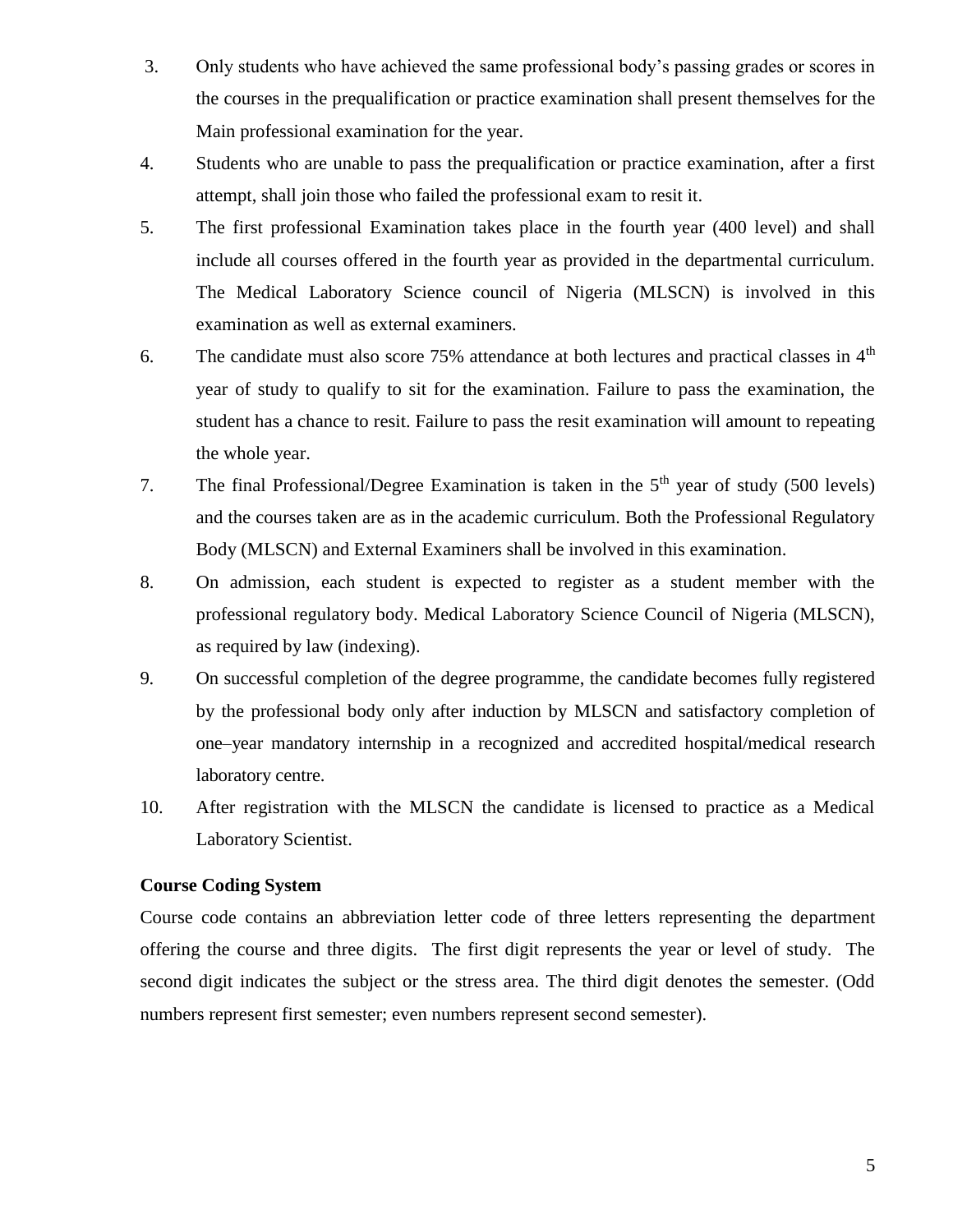## **Departmental Code**

| <b>Chemical Pathology</b>       | <b>CPY</b> |
|---------------------------------|------------|
| Haematology / BTS               | HAE        |
| Histopathology                  | <b>PTH</b> |
| <b>Medical Microbiology</b>     | <b>MMB</b> |
| Immunology                      | <b>IMM</b> |
| Medical Lab. Science            | <b>MLS</b> |
| Microbiology                    | <b>MCB</b> |
| Biochemistry                    | <b>BCH</b> |
| Physiology                      | PIO        |
| Pharmacology                    | <b>PCO</b> |
| Mathematics                     | <b>MTH</b> |
| Physics                         | <b>PHY</b> |
| Chemistry                       | <b>CHM</b> |
| <b>General Studies</b>          | <b>GST</b> |
| <b>Computer Science</b>         | <b>CSC</b> |
| Anatomy                         | <b>ANT</b> |
| Parasitology/Medical Entomology | <b>PME</b> |
| <b>Medical Virology</b>         | <b>MVL</b> |

## **STRESS AREAS**

| <b>General Courses for Medical Laboratory</b> |  |  |  |                       |
|-----------------------------------------------|--|--|--|-----------------------|
| <b>Chemical Pathology</b>                     |  |  |  |                       |
| Medical Microbiology/Mycology                 |  |  |  | $\mathcal{D}_{\cdot}$ |
| Haematology/Blood Transfusion Science         |  |  |  | 3                     |
| Histopathology/Cytology                       |  |  |  | 4                     |
| Parasitology/Entomology                       |  |  |  | 5.                    |
| Immunology/Molecular Biology                  |  |  |  | 6                     |
| Virology                                      |  |  |  |                       |
| Seminar                                       |  |  |  | 8                     |
| Project                                       |  |  |  |                       |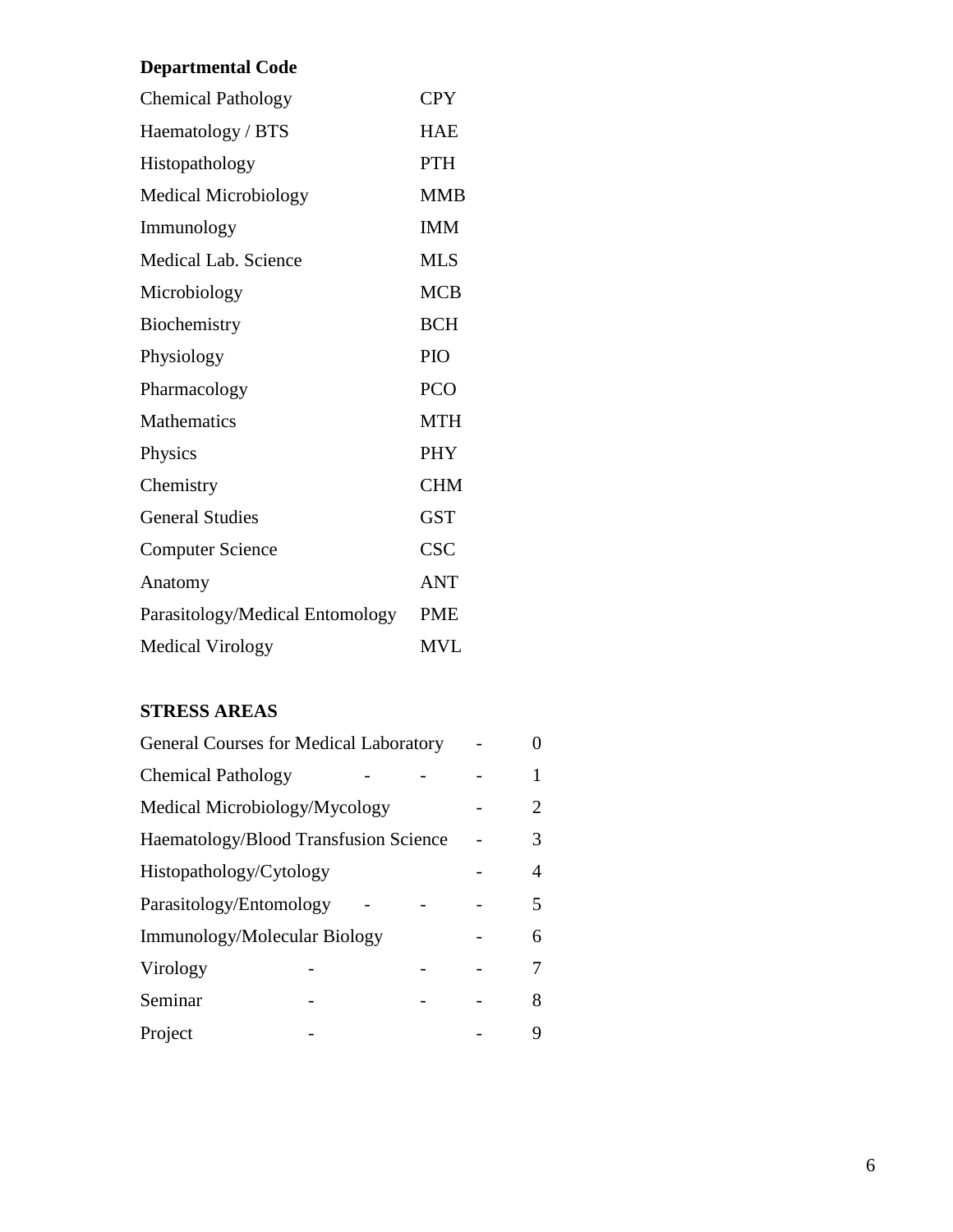## **INSTRUCTION TO DIRECT ENTRY STUDENTS**

Students who gained admission by direct entry into the 200 level will ensure that they register and pass the following General Studies Courses in addition to all the courses in the Faculty/Departmental curriculum, as applicable.

## **FIRST SEMESTER (FOR DIRECT ENTRY STUDENTS)**

| <b>Course Code Course Title</b> |                                                         | Unit |
|---------------------------------|---------------------------------------------------------|------|
| <b>GST</b> 111                  | Communication in English I                              |      |
| GST 113                         | Nigerian Peoples and Culture                            |      |
| <b>GST 121</b>                  | Use of Library, Study Skills and Information Technology |      |
| GST 123                         | <b>Communication in French</b>                          |      |
| <b>GST 125</b>                  | Introduction to Entrepreneurship Studies I              |      |

## **SECOND SEMESTER (FOR DIRECT ENTRY STUDENTS)**

|                | <b>Course Code Course Title</b>       | Unit |
|----------------|---------------------------------------|------|
| <b>GST 104</b> | <b>Fundamental Philosophy</b>         |      |
| <b>GST 112</b> | Logic, Philosophy and Human Existence |      |
| GST 122        | Communication in English II           | റ    |
| GST 142        | <b>Communication in German</b>        |      |
| GST 162        | Introduction to Social Science        |      |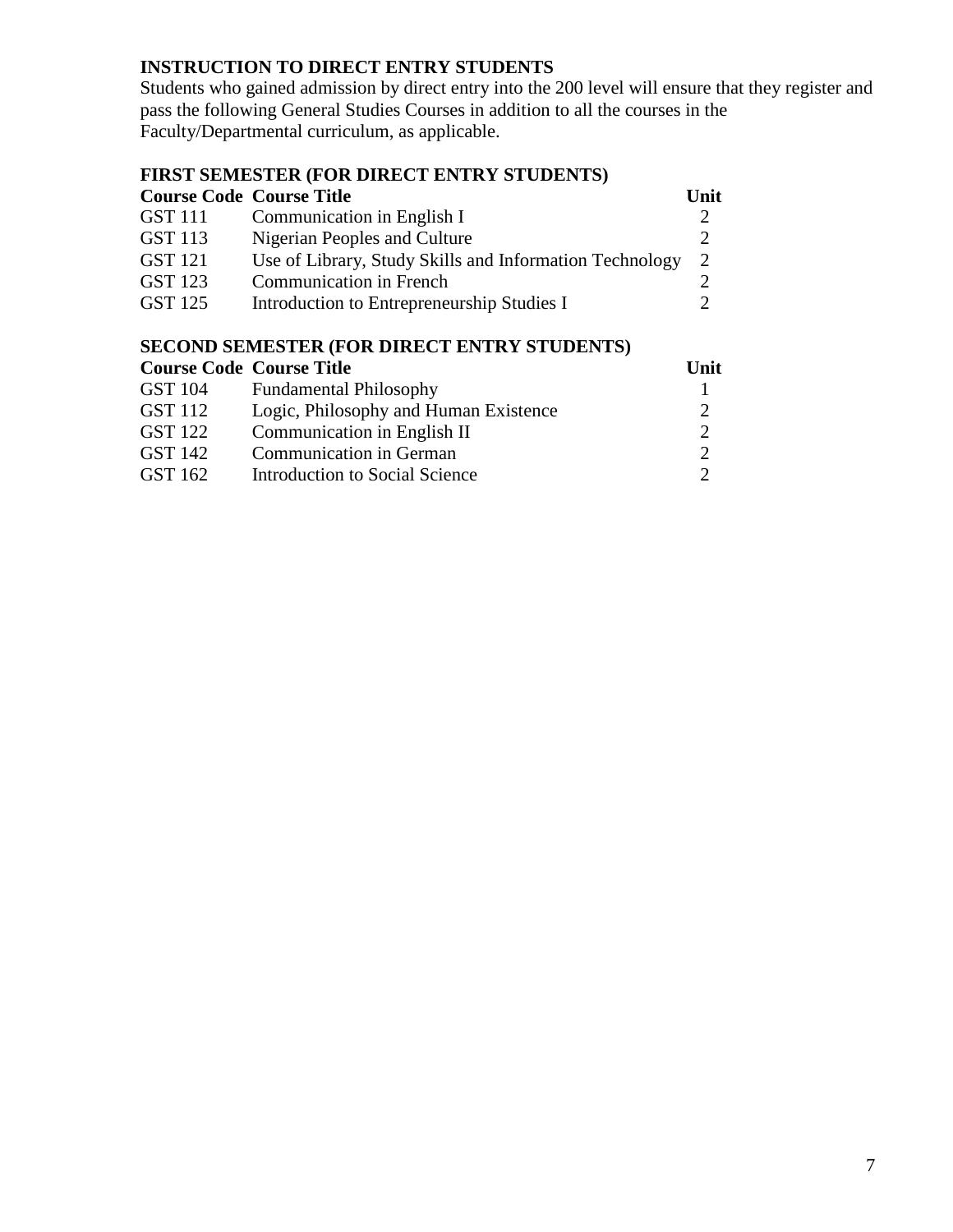### **COURSE OUTLINE FIRST YEAR (100 LEVEL) COURSES**

## **FIRST SEMESTER**

|            | <b>COURSE CODE</b> | <b>COURSE TITLE</b>                                           | <b>UNIT</b>   |
|------------|--------------------|---------------------------------------------------------------|---------------|
|            |                    | <b>Required Ancillary Courses</b>                             |               |
| <b>CHM</b> | 101                | General Chemistry I                                           | 3             |
| <b>CHM</b> | 171                | <b>General Practical Chemistry I</b>                          |               |
| <b>BIO</b> | 101                | General Biology I                                             |               |
| <b>MTH</b> | 101                | <b>General Mathematics I</b>                                  |               |
| <b>PHY</b> | 101                | <b>General Physics I</b>                                      |               |
| <b>PHY</b> | 105                | General Physics Laboratory I                                  |               |
|            |                    | <b>General Studies Courses</b>                                |               |
| <b>GST</b> | 111                | Communication in English I                                    | $\mathcal{D}$ |
| <b>GST</b> | 113                | Nigerian Peoples & Culture                                    |               |
| <b>GST</b> | 121                | Use of Library, Study Skills and Information Technology (ICT) |               |
| <b>GST</b> | 123                | <b>Communication in French</b>                                | 2             |
| <b>GST</b> | 125                | Introduction to Entrepreneurship Studies I                    |               |
|            | <b>Total</b>       |                                                               | 24            |

### **SECOND SEMESTER**

|            | <b>COURSE CODE</b> | <b>COURSE TITLE</b>                    | UNIT |
|------------|--------------------|----------------------------------------|------|
|            |                    | <b>Required Ancillary Courses</b>      |      |
| <b>CHM</b> | 102                | General Chemistry II                   | 3    |
| <b>CHM</b> | 122                | Organic Chemistry I                    |      |
| <b>CHM</b> | 172                | <b>General Chemistry Practical II</b>  |      |
| <b>MTH</b> | 102                | <b>Elementary Maths II</b>             |      |
| <b>PHY</b> | 102                | General Physics II                     |      |
| <b>PHY</b> | 106                | General Physics Laboratory II          |      |
| <b>BIO</b> | 102                | General Biology II                     |      |
| <b>BIO</b> | 172                | <b>General Biology Practical</b>       |      |
|            |                    | <b>General Studies Courses</b>         |      |
| <b>GST</b> | 102                | <b>Fundamental Philosophy</b>          |      |
| <b>GST</b> | 112                | Logic, Philosophy and Human Existence  |      |
| <b>GST</b> | 122                | Communication in English II            | 2    |
| <b>GST</b> | 142                | <b>Communication in German</b>         |      |
| <b>GST</b> | 162                | <b>Introduction to Social Sciences</b> | 2    |
|            | <b>Total</b>       |                                        | 24   |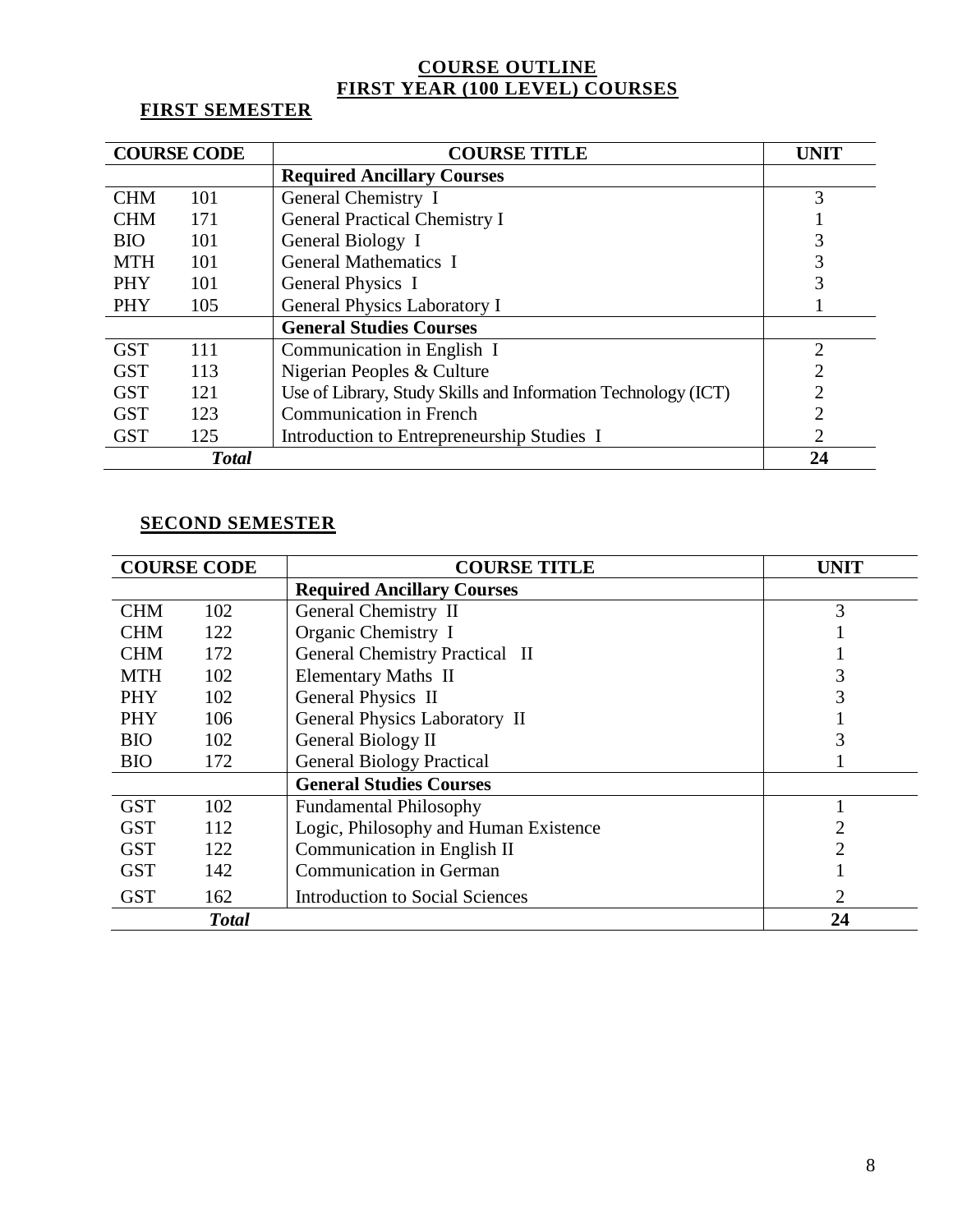## **SECOND YEAR (200 LEVEL) COURSES**

## **FIRST SEMESTER**

|            | <b>COURSE CODE</b> | <b>COURSE TITLE</b>                         | <b>UNIT</b>    |
|------------|--------------------|---------------------------------------------|----------------|
|            |                    | <b>Required Ancillary Courses</b>           |                |
| <b>ANT</b> | 221                | <b>Histology of Basic Tissues</b>           | $\overline{2}$ |
| ANT        | 215                | Cross Anatomy I                             | 3              |
| ANT        | 271                | Practical Histology                         | 1              |
| <b>BCH</b> | 201                | General Biochemistry I                      | 3              |
| <b>PIO</b> | 201                | Introductory Physiology and Hematology      | 3              |
| <b>CSC</b> | 104                | Introduction to Computer Science            | $\overline{2}$ |
|            |                    | <b>General Studies Courses</b>              |                |
| <b>GST</b> | 211                | <b>Fundamental Theology</b>                 |                |
| <b>GST</b> | 215                | Introduction to Entrepreneurship Studies II | $\overline{2}$ |
|            | <b>Total</b>       |                                             | 17             |

## **SECOND SEMESTER**

|            | <b>COURSE CODE</b> | <b>COURSE TITLE</b>                               | <b>UNIT</b>    |
|------------|--------------------|---------------------------------------------------|----------------|
|            |                    | <b>Major Course</b>                               |                |
| <b>MLS</b> | 204                | <b>Introduction To Medical Laboratory Science</b> | 3              |
|            |                    | <b>Required Ancillary Courses</b>                 |                |
| <b>BCH</b> | 202                | General Biochemistry II                           | 3              |
| <b>ANT</b> | 216                | <b>Cross Anatomy II</b>                           | 3              |
| <b>PIO</b> | 262                | <b>Renal Physiology</b>                           | $\overline{2}$ |
|            |                    | <b>General Studies Courses</b>                    |                |
| <b>GST</b> | 222                | Peace and Conflict Resolutions                    | $\overline{2}$ |
| <b>GST</b> | 224                | <b>Fundamental Ethics</b>                         |                |
| <b>GST</b> | 252                | <b>Bioethics</b>                                  | 1              |
|            | <b>Total</b>       |                                                   | 15             |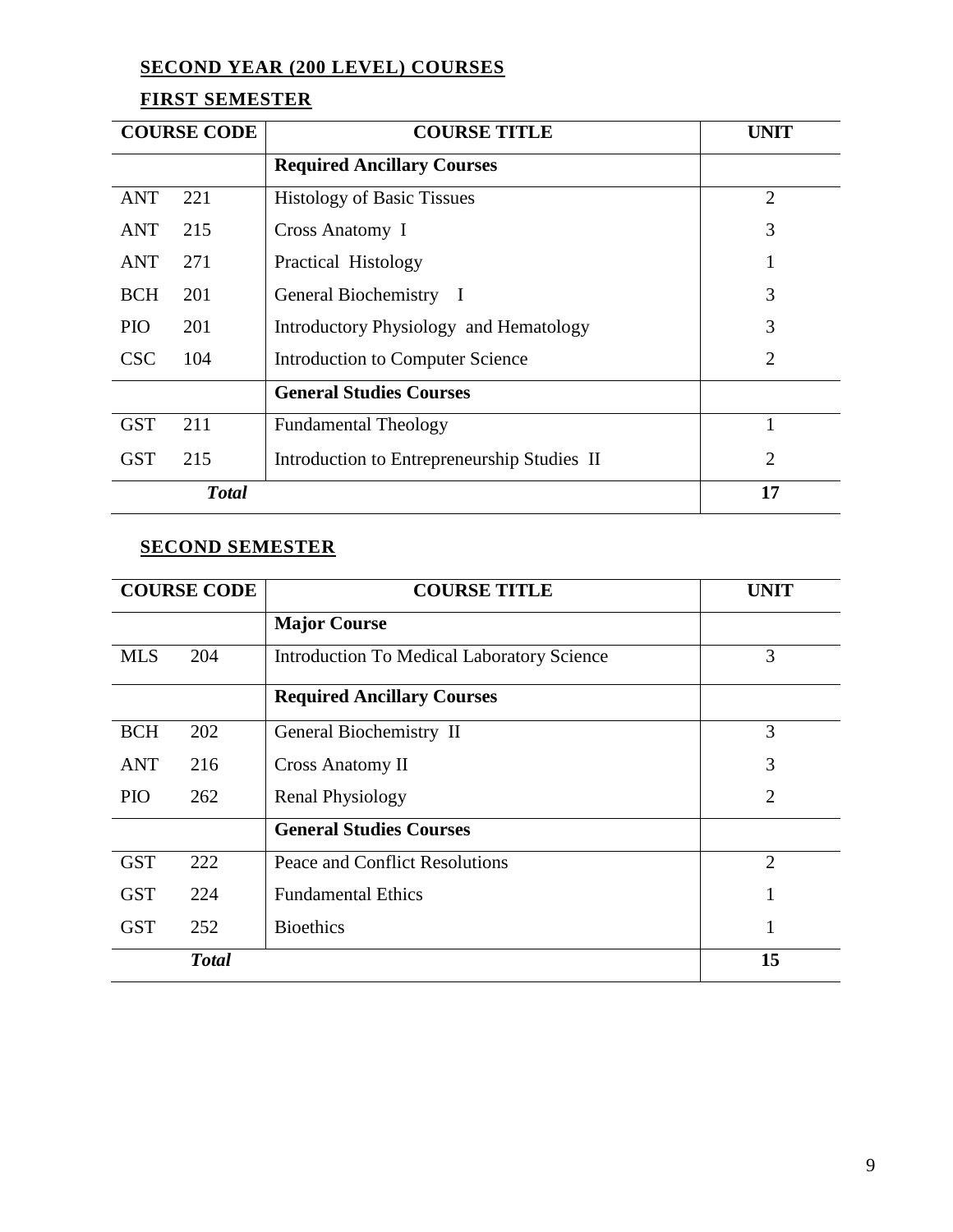### **THIRD YEAR (300 LEVEL) COURSES**

## **FIRST SEMESTER**

|            | <b>COURSE CODE</b> | <b>COURSE TITLE</b>                               | <b>UNIT</b>    |
|------------|--------------------|---------------------------------------------------|----------------|
|            |                    | <b>Major Courses</b>                              |                |
| <b>MLS</b> | 301                | <b>Biomedical Engineering</b>                     | 3              |
| <b>MLS</b> | 303                | <b>Medical Laboratory Science Ethics</b>          | $\overline{2}$ |
| <b>MLS</b> | 305                | <b>Medical Laboratory Science Instrumentation</b> | 3              |
| <b>MLS</b> | 345                | Introduction to Medical Cytology                  | $\overline{2}$ |
|            |                    | <b>Required Ancillary Courses</b>                 |                |
| <b>BCH</b> | 301                | Special Topics in Biochemistry                    | 3              |
| <b>PIO</b> | 311                | Autonomic Nervous System/Endocrinology and        |                |
|            |                    | Reproductive Physiology                           | 3              |
| <b>PCO</b> | 311                | Pharmacology & Toxicology I                       | 3              |
| <b>PME</b> | 351                | Basic Medical Parasitology/Entomology             | 3              |
|            | <b>Total</b>       |                                                   | 22             |

### **SECOND SEMESTER**

|            | <b>COURSE CODE</b> | <b>COURSE TITLE</b>                    | <b>UNIT</b>    |
|------------|--------------------|----------------------------------------|----------------|
|            |                    | <b>Major Courses</b>                   |                |
| <b>MLS</b> | 304                | Laboratory Management & Organization   | 3              |
| <b>MLS</b> | 306                | Laboratory Posting I/Practicals        | 3              |
| <b>MLS</b> | 308                | <b>Biostatistics</b>                   | $\overline{2}$ |
|            |                    | <b>Required Ancillary Courses</b>      |                |
| <b>CSC</b> | 304                | <b>Computer Application</b>            | $\overline{2}$ |
| <b>PCO</b> | 312                | Pharmacology II                        | 3              |
| <b>PTH</b> | 342                | <b>General Pathology</b>               | 2              |
| <b>ANT</b> | 354                | <b>Introductory Histochemistry</b>     | $\overline{2}$ |
| <b>IMM</b> | 362                | Immunology I                           | $\overline{2}$ |
| <b>BCH</b> | 362                | Instrumental Method of Analysis In BCH | 1              |
|            | <b>Total</b>       |                                        | 20             |

## **FOURTH YEAR (400 LEVEL) COURSES**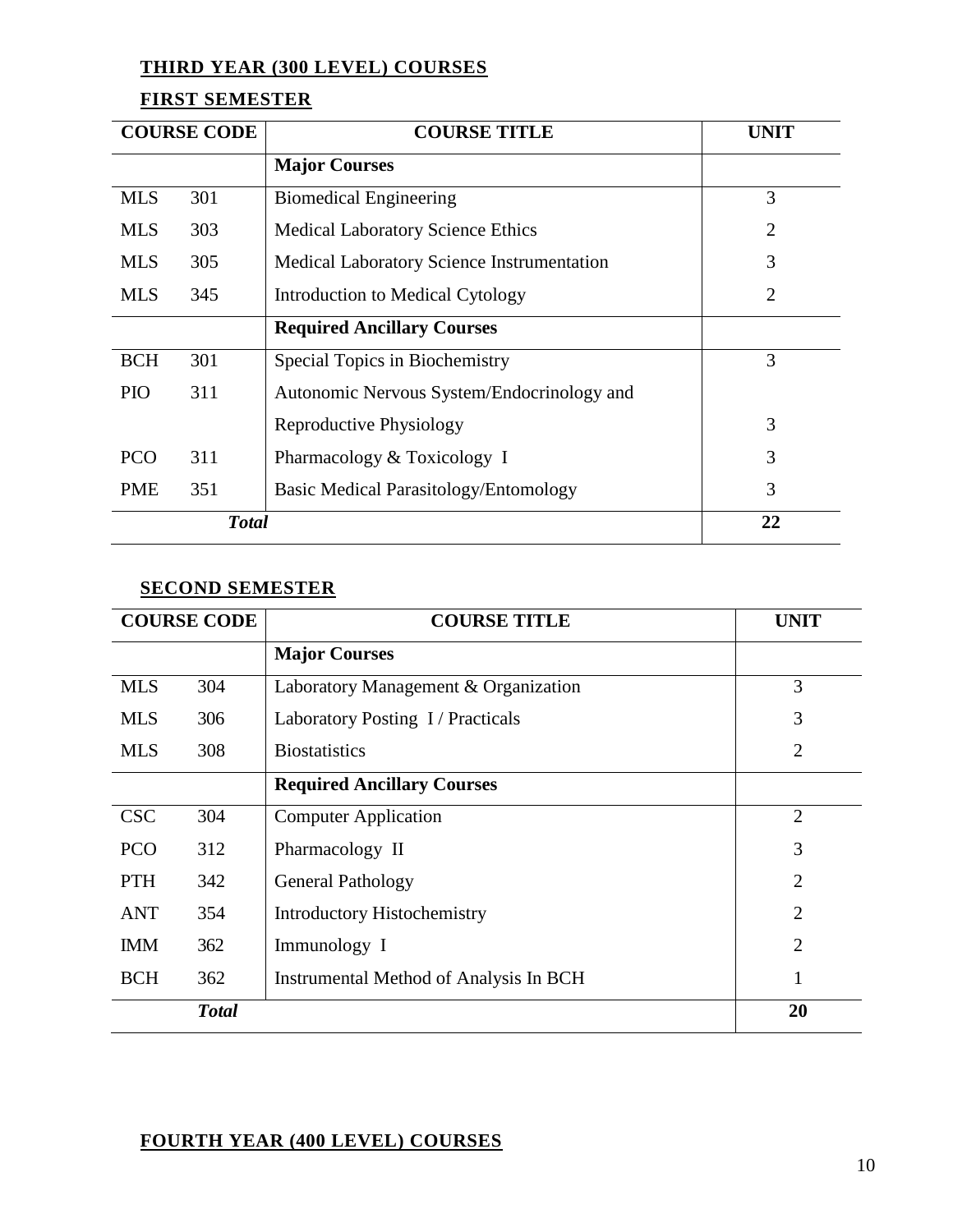### **FIRST SEMESTER**

|            | <b>COURSE CODE</b> | <b>COURSE TITLE</b>             | <b>UNIT</b>    |
|------------|--------------------|---------------------------------|----------------|
| <b>MLS</b> | 401                | Laboratory Posting/Practical II | $\overline{2}$ |
| <b>CPY</b> | 411                | <b>Basic Chemical Pathology</b> | 3              |
| <b>MMB</b> | 421                | Basic Bacteriology/Med Mycology | $\overline{2}$ |
| <b>HAE</b> | 431                | Basic Haematology / BGS         | 3              |
| <b>PTH</b> | 445                | <b>Basic Histopathology</b>     | 3              |
| <b>IMM</b> | 467                | Immunology / Immunochemistry    | 3              |
| <b>MVL</b> | 473                | Virology I                      | $\overline{2}$ |
|            | <b>Total</b>       |                                 | 18             |

## **SECOND SEMESTER**

|            | <b>COURSE CODE</b> | <b>COURSE TITLE</b>                | <b>UNIT</b>    |
|------------|--------------------|------------------------------------|----------------|
|            |                    | <b>Major Courses</b>               |                |
| <b>MLS</b> | 402                | Laboratory Posting III / Practical | $\overline{2}$ |
| <b>MLS</b> | 404                | <b>Counselling Skills</b>          |                |
| <b>CPY</b> | 414                | Chemical Pathology I               | $\overline{4}$ |
| <b>MMB</b> | 422                | Medical Microbiology I             | $\overline{4}$ |
| <b>PME</b> | 456                | Medical Parasitology/Entomology    | $\overline{2}$ |
| <b>HAE</b> | 436                | Haematology I                      | $\overline{4}$ |
| <b>PTH</b> | 444                | Histopathology I                   | $\overline{4}$ |
|            | <b>Total</b>       |                                    | 21             |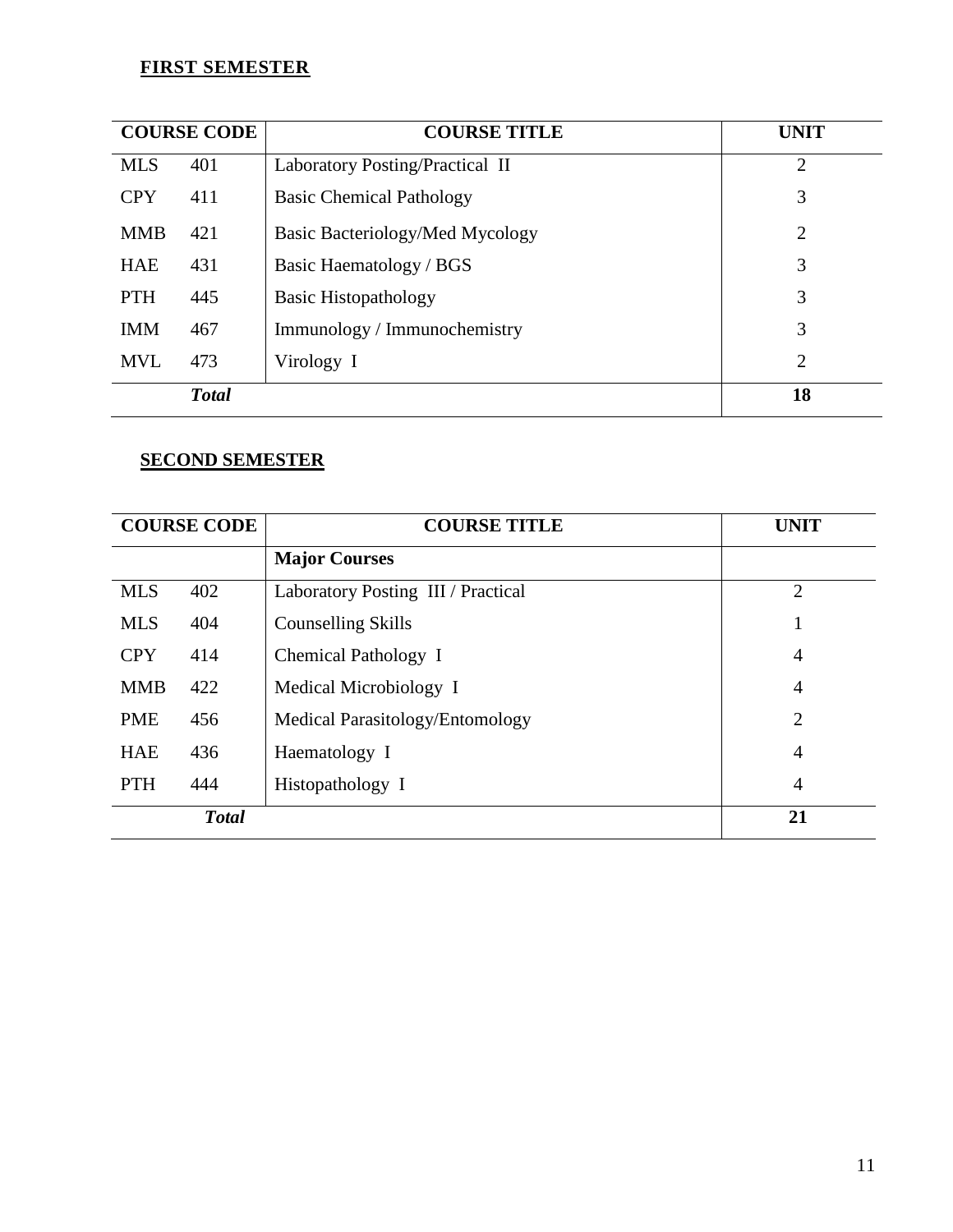## **HISTOPATHOLOGY/CYTOLOGY UNIT**

## **FIFTH YEAR (500 LEVEL) COURSES**

## **FIRST SEMESTER**

| <b>COURSE</b><br><b>CODE</b> |     | <b>COURSE TITLE</b>                               | <b>UNIT</b>    |
|------------------------------|-----|---------------------------------------------------|----------------|
|                              |     | <b>Major Courses</b>                              |                |
| <b>MLS</b>                   | 503 | Research Methodology on Pathology                 | $\overline{2}$ |
| <b>MLS</b>                   | 505 | Laboratory Posting / Practical                    | 3              |
| <b>PTH</b>                   | 541 | Histopathology II                                 | $\overline{2}$ |
| <b>PTH</b>                   | 543 | Histopathology III                                | 3              |
| <b>PTH</b>                   | 545 | <b>Exfoliative Cytology</b>                       | $\overline{2}$ |
| 547<br><b>PTH</b>            |     | Advanced Histopathology Techniques And Embalmment | 3              |
| <b>Total</b>                 |     | 15                                                |                |

## **SECOND SEMESTER**

| <b>COURSE</b><br><b>CODE</b> |              | <b>COURSE TITLE</b>       | <b>UNIT</b>    |
|------------------------------|--------------|---------------------------|----------------|
|                              |              | <b>Major Courses</b>      |                |
| <b>MLS</b>                   | 506          | <b>Laboratory Posting</b> | 3              |
| <b>MLS</b>                   | 584          | Seminar                   | $\overline{2}$ |
| <b>MLS</b>                   | 592          | Project                   | 6              |
| <b>PTH</b>                   | 542          | Cytogenetics              | $\overline{2}$ |
| <b>PTH</b>                   | 546          | Museum Techniques         | $\overline{2}$ |
|                              | <b>Total</b> |                           | 15             |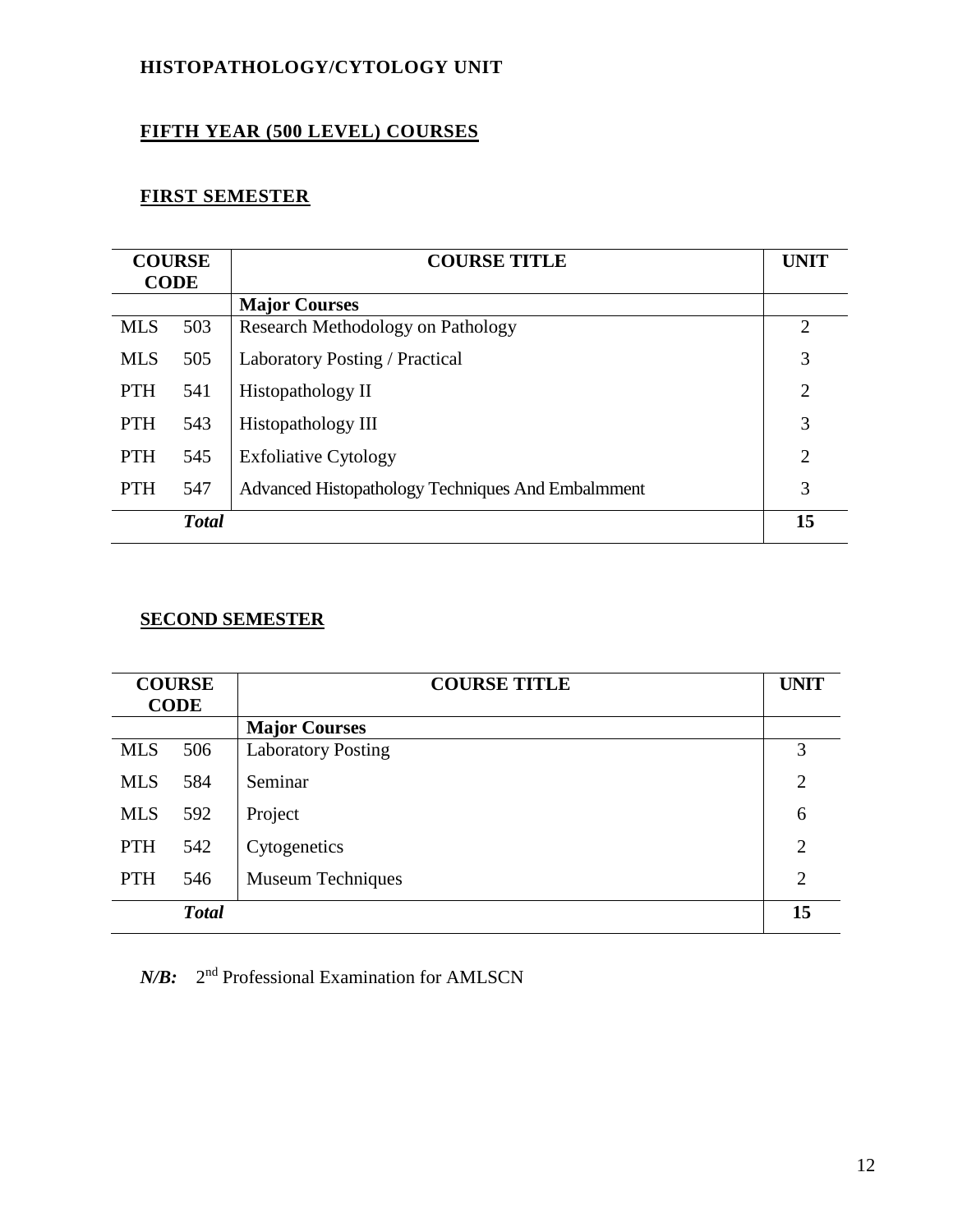## **HAEMATOLOGY/BLOOD TRANSFUSION SCIENCE UNIT**

## **FIFTH YEAR (500 LEVEL) COURSES**

## **FIRST SEMESTER**

| <b>COURSE</b><br><b>CODE</b> |              | <b>COURSE TITLE</b>                       | UNIT           |
|------------------------------|--------------|-------------------------------------------|----------------|
|                              |              | <b>Major Courses</b>                      |                |
| <b>MLS</b>                   | 503          | Research methodology                      | $\overline{2}$ |
| <b>MLS</b>                   | 505          | <b>Laboratory Posting</b>                 | 3              |
| <b>HAE</b>                   | 531          | Haematology II                            | $\overline{2}$ |
| <b>HAE</b>                   | 533          | <b>Blood Group Serology I</b>             | 3              |
| <b>HAE</b>                   | 535          | <b>Blood Group Serology II</b>            | $\overline{2}$ |
| <b>HAE</b>                   | 537          | <b>Advanced Haematological Techniques</b> | 3              |
|                              | <b>Total</b> |                                           | 15             |

## **SECOND SEMESTER**

| <b>COURSE</b><br><b>CODE</b> |              | <b>COURSE TITLE</b>                             | <b>UNIT</b>    |
|------------------------------|--------------|-------------------------------------------------|----------------|
|                              |              | <b>Major Courses</b>                            |                |
| <b>MLS</b>                   | 506          | <b>Laboratory Posting/Practical</b>             | 3              |
| <b>MLS</b>                   | 584          | Seminar                                         | $\overline{2}$ |
| <b>MLS</b>                   | 592          | Project                                         | 6              |
| <b>HAE</b>                   | 532          | Cytogenetics                                    | $\overline{2}$ |
| <b>HAE</b>                   | 536          | <b>Advanced Blood Group Serology Techniques</b> | $\overline{2}$ |
|                              | <b>Total</b> |                                                 | 15             |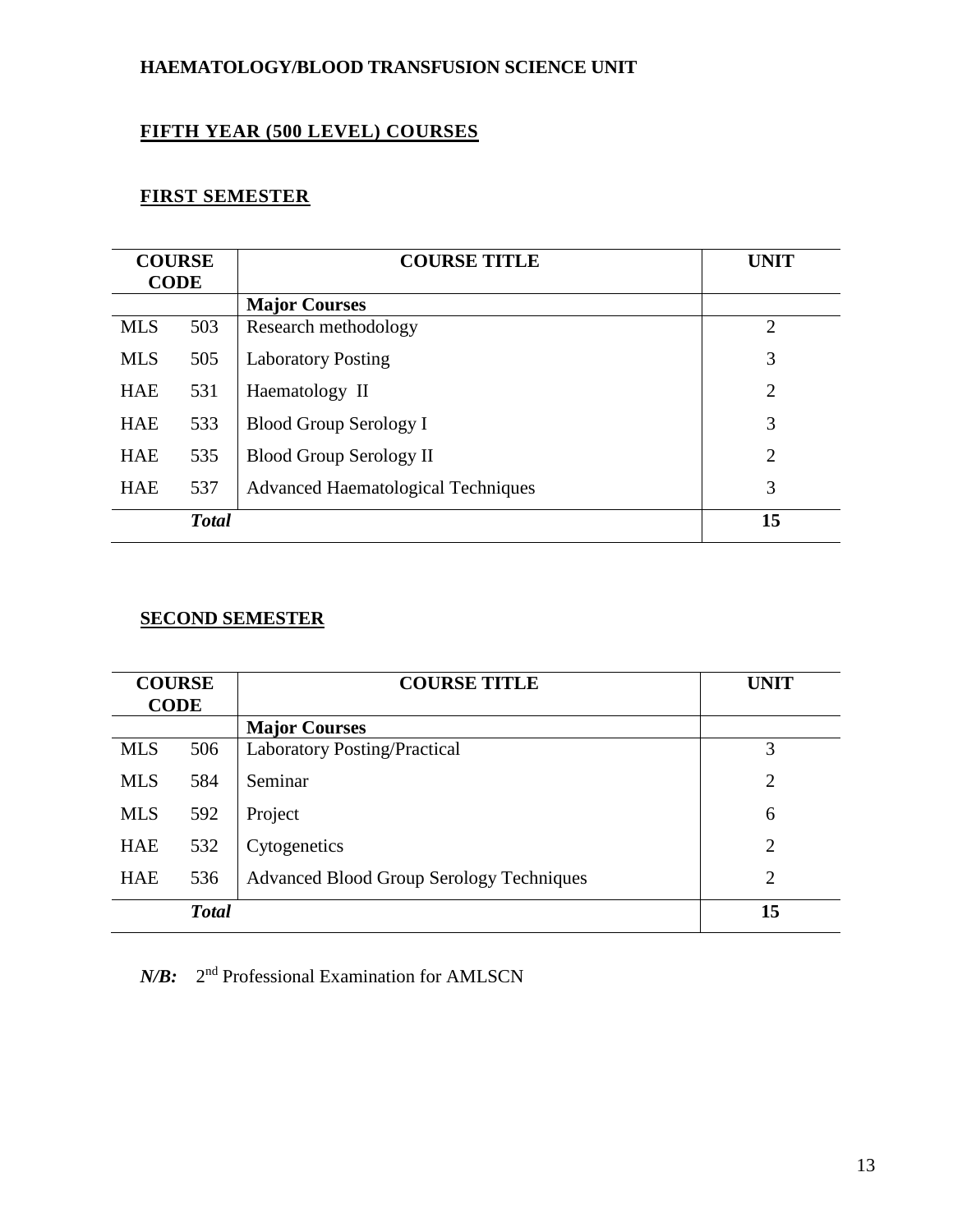## **MEDICAL MICROBIOLOGY/MYCOLOGY UNIT**

## **FIFTH YEAR (500 LEVEL) COURSES**

## **FIRST SEMESTER**

| <b>COURSE</b><br><b>CODE</b>                                    |                                                            | <b>COURSE TITLE</b>               | <b>UNIT</b>    |
|-----------------------------------------------------------------|------------------------------------------------------------|-----------------------------------|----------------|
|                                                                 |                                                            | <b>Major Courses</b>              |                |
| <b>MLS</b>                                                      | 503                                                        | <b>Research Methodology</b>       | $\overline{2}$ |
| <b>MLS</b>                                                      | 505                                                        | <b>Laboratory Posting</b>         | 3              |
| <b>MMB</b>                                                      | 521                                                        | Medical Microbiology II           | $\overline{2}$ |
| <b>MMB</b>                                                      | 525                                                        | <b>Public Health Microbiology</b> | $\overline{2}$ |
| <b>MMB</b>                                                      | 529<br>Pharmaceutical Microbiology And Advanced Techniques |                                   | 3              |
| <b>MMB</b>                                                      | 527                                                        | <b>Medical Mycology</b>           |                |
| <b>PME</b><br>551<br><b>Advanced Parasitology/ Epidemiology</b> |                                                            |                                   | $\overline{2}$ |
|                                                                 | <b>Total</b>                                               |                                   | 15             |

## **SECOND SEMESTER**

| <b>COURSE</b><br><b>CODE</b> |              | <b>COURSE TITLE</b>       | <b>UNIT</b>    |
|------------------------------|--------------|---------------------------|----------------|
|                              |              | <b>Major Courses</b>      |                |
| <b>MLS</b>                   | 506          | <b>Laboratory Posting</b> | 3              |
| <b>MLS</b>                   | 584          | Seminar                   | $\overline{2}$ |
| <b>MLS</b>                   | 592          | Project                   | 6              |
| <b>MVL</b>                   | 572          | Medical Virology II       | $\overline{2}$ |
| <b>MMB</b>                   | 526          | <b>Microbial Genetics</b> | $\overline{2}$ |
|                              | <b>Total</b> |                           | 15             |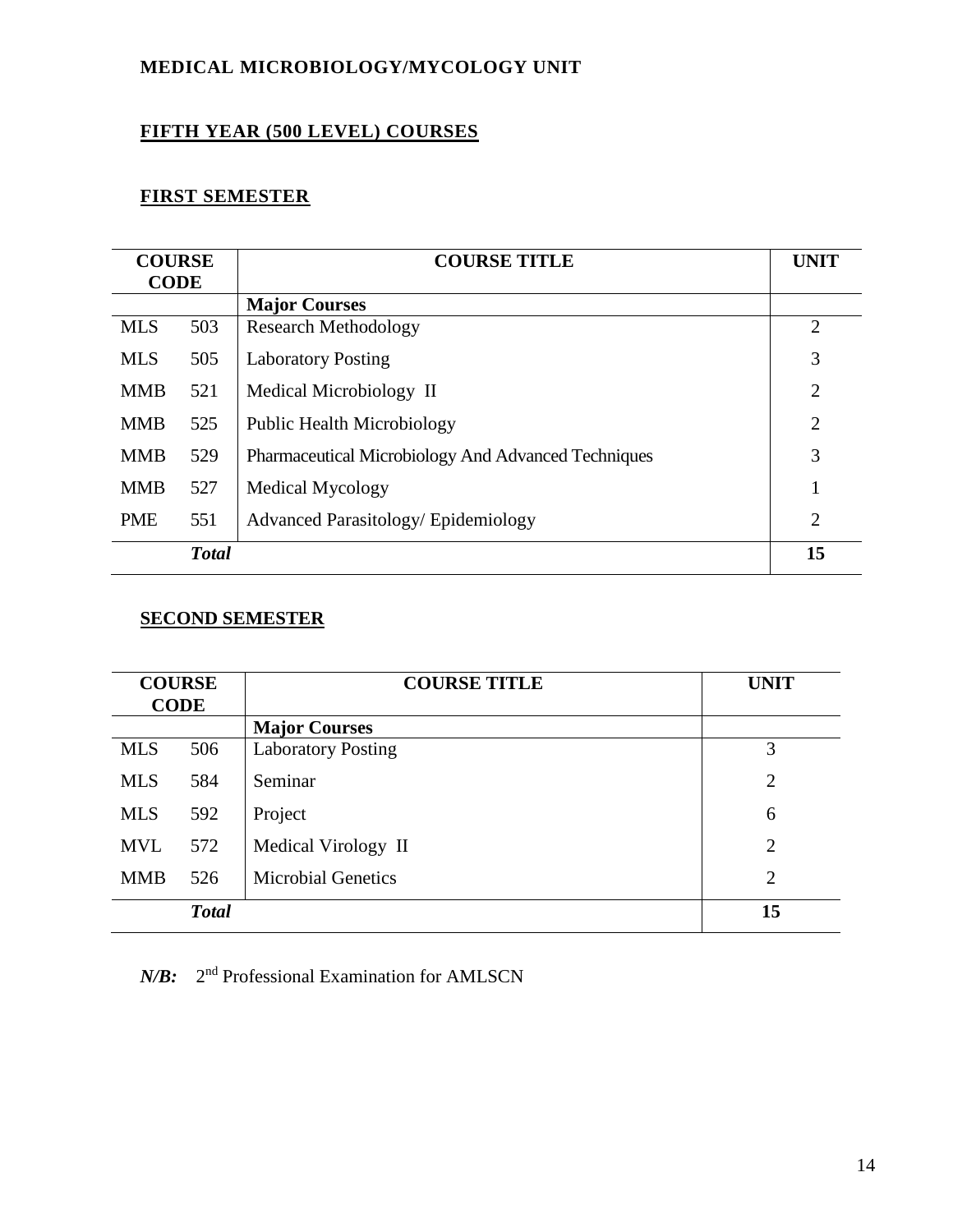## **CHEMICAL PATHOLOGY/TOXICOLOGY UNIT**

## **FIFTH YEAR (500 LEVEL) COURSES**

## **FIRST SEMESTER**

| <b>COURSE</b><br><b>CODE</b> |     | <b>COURSE TITLE</b>                           | <b>UNIT</b>    |
|------------------------------|-----|-----------------------------------------------|----------------|
|                              |     | <b>Major Courses</b>                          |                |
| <b>MLS</b>                   | 503 | <b>Research Methodology</b>                   | $\overline{2}$ |
| <b>MLS</b>                   | 505 | <b>Laboratory Posting</b>                     | 3              |
| <b>CPY</b>                   | 511 | Chemical Pathology II                         | $\overline{2}$ |
| <b>CPY</b>                   | 513 | Chemical Pathology III                        | 3              |
| <b>CPY</b>                   | 515 | Clinical Enzymology                           | $\overline{2}$ |
| <b>CPY</b>                   | 517 | <b>Advanced Clinical Chemistry Techniques</b> | 3              |
| <b>Total</b>                 |     |                                               | 15             |

## **SECOND SEMESTER**

| <b>COURSE</b><br><b>CODE</b> |              | <b>COURSE TITLE</b>              | <b>UNIT</b>    |
|------------------------------|--------------|----------------------------------|----------------|
|                              |              | <b>Major Courses</b>             |                |
| <b>MLS</b>                   | 506          | <b>Laboratory Posting</b>        | 3              |
| <b>MLS</b>                   | 584          | Seminar                          | $\overline{2}$ |
| <b>MLS</b>                   | 592          | Project                          | 6              |
| <b>CPY</b>                   | 512          | Clinical Endocrinology           | $\overline{2}$ |
| <b>CPY</b>                   | 514          | Clinical Vitaminology/Toxicology | 2              |
|                              | <b>Total</b> |                                  | 15             |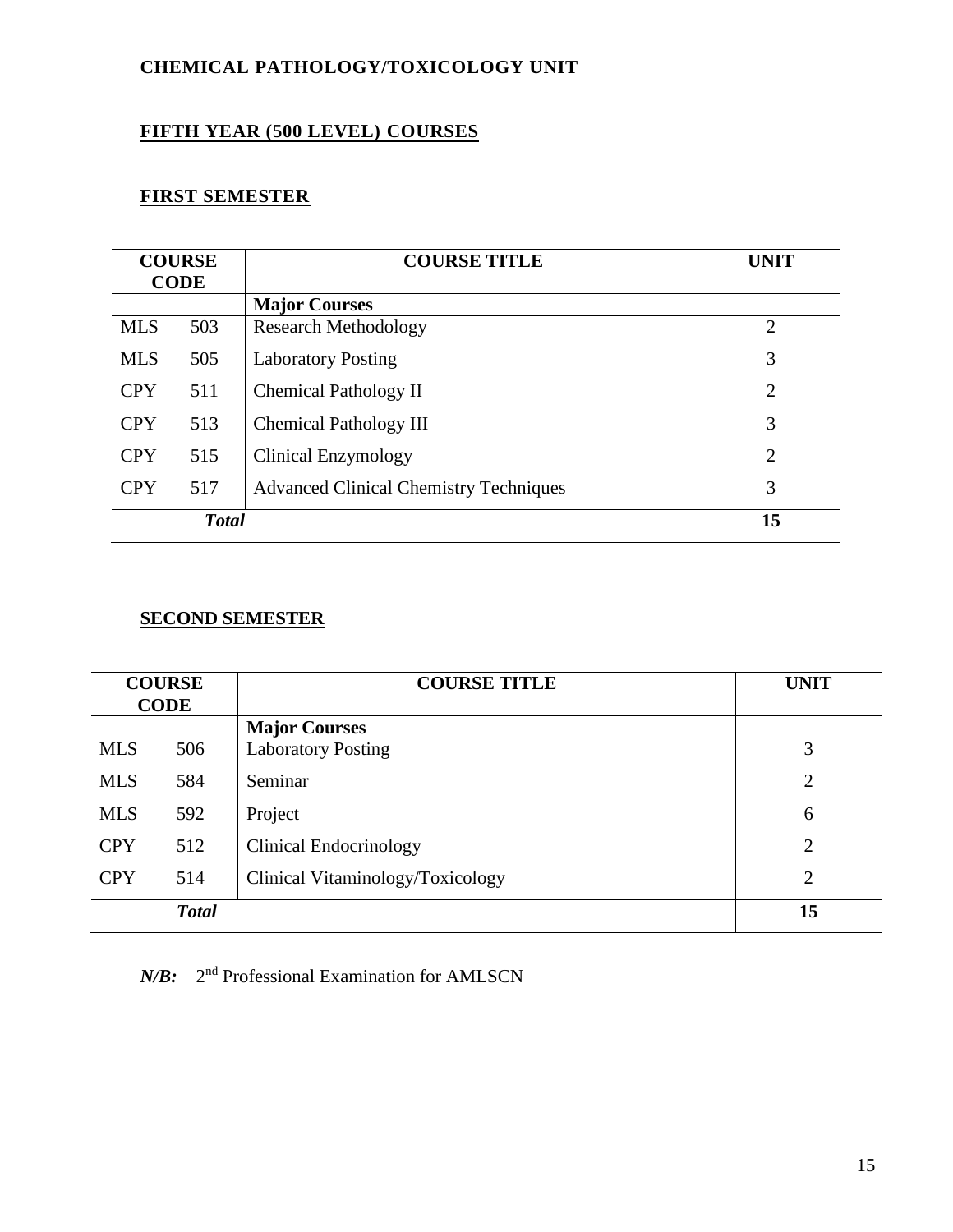## **PARASITOLOGY/MEDICAL ENTOMOLOGY UNIT**

## **FIFTH YEAR (500 LEVEL) COURSES**

## **FIRST SEMESTER**

| <b>COURSE</b><br><b>CODE</b> |              | <b>COURSE TITLE</b>          | <b>UNIT</b>    |
|------------------------------|--------------|------------------------------|----------------|
|                              |              | <b>Major Courses</b>         |                |
| <b>MLS</b>                   | 503          | <b>Research Methodology</b>  | $\overline{2}$ |
| <b>MLS</b>                   | 505          | <b>Laboratory Posting</b>    | 3              |
| <b>MMB</b>                   | 521          | Medical Microbiology         | 2              |
| <b>MMB</b>                   | 527          | <b>Medical Mycology</b>      |                |
| <b>PME</b>                   | 551          | <b>Advanced Parasitology</b> | $\overline{2}$ |
| <b>PME</b>                   | 553          | Medical Entomology I         | $\overline{2}$ |
| <b>PME</b>                   | 555          | Parasitological Techniques   | 3              |
|                              | <b>Total</b> |                              | 15             |

## **SECOND SEMESTER**

| <b>COURSE CODE</b> |              | <b>COURSE TITLE</b>                  | <b>UNIT</b>    |
|--------------------|--------------|--------------------------------------|----------------|
|                    |              | <b>Major Courses</b>                 |                |
| <b>MLS</b>         | 506          | <b>Laboratory Posting/Practicals</b> | 3              |
| <b>MLS</b>         | 584          | Seminar                              | $\overline{2}$ |
| <b>MLS</b>         | 592          | Project                              | 6              |
| <b>MMB</b>         | 526          | <b>Microbial Genetics</b>            | $\overline{2}$ |
| <b>MVL</b>         | 572          | Medical Virology II                  | $\overline{2}$ |
|                    | <b>Total</b> |                                      | 15             |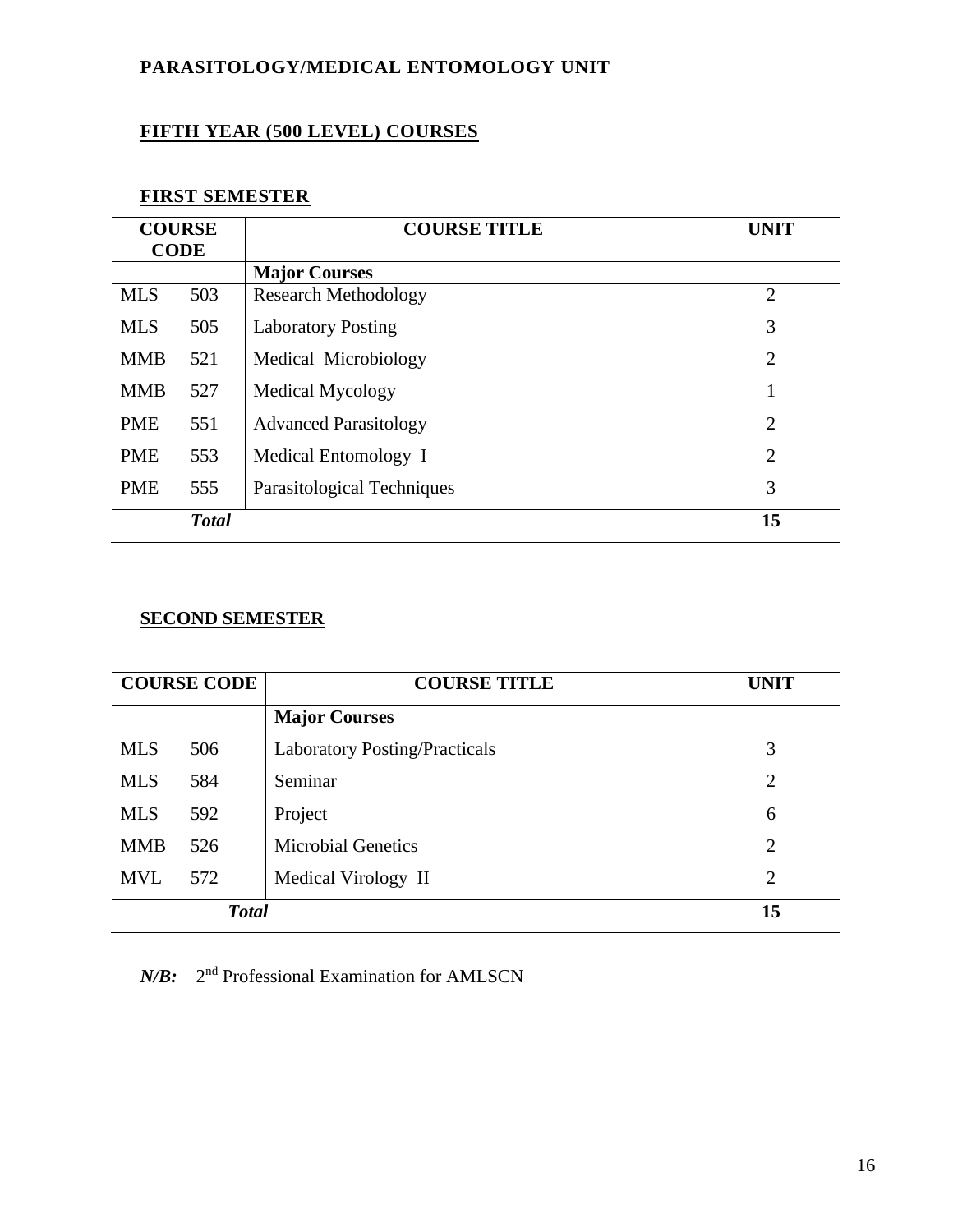## **MEDICAL VIROLOGY UNIT**

## **FIFTH YEAR (500 LEVEL) COURSES**

## **FIRST SEMESTER**

| <b>COURSE CODE</b> |              | <b>COURSE TITLE</b>         | <b>UNIT</b>    |
|--------------------|--------------|-----------------------------|----------------|
|                    |              | <b>Major Courses</b>        |                |
| <b>MLS</b>         | 503          | <b>Research Methodology</b> | $\overline{2}$ |
| <b>MLS</b>         | 505          | <b>Laboratory Posting</b>   | 3              |
| <b>MVL</b>         | 571          | Medical Virology            | $\overline{2}$ |
| <b>MVL</b>         | 573          | Clinical Virology           | $\overline{2}$ |
| <b>MVL</b>         | 575          | Diagnostic Virology         | 3              |
| <b>MVL</b>         | 577          | Epidemiology                | 3              |
|                    | <b>Total</b> |                             | 15             |

## **SECOND SEMESTER**

| <b>COURSE CODE</b> |              | <b>COURSE TITLE</b>             | <b>UNIT</b> |
|--------------------|--------------|---------------------------------|-------------|
|                    |              | <b>Major Courses</b>            |             |
| <b>MLS</b>         | 506          | Laboratory Posting / Practicals | 3           |
| <b>MLS</b>         | 584          | Seminar                         | 3           |
| <b>MLS</b>         | 592          | Project                         | 6           |
| <b>MVL</b>         | 574          | Diagnostic Virology             | 3           |
|                    | <b>Total</b> |                                 | 15          |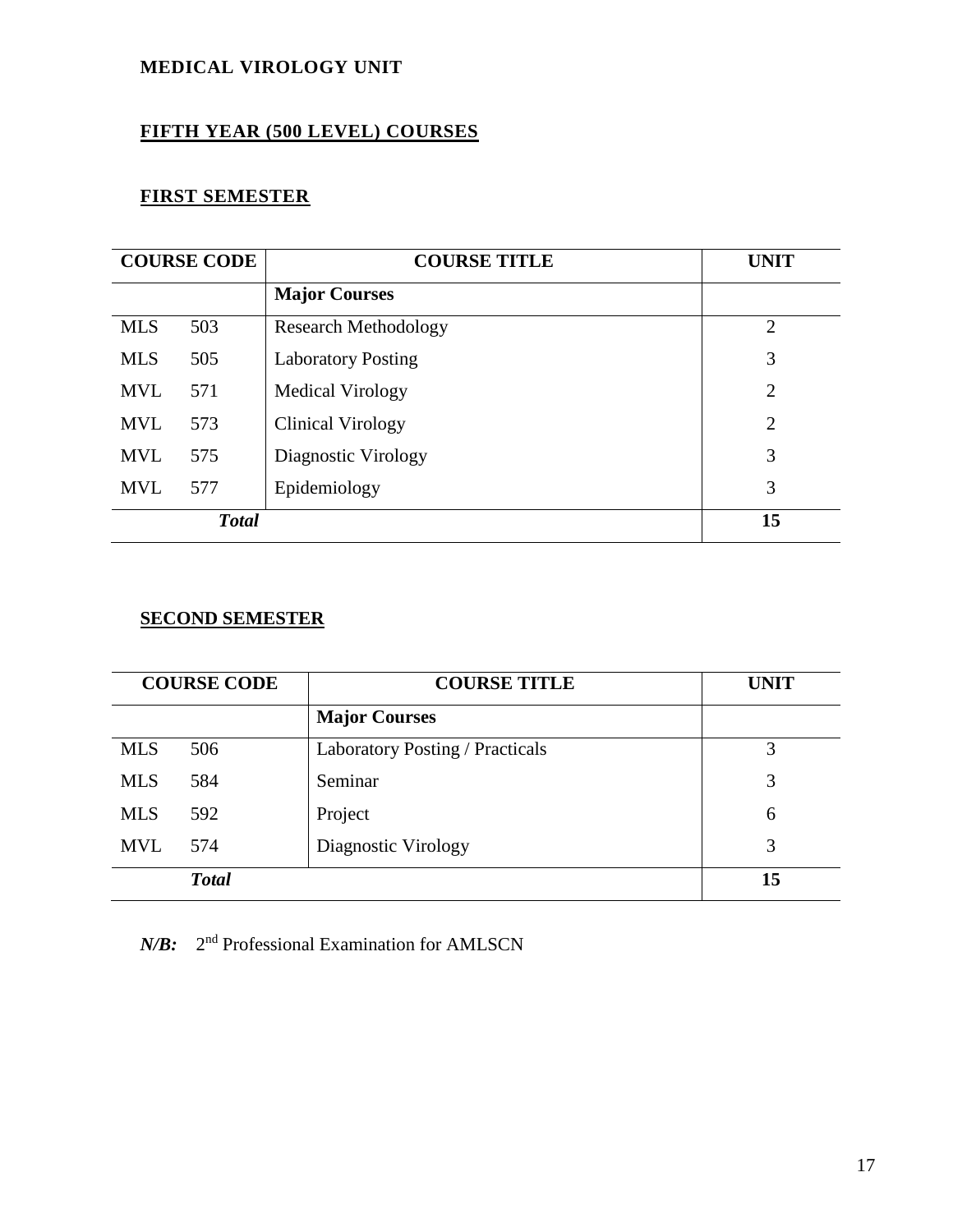## **IMMUNOLOGY/MOLECULAR BIOLOGY UNIT**

## **FIFTH YEAR (500 LEVEL) COURSES**

## **FIRST SEMESTER**

| <b>COURSE</b><br><b>CODE</b> |                                                         | <b>COURSE TITLE</b>                      |                |
|------------------------------|---------------------------------------------------------|------------------------------------------|----------------|
|                              |                                                         | <b>Major Courses</b>                     |                |
| <b>MLS</b>                   | 503                                                     | <b>Research Methodology</b>              | $\overline{2}$ |
| <b>MLS</b>                   | 505                                                     | <b>Laboratory Posting</b>                | 3              |
| <b>IMM</b>                   | Laboratory Methods For Detection Of Antigens And<br>561 |                                          | 3              |
|                              |                                                         | Antibodies                               |                |
| <b>IMM</b>                   | 563                                                     | Molecular Cell-Biology And Biotechnology | $\overline{2}$ |
| <b>IMM</b>                   | 565                                                     | Molecular Methods In Microbiology        | $\overline{2}$ |
| <b>IMM</b>                   | 567                                                     | Immunochemistry                          | 3              |
|                              | <b>Total</b>                                            |                                          | 15             |

## **SECOND SEMESTER**

| <b>COURSE</b> |     | <b>COURSE TITLE</b>                  | <b>UNIT</b>    |
|---------------|-----|--------------------------------------|----------------|
| <b>CODE</b>   |     |                                      |                |
|               |     | <b>Major Courses</b>                 |                |
| <b>MLS</b>    | 506 | <b>Laboratory Posting/Practicals</b> | 3              |
| <b>MLS</b>    | 584 | Seminar                              | $\overline{2}$ |
| <b>MLS</b>    | 592 | Project                              | 6              |
| <b>IMM</b>    | 562 | Clinical Immunology                  | $\overline{2}$ |
| <b>IMM</b>    | 564 | Immunohaematology                    | $\overline{2}$ |
| <b>Total</b>  |     |                                      | 15             |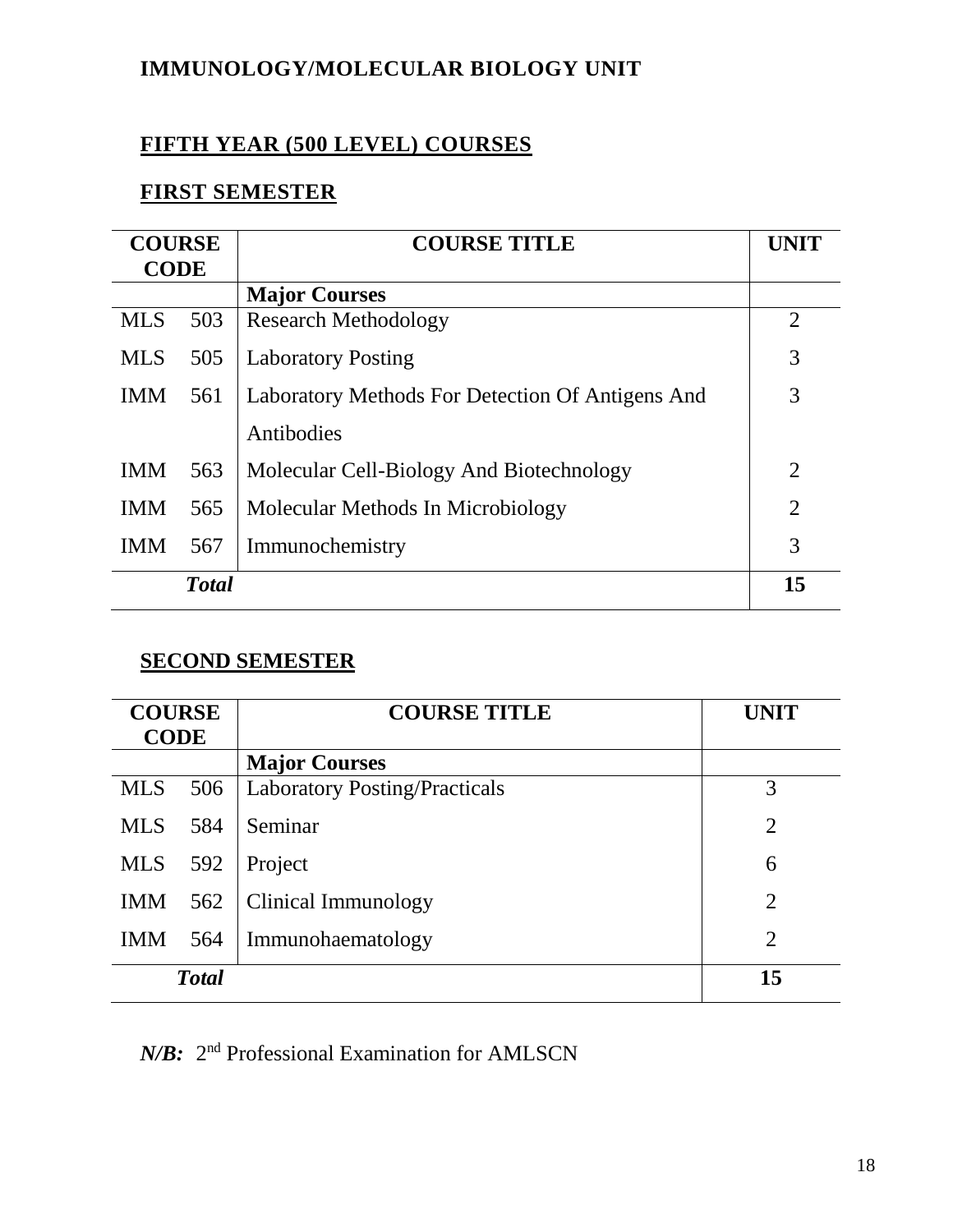## **INSTRUCTION TO DIRECT ENTRY STUDENTS**

**Students who gained admission by direct entry into the 200 level will ensure that they register and pass the following General Studies Courses in addition to all the courses in the Faculty/Departmental curriculum, as applicable.**

## **FIRST SEMESTER (FOR DIRECT ENTRY STUDENTS)**

|                | <b>Course Code Course Title</b>                         | <b>Units</b>                |
|----------------|---------------------------------------------------------|-----------------------------|
| <b>GST</b> 111 | Communication in English I                              | 2                           |
| GST 113        | Nigerian Peoples and Culture                            | 2                           |
| <b>GST 121</b> | Use of Library, Study Skills and Information Technology | <sup>2</sup>                |
| GST 123        | <b>Communication in French</b>                          | $\mathcal{D}_{\cdot}$       |
| GST 125        | Introduction to Entrepreurship Studies I                | $\mathcal{D}_{\mathcal{L}}$ |

### **SECOND SEMESTER (FOR DIRECT ENTRY STUDENTS)**

|         | <b>Course Code Course Title</b>       | <b>Units</b>          |
|---------|---------------------------------------|-----------------------|
| GST 104 | <b>Fundamental Philosophy</b>         |                       |
| GST 112 | Logic, Philosophy and Human Existence | 2                     |
| GST 122 | <b>Communication in French</b>        | $\mathcal{D}_{\cdot}$ |
| GST 142 | <b>Communication in German</b>        | $\mathcal{D}_{\cdot}$ |
| GST 162 | Introduction to Social Science        |                       |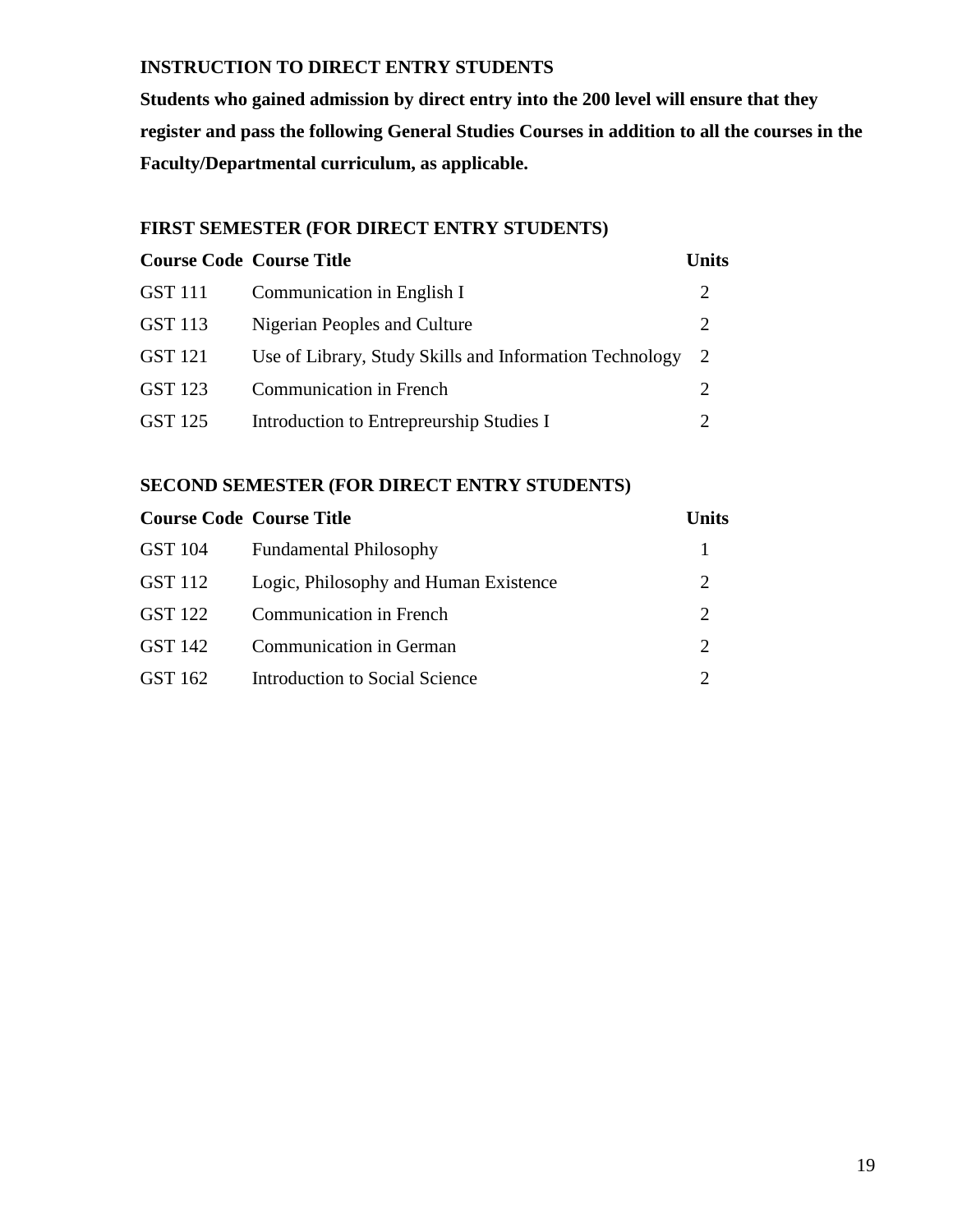#### **COURSE DESCRIPTION**

#### **BIO 111: General Biology I (3 units)**

Cell structures and organization, plant and animal cells, functions of cellular organelles, diversity and characteristics of living things. General reproduction, mitosis, meiosis, abnormalities associated with gene crossing, heredity and evolution.. Concept of ecology and types of habitats, diversity of plants and animals. Food chains and food webs, interrelationship of organism. Elementary biochemistry of carbohydrates, protein, lipids and nucleic acids.

#### **BIO 122: General Biology II** (3 unit)

Ecology, ecosystems, biotic and a biotic factors, interrelationship between animals and plants, adaptation of plants and animals to their environments. Types of population dynamics, static, climax communities, types and factors affecting them. Edaphic factors, rainfall, wind relative humidity, light intensity etc. Modification of the natural ecosystem.

#### **BIO 132: General Biology Practical (1 unit)**

Testing for the presence of food substances; diffusion and osmosis experiments; Observation of cells and tissues of selected plants and animal species; Investigations on physiological processes affecting photosynthesis; Observation of mitosis in onion bulb; Observation of cyst and ova of parasitic worms; Observation of fungi hyphae; Observation of bacteria cells; Preparation of microscopic slides; Basics of photometry; colorimetry, chromatography, electrophoresis.

#### **CHM 101: General Chemistry I (3 units)**

Atomic structure and periodic table, Development of configuration of elements. Stoichometry and mode concepts. Electronic theory of atoms and valence. Chemical bonding. Formulary and IUPAC basic nomenclature of compounds, Concept of matter, Laws of chemical combination by mass. Wave theory, principle of quantum mechanics. Periodictable and periodicity of fundamental properties. Hydrogen, Nuclear chemistry and Radioactivity and its application. General study groups to emphasize periodicity. Selected transition elements.

#### **CHM 102: General Chemistry II (2 units)**

Structure of solid. Kinetic theory of gases and gas laws. Colligative properties of dilute solutions. Raout's law, Henry's law and Molecular weight determination. Thermo chemistry and Hess's law. Chemical Equilibrium. Law of mass action, reaction rate and chemical energetics. Electrochemistry. Ionic equalibria. Theory of acids bases and indicators. Catalysis. Ionics. Phase equilibrium, one and two component system. Enthalpy entropy and free energy.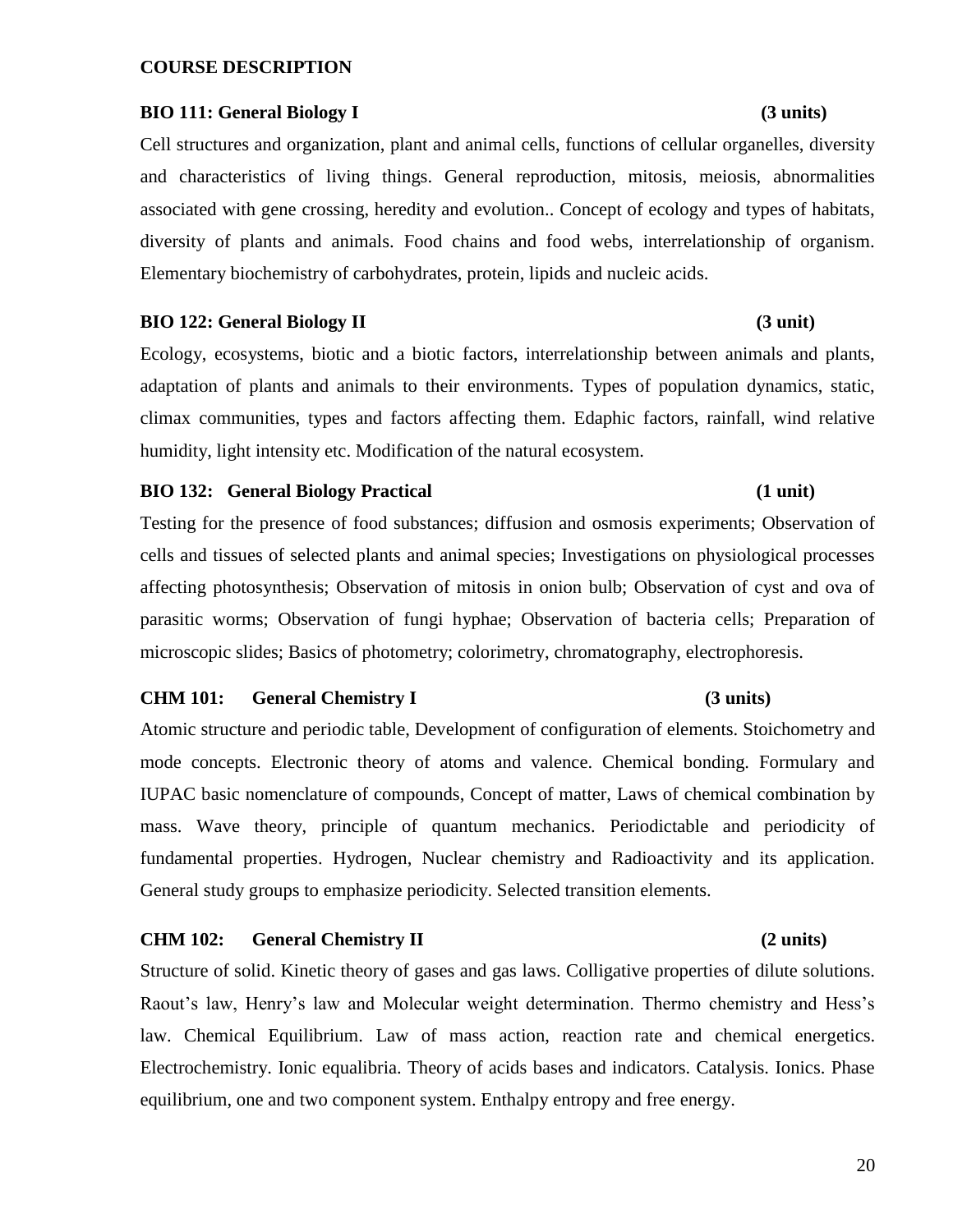### **CHM 171: General Practical Chemistry I (1 unit)**

The theory and practice of simple volumetric and qualitative analysis e.g. Acid-base complexometric and redox titrations. Simple organic preparations, reaction of functional groups, laboratory safety and techniques in the laboratory

### **CHM 122: Organic Chemistry II (2 units.)**

Historical survey of the development and importance of organic chemistry, IUPAC nomenclature and classification of organic compounds. Homologous series. Elemental analysis and molecular formula. Structural isomerism. Isolation and purification methods. The concepts of functional groups, resonance and aromatocity. Electronic theory in organic chemistry. A brief study of saturated and unsaturated hydrocarbons. Cyclihydrocabons, alcohols, alkylhalides, esters, aldehydes and ketones, carboxylic acids, amines and aromatic compounds. Comparison of phenols, arylhalides and aromatic amines with their aliphatic analogs. Common synthetic polymers and their uses, introduction to oils and fats and stereo isomerism.

#### **CHM 172: General Chemistry Practical II (1 unit)**

Qualitative analysis of inorganic salts. Physical determination e.g. boiling point, melting point. Inorganic preparations and enthalpy chanGST etc

#### **MTH 111: Elementary Mathematics I (3 units)**

- Real number system: Simple definition of integrals, rational and irrational numbers. The principle of mathematical induction; real sequences and series; elementary notion of convergence of geometry, arithmetic and other simple series; theory of quadratic equations
- Simple inequalities: absolute values and the triangle inequality
- Identities; partial fraction.
- Sets and subsets: Union, intersection, compliments, properties of some binary operations of sets: distributive, closure associative; commutative laws with examples. Relations in a set: Equivalence relation; Properties of set functions and inverse functions.
- Permutations and combinations; Binomial theorems of any index.
- Circular measures, trigonometric function of angles of any magnitude. Addition and factor formulae
- Complex numbers: Algebra of complex numbers. The Argand diagram, de Moivre's theorem N-Th root of unity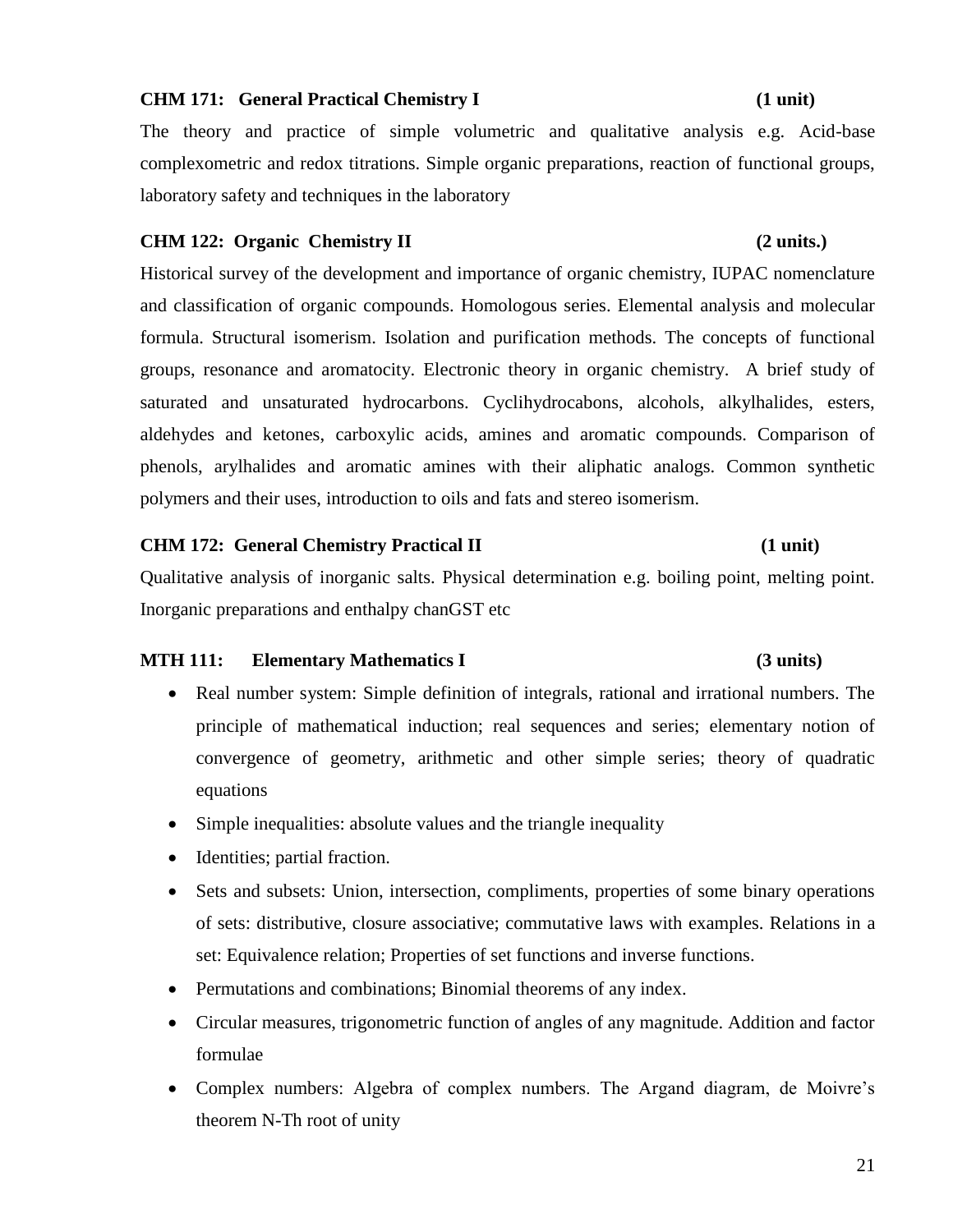### **MTH 122: Elementary Mathematics II (3 units)**

The course consists of geometric representation of vectors in  $1 - 3$  dimensions, components direction Cosines; Addition of scalar, multiplication of vectors; Linear independents; Scalar and vector products of two vectors; differential and integration of vectors.

### **PHY 111: General Physics I (3 units)**

Mechanics, thermal physics and properties of matters:

### **1. Mechanics:**

Scalars and vectors: Addition and resolution of vectors: Rectilinear motion and Newton's law of motion. Inertial mass and gravitational mass: free fall; projectile motion: defecting forces and circular motion. Newton's law of gravitation; potential well; special case of circular motion. Momentum and the conservation of a momentum. Work, power energy for a gravitational field and elastic and elastic bodies.

### **2. Thermal Physics and Properties of Matters:**

Temperature, heat, work, heat capacities; second law, Carnot cycle, thermodynamic ideal gas temperature scale. Thermal conductivity, radiation, black body and energy spectrum, Stelan's law. Kinetic model of gas: Equation of state, concept of diffusion means free path, molecular speeds. Avogadro's number, behaviour of real gases.

A model for a solid; Crystalline structure; Model for matter inter-particle forces in solids, liquids and gases.

### **PHY 151:** Physics Practical I (1 unit)

This laboratory based course emphasis qualitative measurement. The treatment of measurement and graphical analysis. A variety of experimental techniques will be employed. The experiments include studies of matters; the Oscilloscope; mechanical systems; electrical and mechanical resonant system, light; heat; viscosity e.t.c. covered for all the Physics courses above.

### PHY 122: General Physics II (3 units)

This course covers Electrostatics induction; Coulomb law; Gauss law. Electric field; electrostatic potential, capacitance; dielectric; electric current; circuits; analysis; alternating current; electromagnetic waves; particle duality; the Bohr theory of the hydrogen atom; nuclear properties, radioactive decay; nuclear fission and fusion; elementary particles theory.

### **PHY 152:** General Physics Practical II (1 unit)

Practical Exercises for all the Physics courses above.

#### 22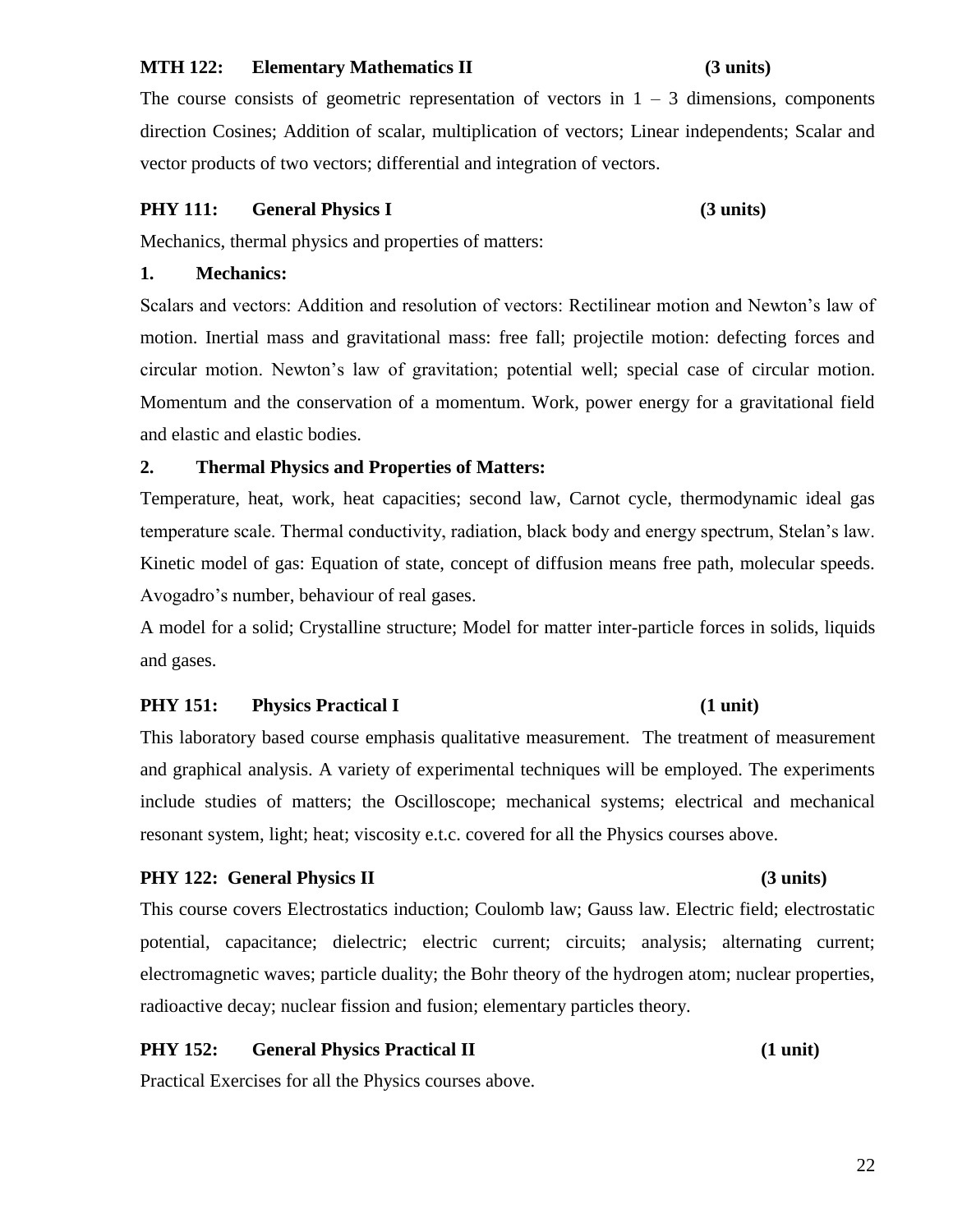### **GST 111: Communication in English (2 units)**

The basic objective of the course, use of English, is to prepare students to acquire certain language skills to succeed in their courses and in the society. The course teaches ability to read, comprehend, interpret, summarize materials from various registers and styles reflecting various disciplines or subject of study; ability to apply the knowledge of the structure, vocabulary, idioms oral forms and general patterns of the English language:

- Vocabulary Development: word Roots, Affixes, synonyms, Antonyms, Homonyms, Homophs and Homographs.
- Denotation and Connotation, Collocations, Idiomatic expression, Figures of Speech and Proverbs-Similes and Metaphors etc.
- Registers, Formal and informal Speech Patterns, Slang, Reference.
- Parts of Speech and Word Functions in Sentences.
- Paragraph Writing, Coherence and Unity,
- Punctuation and Capitalization, Spellings.
- Study Skills: Developing Effective Listening Technique Aids to Listening; What to Listen to; Listening for Instructions. Note Making Skills.
- Using the Dictionary. Pronunciation. Consonants, Vowels etc.

### **GST 122 Communication in English II (2 units)**

- Introduction, speaking for academic purpose, objectives, the communication process, speech situations general guideline for effective speaking, organization, speaking at lectures, tutorials and seminars. Asking and answering questions.
- Reading comprehension: reading and the reader, actual reading activity; other reading comprehension skills.
- Continuous writing: the Essay, acquiring writing skills, types of Essay, approaches to Essay writing; sugGSTted topics for Essay writing.
- General repost writing introduction, definition, types of report, characteristics of reports, style, student research report, review of literature.
- Report writing in the sciences: introduction, overall language use, model report; result and discussion of results; conclusion.
- Business correspondence: Introduction, general principles in writing business letters, basic layout for business letter, parts of a business letter. Designing curriculum Vitae (CV) or Resume.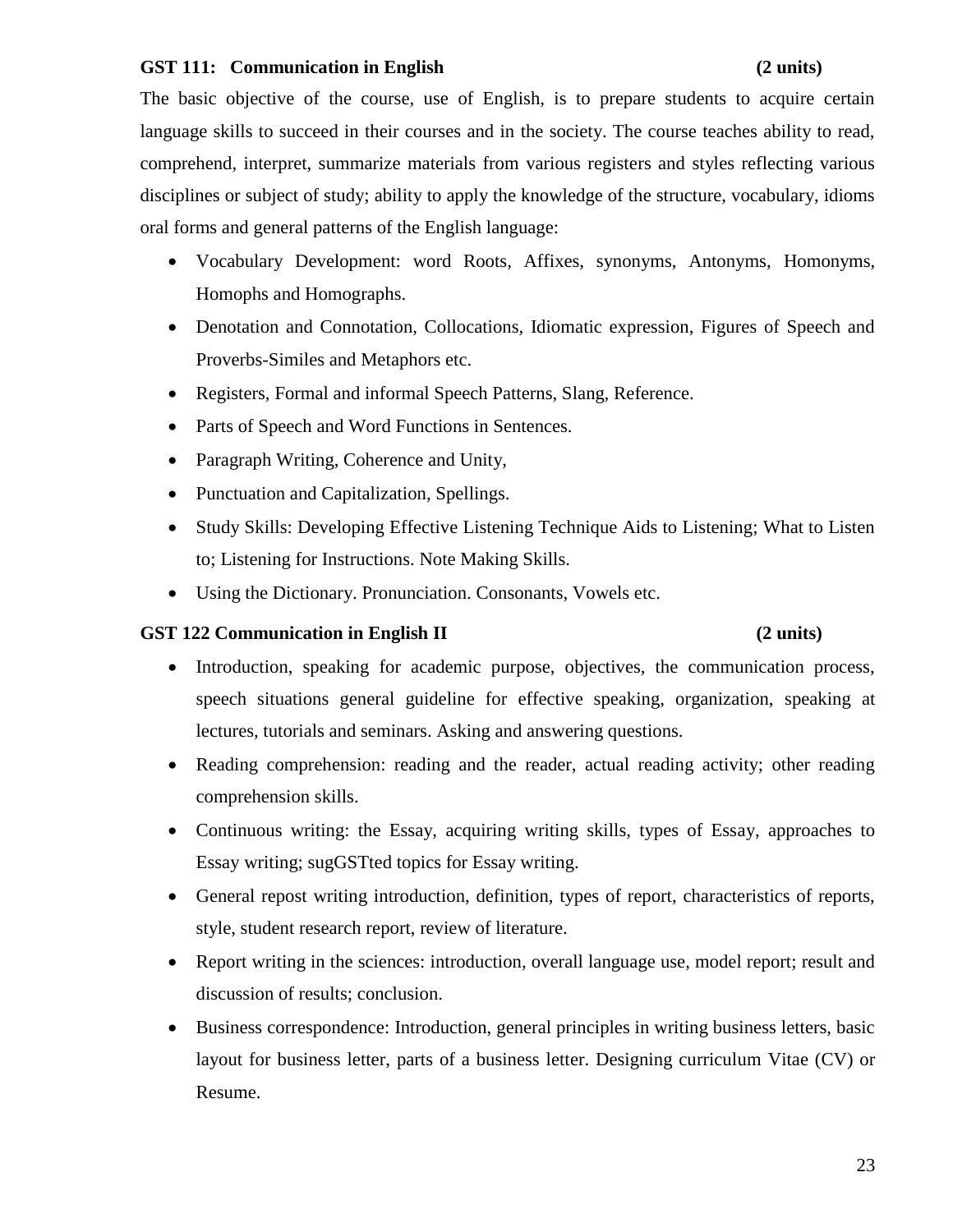• The term paper definition choosing a topic, delimitations of a chosen topic. Collecting material for term paper, compiling a working Bibliography compiling a reference list. The APA style.

Each unit covers 2 weeks work.

### **GST 113: Nigerian Peoples and Culture (2 units)**

This course will emphasize on the social issue of current significant and their impact on individuals/groups etc, concepts, sociological schools of thought, family formation processes, cultural practices and the health of the individual / community e.g. FGM, Child labour etc, Roles classifications.

### **GST 112: Logic, Philosophy and Human Existence (2 unit)**

Etymological & predecessorial conception of philosophy, philosophy modes and methods, major branches of logic, logic & language, induction & deduction, fallacies, categorical proposition and categorical syllogism.

### **GST 121: Use of Library, Study Skills, And Information Technology (ICT) (2 units)**

Brief history of libraries, library and education, University libraries and other types of libraries, study skills (reference services), types of library materials, using library resources including elearning, e-ematerials etc, understanding library catalogues (card, OPAC, etc) and classification. Copyright and its implications, database, bibliographic citations and referencing.

### **GST 123: Communication in French (2 units)**

- 1. French Alphabets
- 2. Pronunciation exercise on French vowels, consonants, diphthongs
- 3. General salutations in French
- 4. Greetings on special occasions: Bonne Année, Bonne chance etc.
- 5. Numeracy (Numbers)
- 6. Objects in the classroom using: C'est, voice voilà montrer, OÙ est?
- 7. Days of the week and months of the year.
- 8. Telling the time
- 9. Introduction of irregular verbs: **être**, verb "to be", **avoir**, verb "to have", **aller**, "verb to go"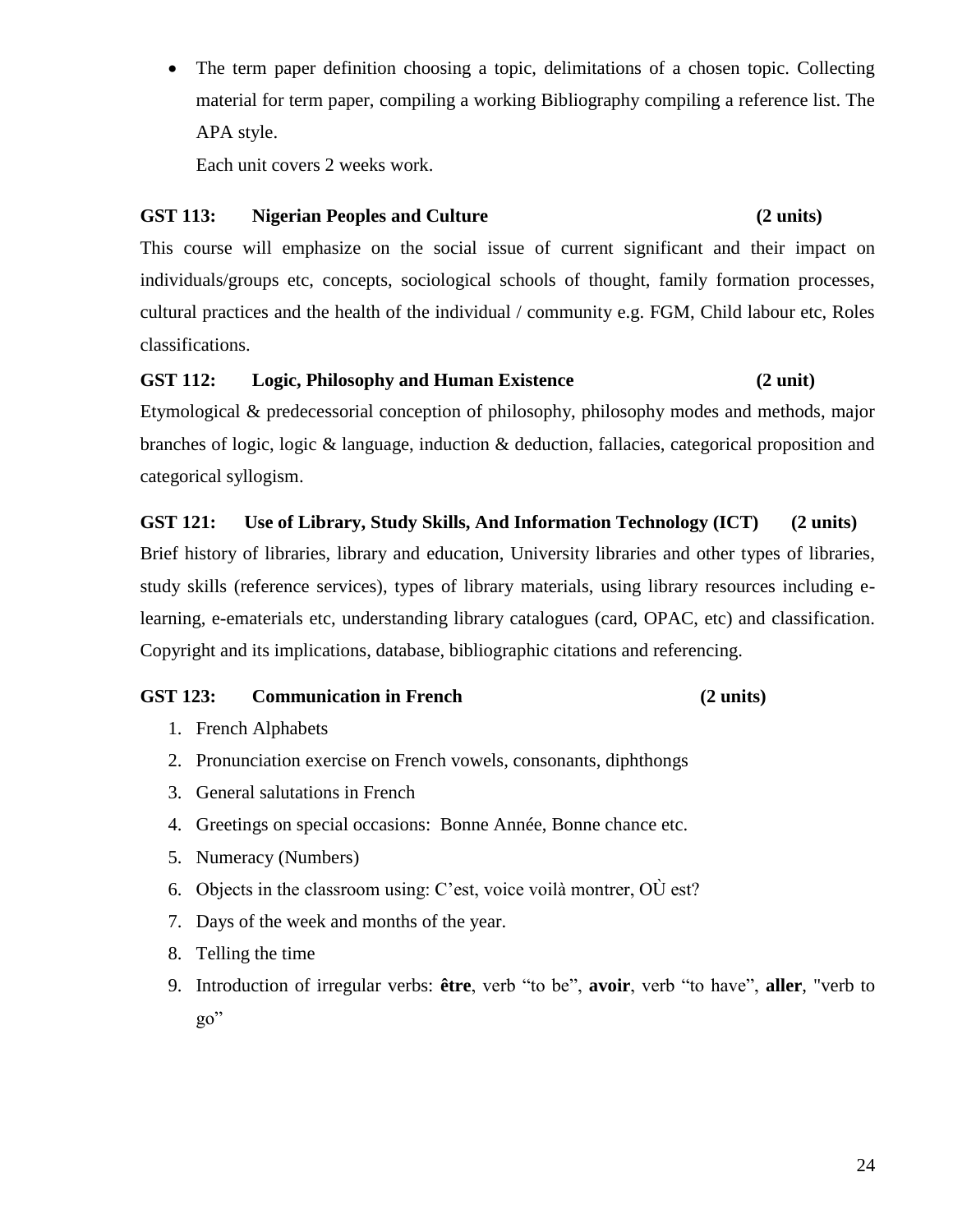#### **GST 125: Introduction To Entrepreneurship Studies I (2 units)**

The course provides both theoretical and practical approach to insight to Introduction to Entrepreneurship Studies. Theories, concepts and Practice, Forms of business, and New Ventures.

Business Plans – Designs and Implementation, factors influencing the location of small business, planning the business, organizing the business, directing the business and controlling the business. Students are expected to be familiar with feasibility study, project evaluation and cash flow analysis.

#### **GST 142: Communication in German (1 unit)**

Course Objective: Only a semester course; it is meant as an Introduction to German as a new foreign language for beginners. Through this course the student ought to be able to identify German optically in the written form and auditively in the spoken form from all other languages. He/she is to be equipped to speak and express him/herself in German in the commonest circumstances of everyday life. Thus he/she is to be acquainted with basic situations for a simple dialogue, but must also be familiar with basic syntax and grammatical rules for further progress in the given language, especially for apprehension and appreciation of simple literary texts.

#### **GST 162: Introduction To Social Sciences (2 unit)**

Origin, definitions, problems and relevance of social science; sub fields of social science: common concepts in social science; history, meaning, theories and consequences to mankind; leaders and leadership; definitions, typologies: self reliance and national development; development: meaning, indicators and scope; population growth and distribution in Nigeria, distribution of public goods through public agencies; personality: issues and theories; interpersonal relationship; meaning and factors of development; love and intimate relationship; moral regeneration in Nigeria: causes, problems and the way forward; war and peace: definition, theories, classification and control of war; agents of peace: The League of Nations, U.N.O, O.A.U, E.C.O.W.A.S etc; the Media and National Development.

#### **GST 102: Fundamental Philosophy (1 unit)**

## The basic themes of Philosophy reflect the cultural predispositions for an ascent to truth, the essence of being. Existence and history. Thus an attempt at definition of philosophy, philosophy of the sciences, philosophy of value, theories of truth and general meneistics pave the way for and understanding of philosophy as systematic (system as well ordered whole; systemic as system theories about self organization in nature and science), which by all interest for the categorical (finite, temporal) realities, is open-ended for the absolute Differences. Thus Fundamental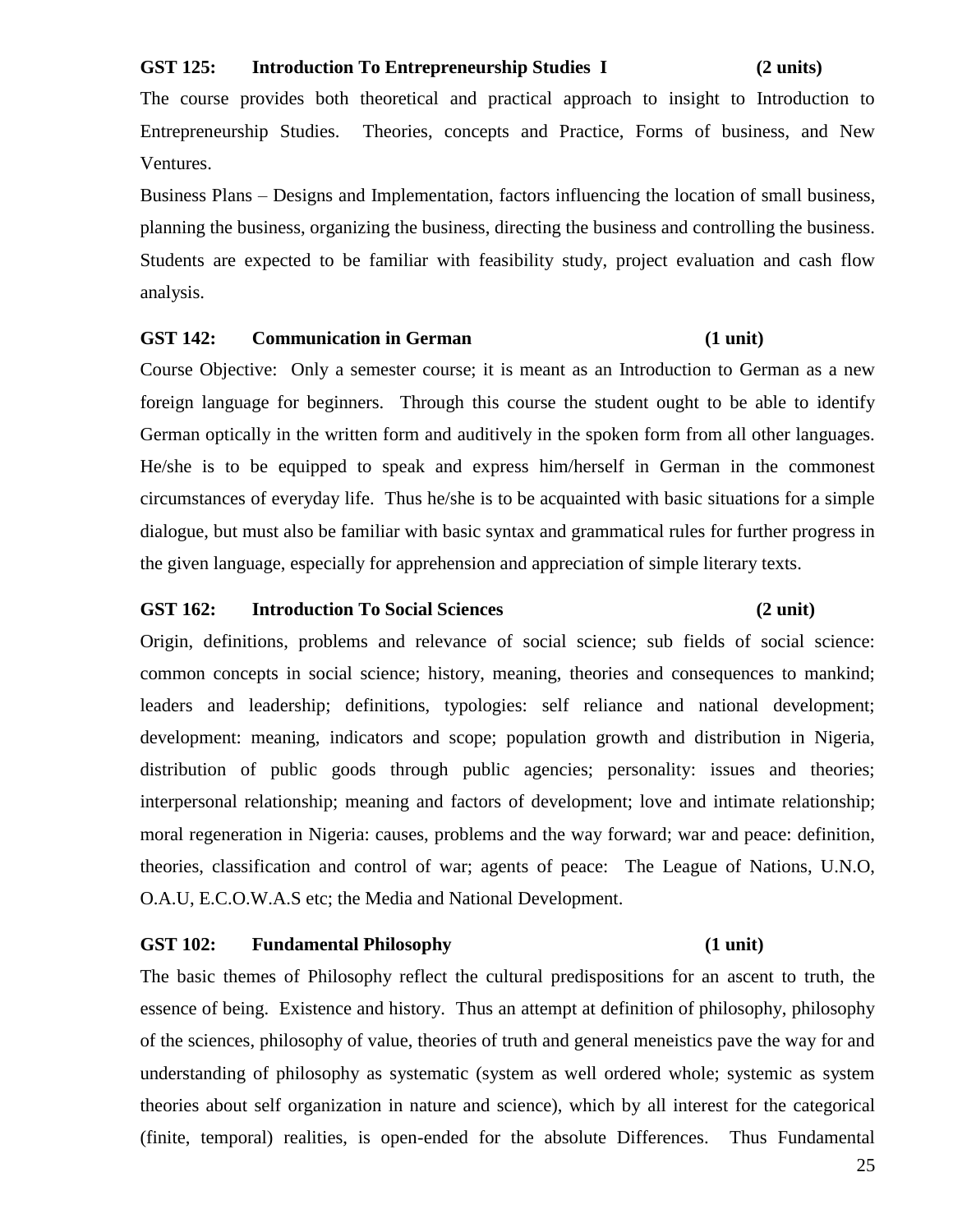Philosophy can only be possible with the backdrop of meneistics and hermenteutic; without meneistics a philosophical contention might remain elusive, without hermeneutic a syntactic exercise in futility.

#### **MLS 204: Introduction To Medical Laboratory Science I (3 units.)**

General Introduction to Medical Laboratory Sciences subjects namely: Clinical chemistry, Hematology and blood transfusions medical microbiology histopathology, and immunology. Specimen collection, reception and registration, storage disposal, specimen bottles, safety precautions in pathology laboratories against radiation hazards. Sterilization: Principles and techniques of chemical and physical methods. Glassware cleaning, care and maintenance. Handing of laboratory animals. Microsocopy and Microtomy: Uses and care of microsocopes, Refrigeration and freeze-dryers-principles, uses, care and maintenance. Handling of laboratory animals, Laboratory location and floor plan, Preparation of films and basic staining techniques. Safety precautions in the Medical Laboratory – Chemical Pathology, Medical Microbiology, Histopathology Heamatology, General Precautions for Staff, Wash-up and disposal of specimen and culture. Safely measures in the design of Medical Laboratory, Animal hous.

#### **PIO 201 Introductory Physiology and Haematology (3 units)**

Introduction to Physiology and its place in Medicine.The composite cell, cell membrane and transport mechanisms, membrane potentials.Physiology of excitable tissues.Biotechnology and Human Genome.General characteristics and functions of blood.Properties and functions of plasma. red blood cells; factors involved in erythropoiesis, blood groups. White blood cells; origin, type, properties functions, antigenicity and immunities.Platelets and hemostatic mechanisms.Reticulo- endothelial system.Cloting and fibrinolytic systems.Imunity and Immodeficiency disease and HIV.

#### **PIO 262: Renal Physiology (2units)**

Fluid compartments of the body. Macroscopic, microscopic and ultra structure of the kidney. Functions of the kidney, Mechanism of thirst, Glomerular filtration, clearance, tubular reabsorption and secretion. Renal blood flow. Body fluids and electrolyte balance. Buffer mechanisms and pH regulation.

#### **ANT 215: Gross Anatomy 1 (3 Units)**

Upper Limb

**Shoulder** Bones and Joints, Muscles, Axils and Blood vessels, bronchial lymph nodes and mammary gland, **Arm:** Humorous and Elbow Joint, blood vessels, nerves, muscles. **Forearms:**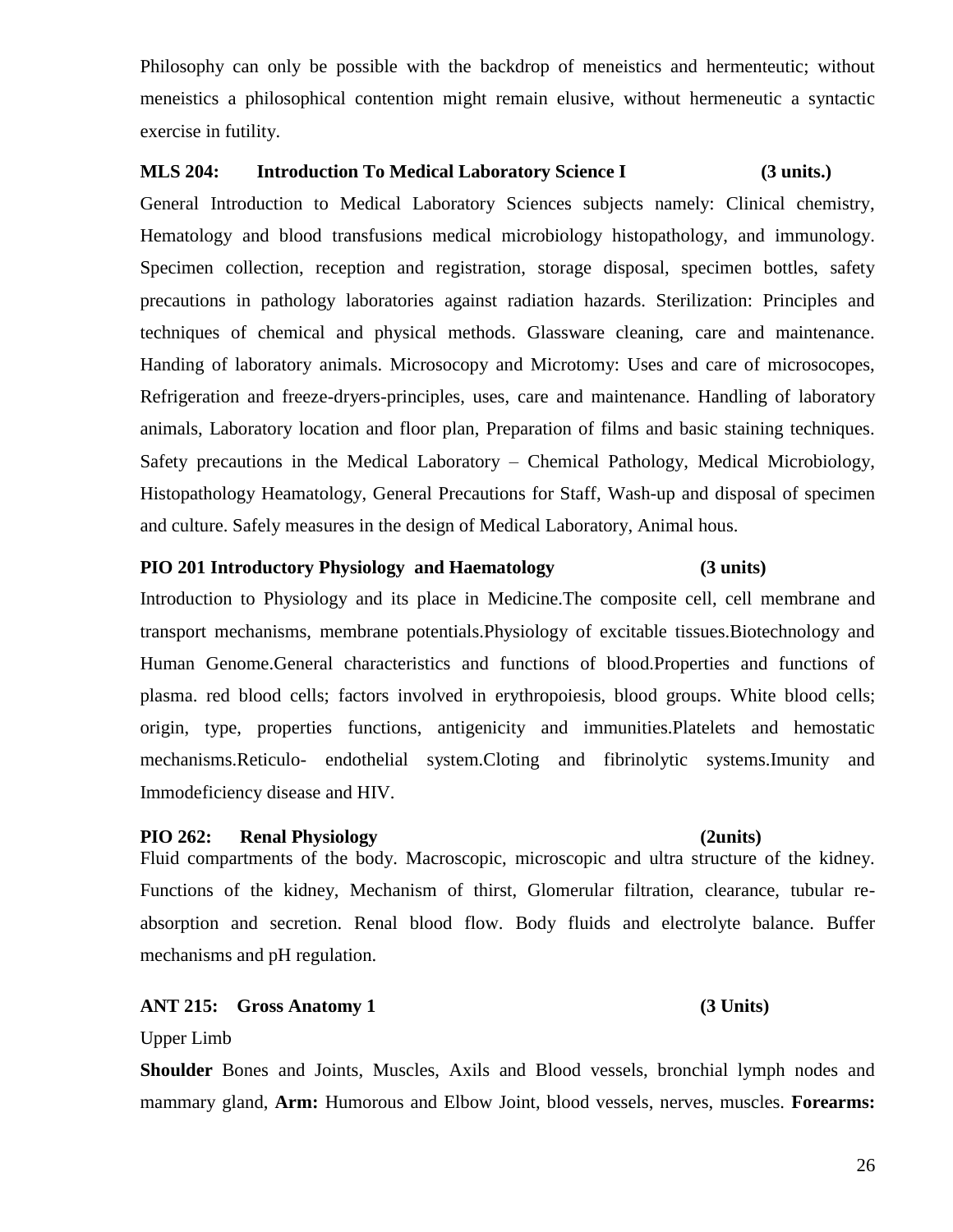hand, muscles, blood vessels and nerves. **Lower Limb**

**Thigh –** Femur and hip joint, lumber and sacral plexuses, anterior compartment, muscles, blood vessels and nerves, femoral triangle; Medical compartment – muscles, blood vessels and nerves. Gluteal Region: muscles, blood vessels and nerves, Posterior compartment: Muscle, blood vessels and nerves, knee joint. **Leg:** Osteology of tibia and fibula, anterior- lateral compartment: Muscle, blood vessels and nerves. Posterior compartment: Muscle, blood vessels and nerves **Foot:** Ankle joint, other joints, Arches of the foot, Muscle, blood vessels and nerves

Bones, radio ulna joint, muscles, blood vessels and nerves. **Hand:** Bones, wrist and joints of the

**Thorax:** Thoracic Skeleton: Bones and joints; Thoracic Muscles. Blood vessels. Nerves and Diaphragm; Thoracic age mechanic; Lungs and pleura **Madiastinum:** Superior and anterior; Middle (Heart and pericardium.

#### **ANT 216: Gross Anatomy II (3 units)**

#### (Head and Neck, CNS)

Head and neck: Scalp and face, removal of the brain, cranial nerve, orbit, triangles of the neckposterior, anterior, sub occipital, parotid region, intratemporal fossa, neurovascular bundles, nasal cavity, oral. Cavity, pharynx, lymphatic drainage. Osteology of bones of skill and cervical vertebrae: General Nervous Systems (GNS): Neuroanatomy: Brain stem, cerebellum and cerebrum, spinal cord including ascending descending pathways, motor cortex, cranial nerves. Pathways for hearing, smell and vision.

**Abdomen:** Anterior abdominal wall including muscles, blood, vessels and nerves. Abdominal incisions: Inguinal carnal and hermias, Peritoneum, stomach, small and large intestines, liver and biliary apparatus, pancreas and spleen, Kidneys and suprarenal glands, posterior abdominal wall.

**Pelvic and Perineum:** Osteology of the pelvis, pelvic diaphragm; anal region, unegenital region, external genitalia and female urinary bladder, Seminal vesicles and prostate, Female internal genitalia.

#### **ANT 271: Practical Histology (1 unit)**

#### Practical classes on the topics covered.

#### **ANT 221: Histology of Basic Tissues (2 units)**

- 1. Components of the cell, cell cycle, chromosomes, protein secretion and transcription of DNA.
- 2. Introduction to light microscopy, electron microscopy and units of measurement.
- 3. Basic tissues of the body, the epithelial, connective tissues, muscle and nervous tissue.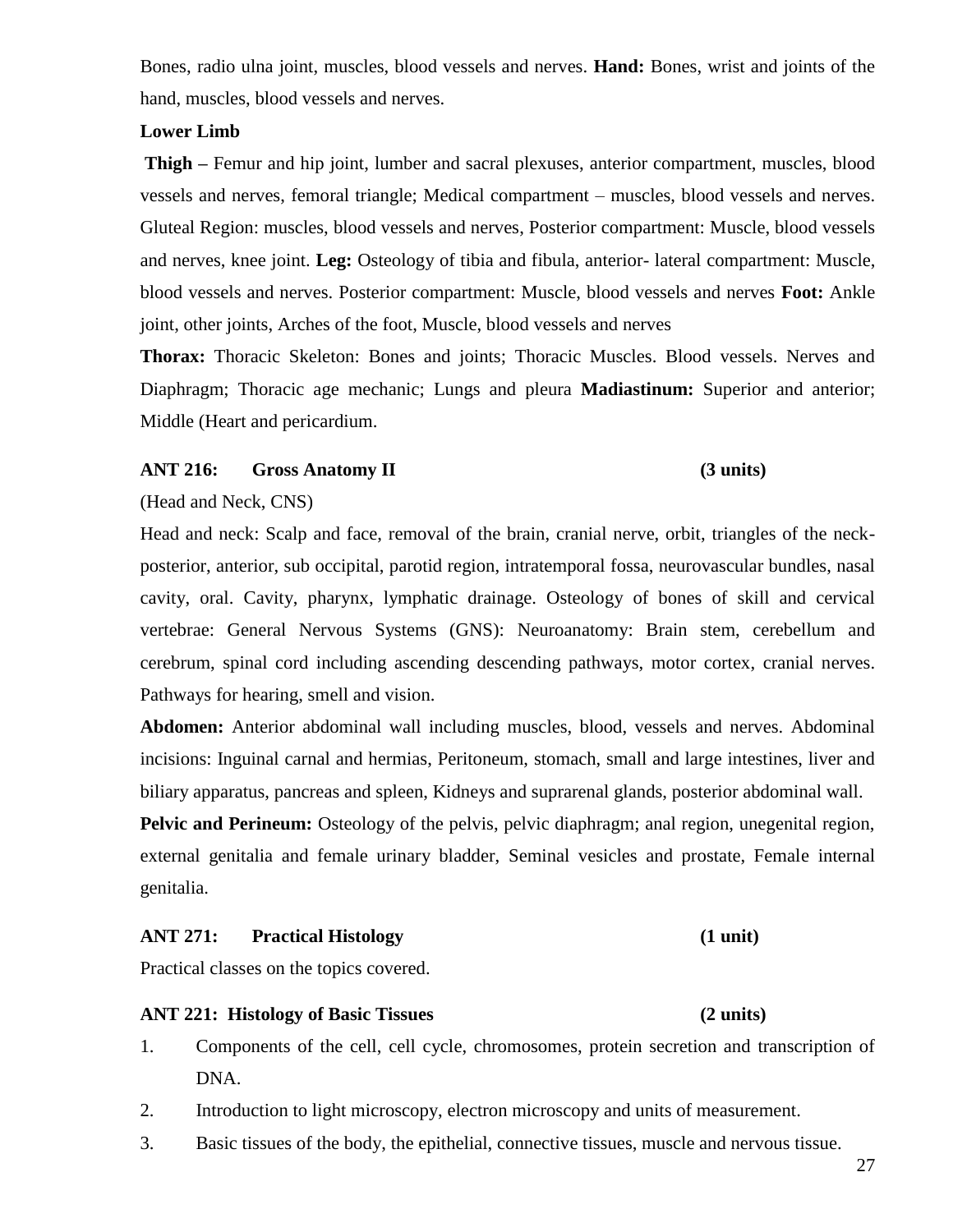#### **BCH 201: General Biochemistry I (3 units)**

## Historical perspectives of biochemistry; the living cell; organization and molecular architecture, types of cells and their characteristics. The structure, size and functions of organelles. Bimolecular and the origin of life. The structural units of macromolecules – structures and functions of amino acids, monosaccharide, glycerol, fatty acids and nitrogenenous bases; inorganic synthesis of building units. Chemistry of amino acids, proteins and their directives. Measuring techniques in biochemistry – cell fractionation, chromatography (paper, thin layer, column, HPLC etc); calorimetry, spectrophotometry etc. Classification and hierarchical organization of proteins – primary, secondary, tertiary, and quaternary structures of proteins (with samples); determination and biochemical applications of the structures. The physical and chemical properties of water; acidity and alkalinity, pH, pOH. pKa, pKb values and their effect on cellular activities; buffer solutions – preparations of buffer solutions. The nature, classification and function of enzymes; introduction to enzyme kinetics.

#### **BCH 202: General Biochemistry II (3 units)**

Nutritional requirements and disorders, biochemical functions of trace elements. Liposoluble vitamins, hydro soluble vitamins; coenzyme structure and functions.

An outline of Biological oxidations leading to Intermediary metabolism of Carbohydrates, Lipids, Proteins, Amino acids, nucleic acids and nucleotides. Electron transport and Oxidative Phosphorylations, ATP and other High Energy Compounds and their importance. Inborn Errors of Metabolism to include Molecular basis of Metabolic diseases. Biochemical de-rrangement in G-6-PD deficiency, sickle cell anaemia, glycogen storage diseases, etc. illustrative laboratory exercises.

### **CSC 104 Introduction To Computer Science (2 units)**

The meaning of computer; Origin; classification; Analog; Digital and Hybrid. Types of digital computer: mainframe, mini and microcomputer; Models of digital computers; modes of computer operations. The generation of computer types. The meaning of a programme and a "job". The two levels of computer soft software: The high level and low level. The computer and the language level. The computer and the language levels. Examples of systems software: interpreters, compliers and transistors. The functions of system software. The function units of a digital computer. Example of application software: Lotus 1 -2 -3, Dbase 111 plus word star perfect etc. Data processing centers, criteria for using computer. Types of computer interfaces. The two main types of line printers. As example of non-impact printer, the laser printers, computer viruses: causes. Detection and preventive measures.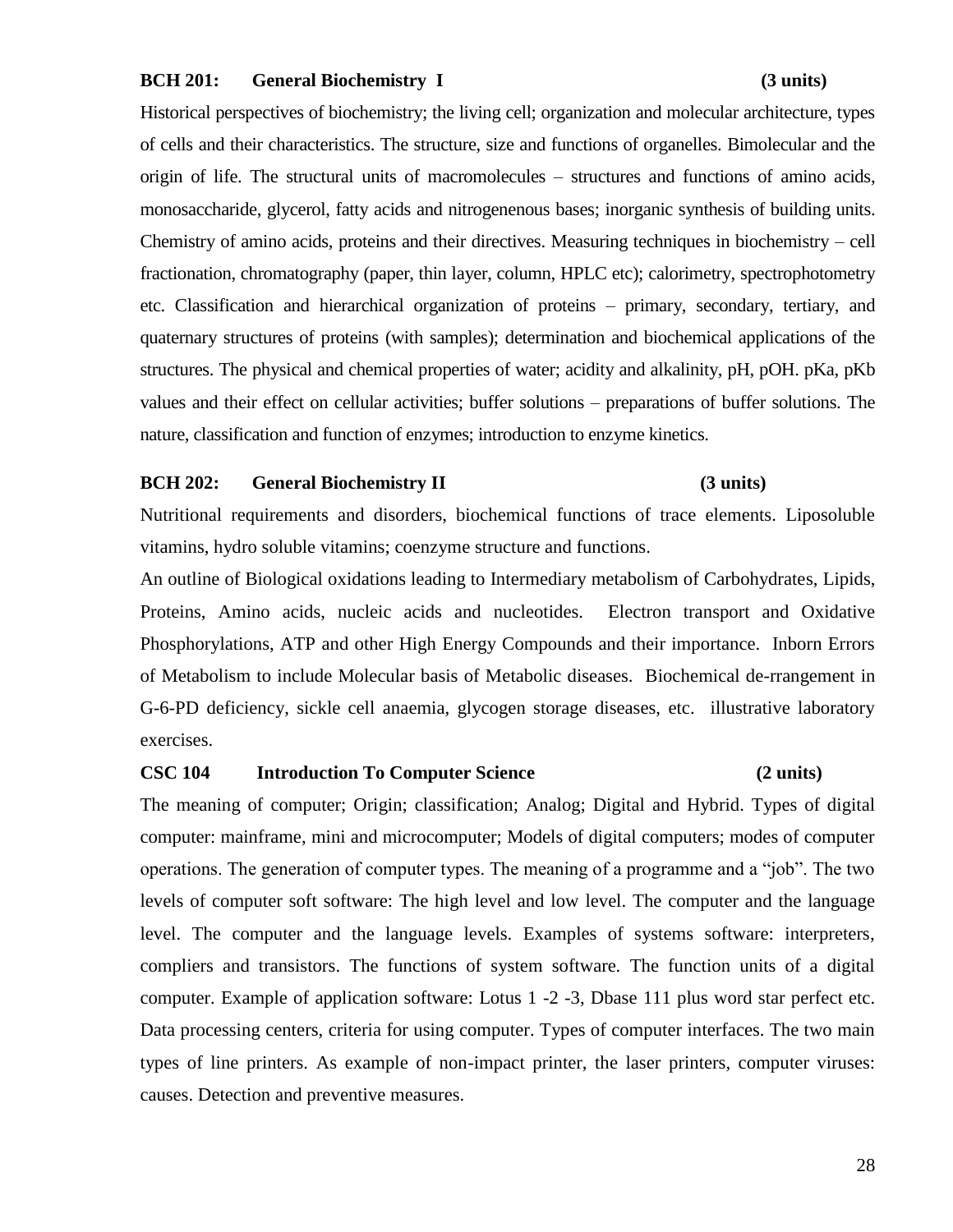#### **GST 211: Fundamental Theology (1 unit)**

## Fundamental Theology discusses the basic to Christian knowledge about God as public discourse, thus not in the form of a catechism of apologetics. Basic truths of Christina faith in open disposition to the world. This leads from Classical Apologetics through Vat II to Fundamental. Theology, Classical Apologetics by the Fathers of the Church remained cases of *defensor fidei* that is to say, in confrontational language to other systems of meaning within history, to recalcitrant powers persecuting the Church etc. Fundamental Theology does not remain merely on the defensive or on the offensive in the face of the European Project of Enlightenment. Faith and reason need to understand each other, like in Anselm's earlier project of 'fides quarens intellects'.

#### **GST 215: Introduction to Entrepreneurship Studies II (2 units)**

The Course is a continuation of GES 125 Entrepreneurship Studies I. Here attention is given to Management of men (Personnel Management), Materials management and Purchasing, Money (financial) Management, Machinery (Technology) Management, Concept of Marketing, Market Segmentation, Product, Price,, Promotion, Place, Salesmanship Personal Selling, Available Trade for Entrepreneurs and Decision Making.

Students are expected to be exposed to some of the Entrepreneurial Skills.

#### **GST 221: Humanities I (2 units)**

General Concept of Humanities including Greek influences on the Development of Classical Humanities. History of the development, the disciplines of the Humanities. African Humanities. Aspects of Culture and Civilization. Humanistic Definition of Culture. Language and Culture.

### **GST 222: Peace Studies and Conflict Resolution (2 units)**

Basic concept in peace studies and conflict resolution, peace as vehicle of unity and development, conflict issues, types of conflicts e.g. ethnic/religious/political/economic conflicts, root causes of conflicts and violence in Africa, indigene/settler phenomenon, peace building, management of conflict and security. Elements of peace studies and conflict resolution, developing a culture of peace, peace mediation and peace-keeping, Alternative Dispute Resolution (ADR), Dialogue/arbitration in conflict resolution, role of international organizations in conflict resolution, e.g. ECOWAS, African Union, United Nations etc.

#### **GST 224: Fundamental Ethics (1 unit)**

(i) The meaning of Ethics

The goal of Ethics; The modesty of human conduct Ethics and related disciplines

#### 29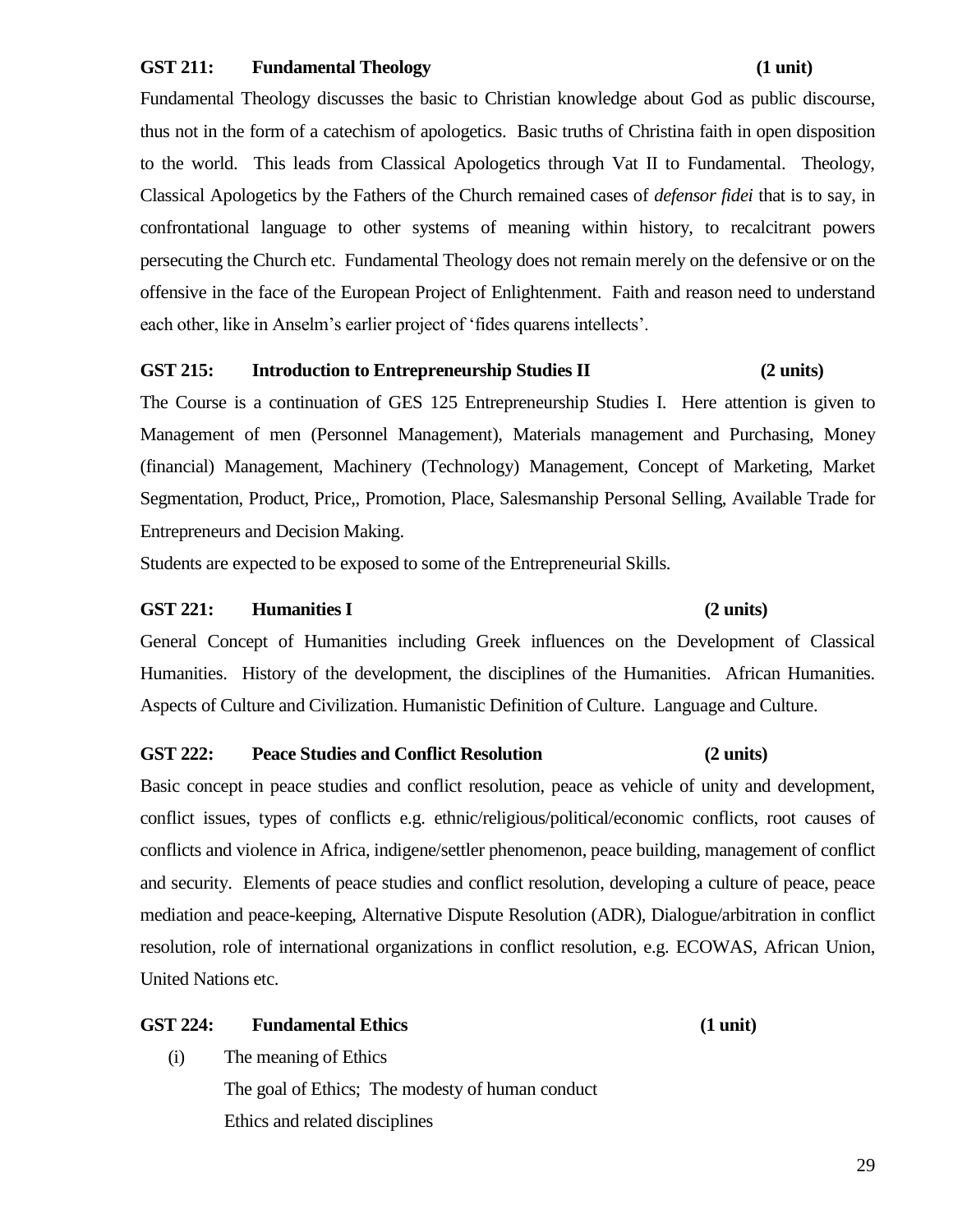- (ii) The subject matter of Ethics The human act and the 'act of man' Enlightened Intellect Deliberate will Freedom
- (iii) Responsibility of Human Act Modifiers of the human act; Determinants of value
- (iv) The Goal of Human Life Major ethical theories and the goal of human life Utilitarianism Pragmatism Situationism Existentialism Etc.
- (v) Happiness of the good as the goal of human life Characteristics of the good
- (vi) Road to Happiness:
	- Conscience
	- Truthfulness

Right and Duties

Natural virtues e.g. justice, temperance, fortitude, prudence and theological virtues, particular virtue (patience), chastity (easy virtue) peace.

#### **GST 252: Bioethics I (1 unit)**

- 1. Meaning of Bioethics/its nature, history and scope.
- 2. Meaning of ethics-general or meta-ethics, kinds of ethics.
- 3. Some bioethical principles and ethical terms-respect for autonomy, nonmaleficience/efficience, human respect and dignity. Bioethics and bio-medical ethics.
- 4. Issues/trends of abortion/euthanasia, suicide/ etc.
- 5. Artificial insemination/reproduction and the **"Elele Gift"** scenario.
- 6. Human genetic modification/engineering, reproductive technologies/human cloning; human fertilization and sterilization.
- 7. Embryonic stem cell research and therapy.
- 8. HIV/AIDs, homosexuality/lesbianism and bioethics.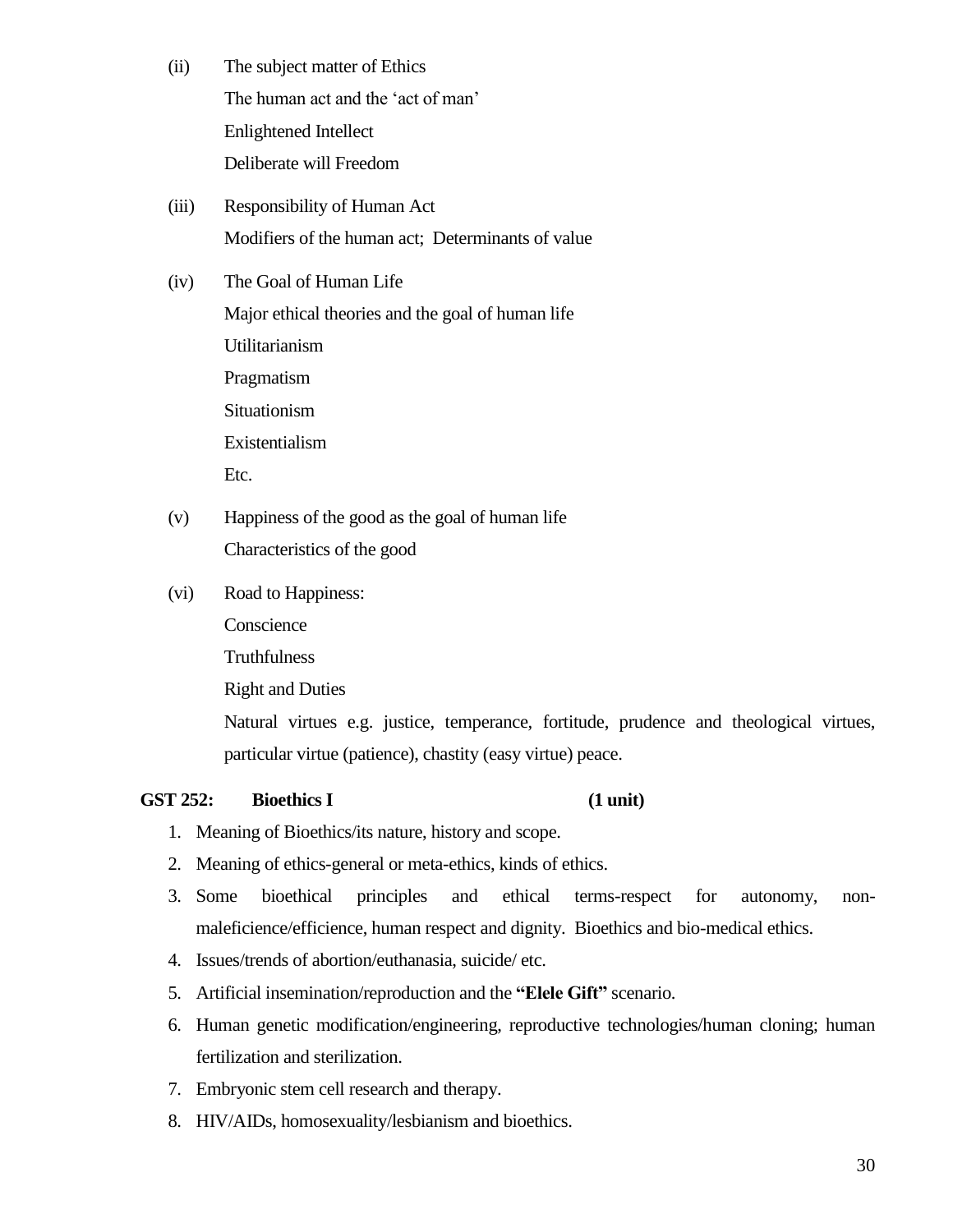- 9. Bioethics and religious views (Catholic and Muslim).
- 10. Igbo/Edeh's concept of man and life and bioethical discourse; Drug experimentation on human beings and bioethical/bioethical/waste management.

### **GST 202: Humanities II (2 units)**

**Language and Human Communication:** Concepts of Language and Communication in Human relations. Traditional and Modern Communication Techniques, their functions and constraints in mobilizing the citizenry for national development. Human Creativity: Identification of various forms of human expression. Philosophy. Concepts of Human right and social justice. Understanding History: African pre-colonial History, its attainment and Challenges. Cultural Nationalism and Political Evolution of African States. Concept of Religion in Humanistic Perspective. Traditional Education and its Humanistic functions. Role of Education in National Development. (Term Papers are also required to be submitted during the Second Semester).

#### **MLS 303: Medical Laboratory Science Ethics (2 units)**

History and philosophy of ethics in the practices of medical laboratory science. Relationship between religion and socio-cultural values on medical ethics. Ethical issues involved in private practice. Relationship between the medical laboratory scientist and his patient blood donor. Relationship between the medical laboratory scientist and other members of the health team. Intraprofessional auditing. Medical laboratory sciences ethics and consultancy services. Elements of informed. Consent in research. Relationship between proper dressing, personal comportment and patient care – the psychologist's view. Medical laboratory sciences ethics as it affects paternity disputes, infertility studies, sexually transmitted diseased, etc. Real case presentations, medico legal aspects of medical laboratory practice.

### **MLS 345: Introduction To Medical Cytology (2 units)**

Collection, selection and preparation of cytology. (Specimen cervical smear, vaginal smear, bronchial aspirates ascetic fluids and other fluids). Cytology staining cells. Certification index, maturation index proGSTterone/androgen effect.

#### **MLS 301: Biomedical Engineering (3 units)**

Principle of applied and general electronics and the mechanics of electrical circuits. Fault finding, care and maintenance of common electrical equipment in laboratory use. Workshop practice, principles of use. Maintenance and repair of common apparatus and laboratory equipment. D.C currents and resistors, capacitors, potentiometers, and resistance boxes. Galvanometers and AVO meters. Solenoid, rheostat and transformers. Thermostats, semiconductors and rectifiers filters,

#### 31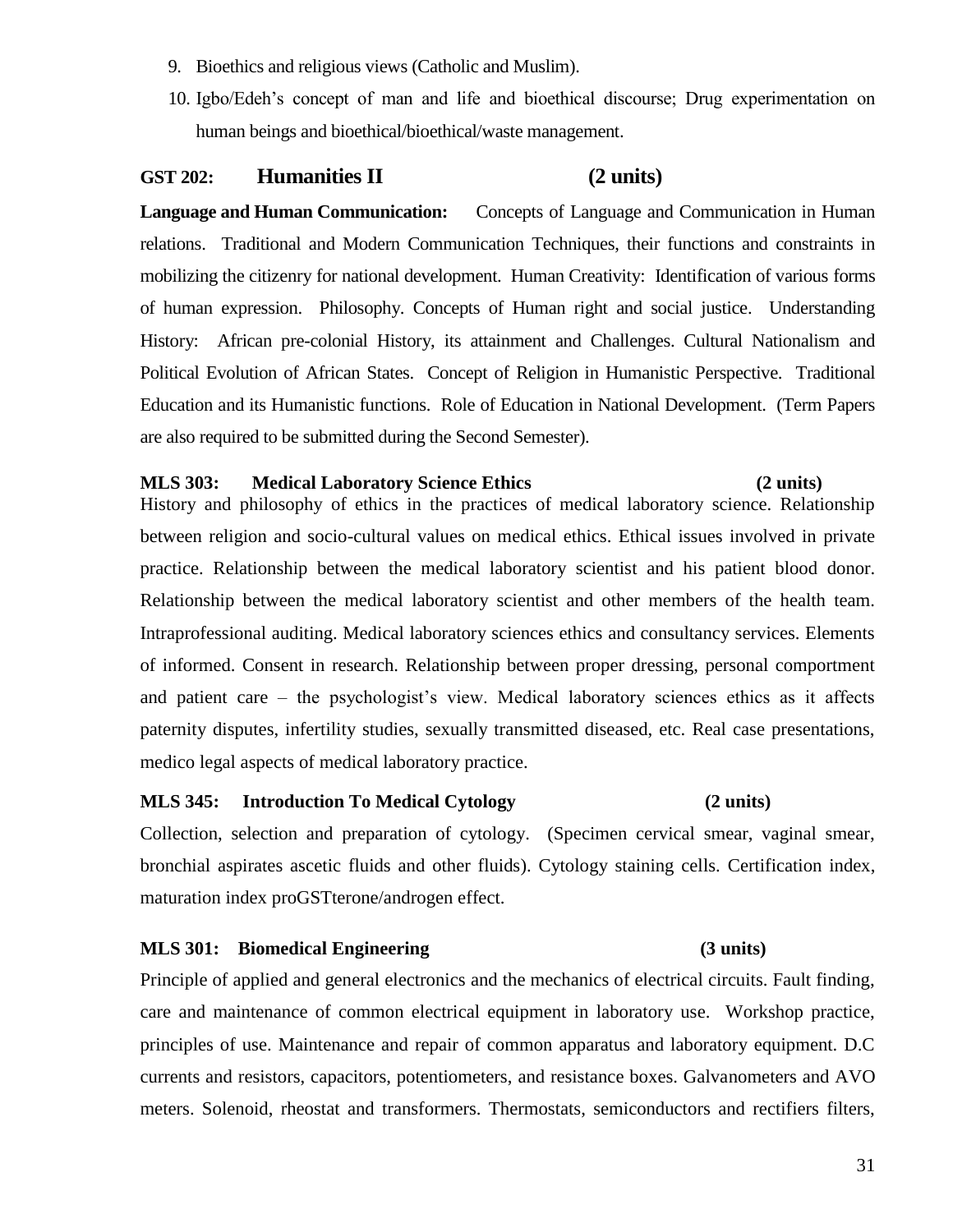photomultiplier tubes and santillators. Improvise techniques, improvement on existing equipment, review and modification of laboratory methods.

#### **MLS 305: Medical Lab. Science Instrumentation (3 units)**

Micrometry, designs and thermostatic controls of incubators, water baths and oven principles, care and use of the autoclave centrifuge, anaerobic incubators and jars, vacuum pumps, PH meters, membrane filtration equipment, chromatographic instruments, flamephotometer, spectrum photometers, and colorimeters design and calibration. Principles of fluorescence, phosphorescence, luminescence and application. Nephelometry, Principles and applications of atomic absorption spectrum scope and atomic fluorescence. Continuous flow analysis and discrete analyzers. Scintillation and ionization counters-design, use and standardization. Principles and uses of electrophoresis pack, coulter counter and staining machines. Principles and uses of microtones including cryostat and ultramicrotomes. Microtome knives, strops and hones. Automatic knives sharpeners.

Automatic tissue processing machines and timing discs. Paraffin section-mounting baths (water baths). Vacuum embedding phase contract and electron microscopes.

#### **MLS 306: Laboratory Posting I (3 units)**

Posting of students to all sections of job training under the supervision of qualified medical laboratory scientists. Close scoring of performance data cords. Evaluation. Scintillation and ionization counters–design use and standardization photo micrographic and autoradiographic equipment. Principles and uses of electrophoresis pack, coulter counter and staining machines. Principles and uses of microtomes including crytostat and ultramicrotomes. Microtome knives, strops and hones. Automatic knives sharpeners, Automatic tissue processing machines and timing discs. Paraffin section mounting baths (water baths). Vacuum embedding chambers. Fluorescent, phase contrast and electron microscopes.

#### **MLS 304: Lab. Management and Organization (3 units)**

Personnel and administrative management Medical Laboratory design, planning and organization. Laboratory management account and budgeting. Ordering, stock card indexing and storage. Occupational hazards and laboratory safety precautions. First aid in laboratory accidents.

#### **PIO 311: Autonomic Nervous System/Endocrinology and Reproductive System (3 units)**

Spinal cord–ascending, descending and motor cortex. Control of posture and movement. The reticular activating system, sleep, neural centers regulating visceral functions. Neurophysiological basis of instinctive behavior, conditioned relexes, learning and temperature regulation. Sympathetic and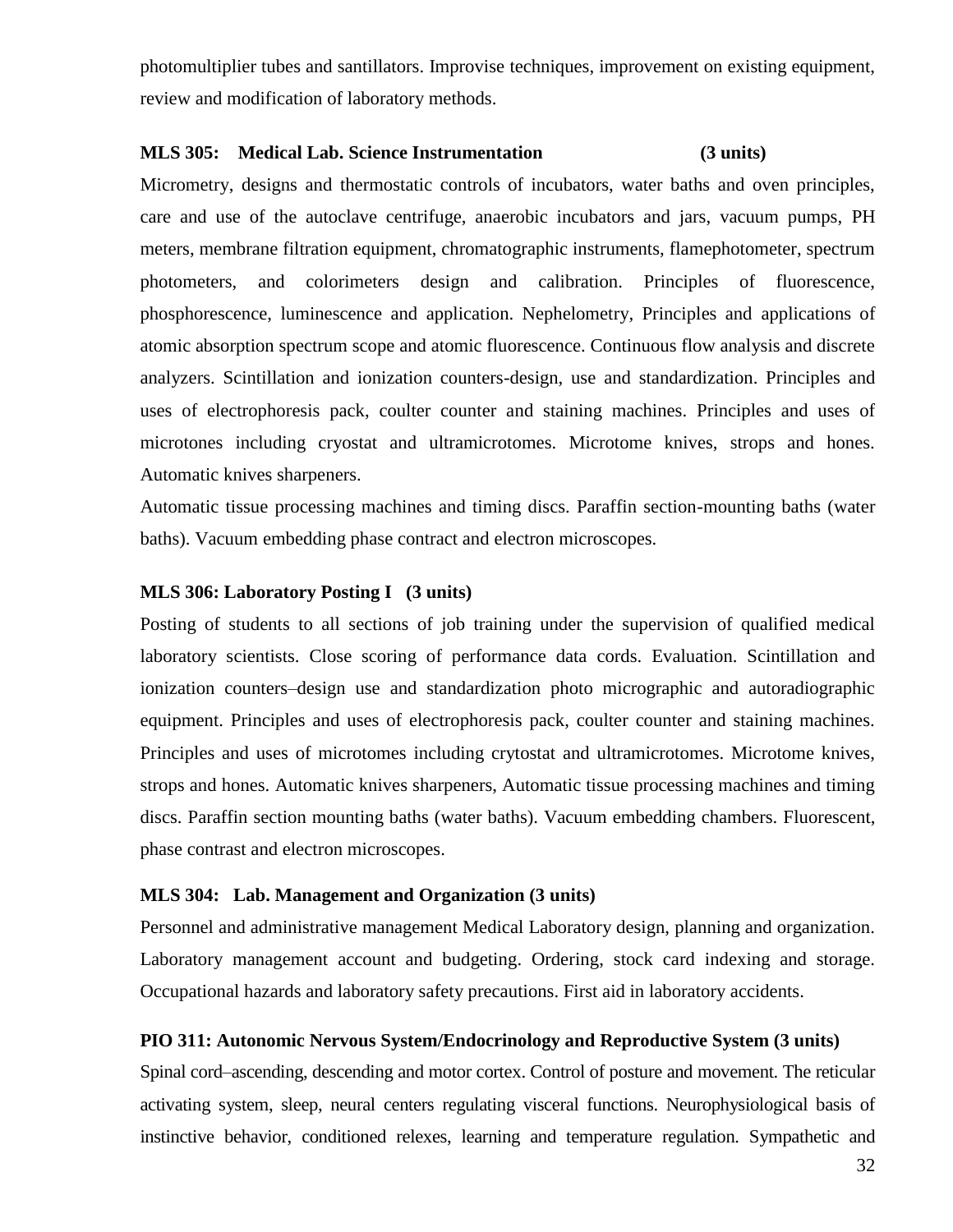parasympathetic pathways. Role in the various systems especially cardiovascular, respiratory and gastrointestinal. Reproductive system, hormones etc.

### **BCH 362: Instrumental Methods Of Analysis In BCH (1 Unit)**

Introduction to Biochemistry Laboratory: General information about Practical Biochemistry. Collection of specimen; laboratory instructions; Quantitative and qualitative assays in biochemistry. Safety in laboratory experiments. pH Dissociation and Buffers: Relevance of pH and Buffering; pH indicators and pH meter; Acid-base titration. General Tests of Carbohydrates, Lipids, Vitamins and Proteins. At Least three experiments to be conducted for each class of molecules. Quantitative Analysis of Urine: At Least four experiments to be conducted. Quantitative Analysis of Blood/Serum: At Least four experiments to be conducted. Enzyme Assays: Enzymes and Isoenzymes; Estimation of amylase in plasma; Urease activity and the effects of inhibitors. Effect of pH,  $T^0$ , enzyme concentration, substrate concentration on the hydrolysis of Starch by Amylase. Demonstration of Some Techniques Used in Biochemistry: Detection, quantification and analysis of biomolecules by chromatography, Electrophoresis, Cell Fractionation and Centrifugation.

*(Pre-requisite: BCH 201 &BCH 202)*

#### **BCH 301: Special Topics in Biochemistry (3 units)**

Endocrinology: Structure, function and molecular mechanism of action of steroid, thyroid and polypeptide hormones. Hormonal deficiency diseases and their defection.

Methods of hormonal assay;

Linborn errors of metabolism: Molecular basis of G-6-pD metabolic diseases. Biochemical derangement in deficiency, sickle cell anemia, glycogen storage diseases etc. Xenobiotics and forensic biochemistry: Metabolism of foreign compounds. Induction of microsomal enzymes and drug resistance. Medico-legal-blood, urine and sweat test. Recent developments in forensic techniques. Neurochemistry: The neuron structure, composition and metabolism, neurohormonal regulatory and mechanisms. Metablic antagonism in neurochemistry.

#### **MCB 311: General Microbiology (3 units)**

The kingdom protista organizational differences in eukaryotic cells. Classification and nomenclature of microorganisms. Bacterial cell form, structure, nutrition, reproduction and metabolism. Bacterial genetics. A typical prokaryotic cell-viruses Eucaryotic microorganismfungi. Microbial control, microbes in food, water and environment. Bacterial infectional pathogenic microbiology. Laboratory animals, types of breeding and uses.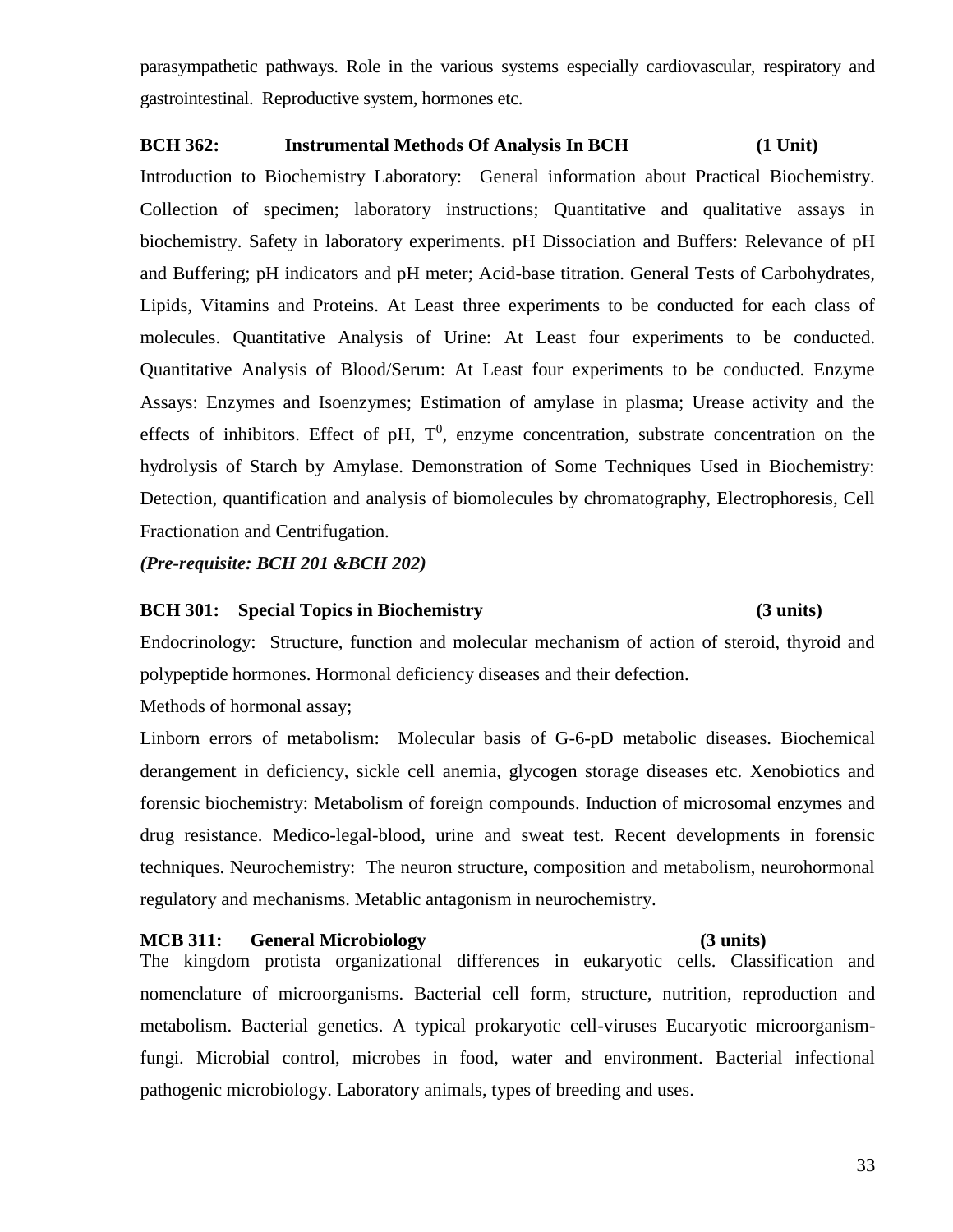#### **ANT 354: Introductory Histochemistry (2 units)**

- 1. History of Histochemistry
- 2. Terminologies and Definitions
- 3. Principles and techniques of Histochemistry including Immunocytochemistry
- 4. The Microscope
- 5. Fixation, tissue processing
- 6. Enzyme Histochemistry

#### **IMM 362: Immunology I (2 units)**

Molecular basis of immune reactions antigens and the immune response. Fate of antigen. Immunoglobin-structure and function, general organization and assembly, classification, antigenantibody interactions. Phagocytic cells, chemotaxis and effector function of macrophaGST and granulocytes. The complement system and complement abnormalities, innate immunity factors affecting e.g. age species specific anatomical factors (skin membranes) nutrition, hormones acquired immunity active and passive factors affecting acquired immunity. Lymphoproliferative organs and their functions in immune responses. Diagnostic serological tests for assessing humoral immunity. Tissue and organ transplantation HLA system. Transplantation and pregnancy.

#### **CSC 304: Basics of Information Technology and Bioinformatics (2 units)**

The lectures will focus on the basic knowledge required in this field, methods of high-throughput data generation, genetic sequence comparison & alignment, accessing public genome-related information and data, and tools for data mining and analysis. Details of Information Technology as related to Medicine, Internet, Web generations, networking, hardware, software, digital media, information systems in the business world, databases, fundamental theories and practices of Bioinformatics and Programming; Practical appreciations and applications.

### **PCO 311: Pharmacology And Toxicology I (3 unit)**

Scope of pharmacology, origin and sources of drugs, routes of administration of drugs. Pharmcokinetics, absorption of drugs, excretion, biotransformation. Structure activity relationship. Mode of action of drugs. Types of drug action. Drug action in man-compliance, individual variations.

Presence of other drugs, genetic effects, tolerance and techyphylaxis, adverse drug reactions. Drug dependence and drug interaction.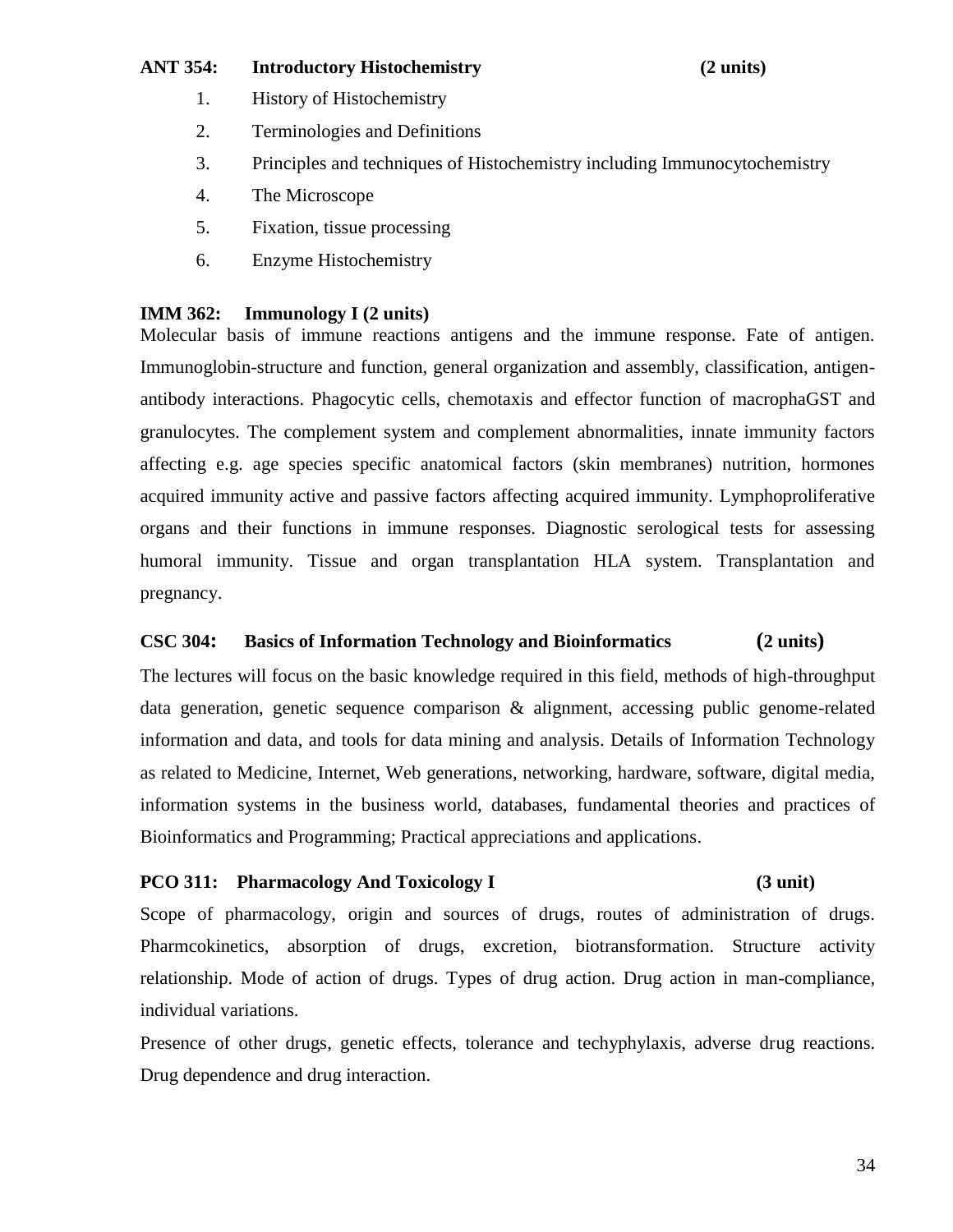#### **PCO 312: Pharmacology And Toxicology II (3 units)**

Antimicrobial pharmacology, chemotherapeutic agents, anti tabolite base analogues, mitotic inhibitors, base analogues, mitotic inhibioties, enzymes, alkylating agents and hormones. Radiation therapy, immunatherapy and cancer therapy. Synthesis and physiology of neurotransmitters. Biochemical basis of depression, narcotics mechanism of action. Fluorescent radio and chromatographic methods in drug studies. Methods in drug studies. Methods of evaluation of toxins mutagens and carcinogens.

#### **STA 308: Biostatistics (3 units.)**

Aims, characteristics and application of biostatistics in clinical and preventive medicine. Statistical data in biomedical series–samples, population variables, frequency distribution, vital and descriptive statistics, measurement of central tendencies mean, median, mode, dispersion, standard derivation and co-efficient of variation. Collection and presentation of data probability distribution. Hypothetical tests of statistical significance. Analysis of variance. Regression and correction. Experimental designs and clinical trials.

### **PTH 342: General Pathology (2 units)**

Introduction-ancient, traditional and modern concept of diseases and their causes. The normal cell and cellular basis of disease. Tissues and cellular injury, Reaction to cellular inflammation, Necrosis, healing and repair. Disturbances and genetic disorders, pigmentary disturbances. Calcification and amyloidosis. Disorders of nutrition.

### **PME 351: Basic Parasitology/Medical Entomology (3 units)**

Classification and life cycle of protozoan– the amoebas, ciliates, flagellates and sporozoans. Life cycle and pathogenicity of the nematodes ascaris, strongyloides, Trichuris guinea worm, hookworms, trichinelia, Enterobius etc. life cycle and pathogenicity of cestodes. Life cycle and pathogenicity of the trematodses schistosomes, fasciola, paragonismus etc. methods of demonstration of parasites in blood, faeces vagina, urine, urethra, pus from lungs and liver, skin snip etc. mechanisms of their diseases production. Epidemiology and control of parasitic diseases. Arthropods of medical importance the crustaceans, arachnidan, hexapoda, myasis etc, their biology life cycles and control.

## **MLS 401: Laboratory Posting/Practical II (2 units) MLS 402: Laboratory Posting III/ Practical (2 units)**

Intensive posting to all sections of clinical laboratories for on the job training under the supervision of qualified Medical Laboratory Scientist. Close scoring of performance data cards evaluation.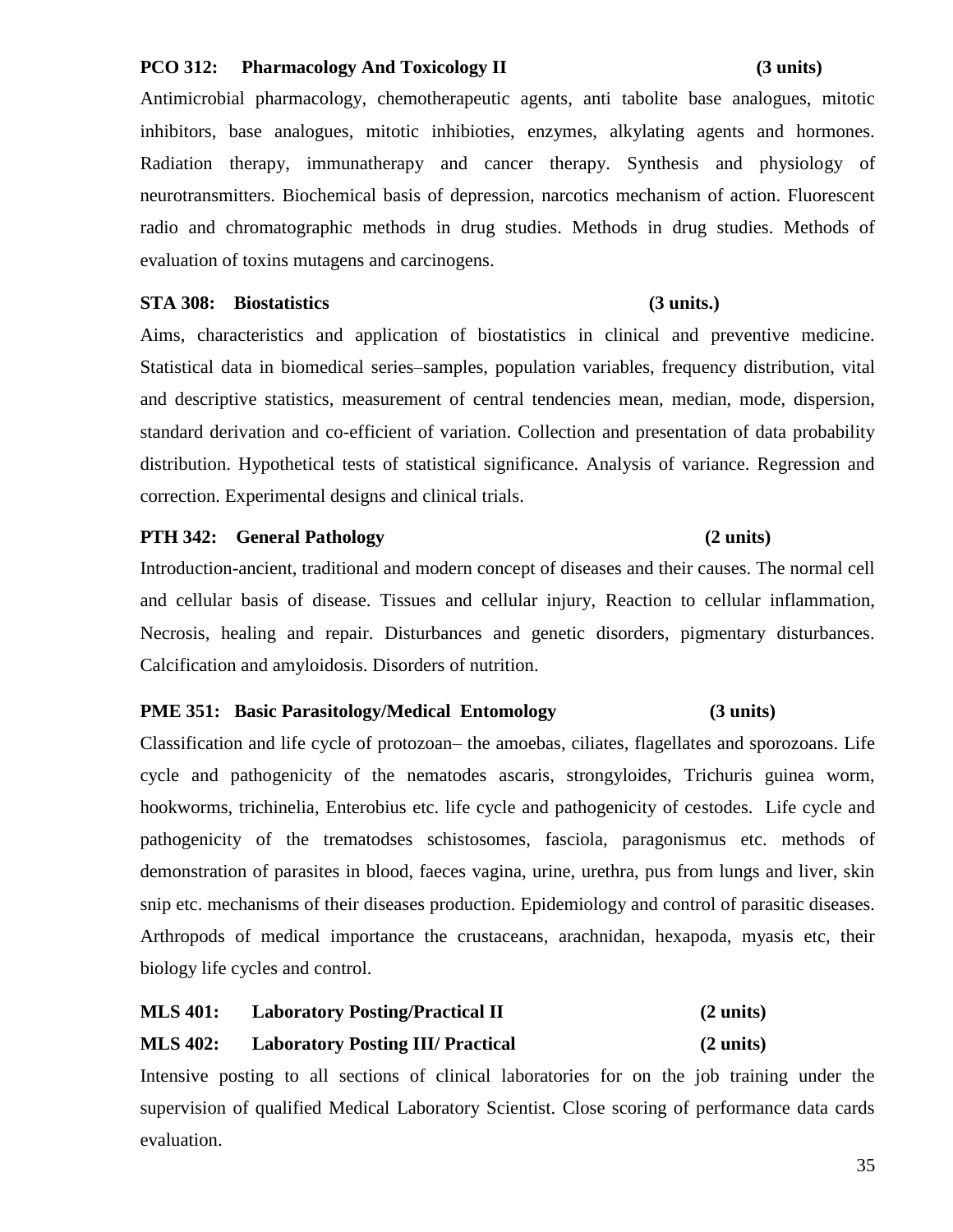#### **MLS 404: Counseling Skills (1 units)**

Definition of Counseling, care and Support, Types of Counseling pre test, Post test, preventive 1 or 2, crisis, problem solving, decision making couple, spiritual and pastoral; who needs counseling, prospects/benefits of counseling, constraints in Counseling, rewarding listening skills preventing and managing conflicts; Genetic counseling including sickle cell trait in marriage etc. case studies; the way forward.

#### **CPY 411: Basic Chemical Pathology (3 units)**

Normal contents of body compartments and their measurements sodium, potassium, calcium, magnesium, glucose, plasma and bonates. Estimation of blood and urine glucose, plasma and serum proteins, water balance, sodium and chloride balance. Clinical disorders of water depletion, water excess, sodium excess, recognition of combined sodium and water depletion. Treatment of water and electrolyte imbalance in infants. Potassium-normal values, hyperkalaemia. Magnesium, cation exchange resin therapy, maintenance of normal blood pH.

Metabolic disturbances of acid-base balance. Metabolic acidosis, respiratory acidosis. Metabolic and respiratory alkalosis, investigation of disturbances of acid base equilibrium. Blood chemistry in bone disease. Disorders of bone formation osteoporosis, osteomalacia, hyperparathyroidism. Biochemical analysis of faeces.

### **CPY 414: Chemical Pathology I (4 units)**

## Principles of analytical techniques in clinical chemistry devising new techniques, biological traits and tests for acceptability. Solid / Dry phase chemistry, dipstick technology, thin film technology immobilized enzymes analytical techniques for qualitative and quantitative determination of enzymes, hormones, proteins, lipids, trace elements, non-protein nitrogen, volumetric analysispartition, absorption, gel filtrations, iron exchange and gas liquid chromatography. Electrochemical analysis principles of potentiometric analysis. Fractionation of proteins fractional precipitation (salting out), chromatographic and electrophoretic procedures. Protein precipitants mode of action and choice in anylstical procedures.

#### **MMB 422: Medical Microbiology I (4 units)**

Principles of bacterial taxonomy, biochemical and serological basis of identification of bacteria of medical importance. The phylogenic cocci (Staph, Strept, Pneumocci, Neisseriae). The enterobacteriacaea-coliforms, gastro-enteritis and food plsoning, salmonella, shigellosis, vibrio cholera, pseudomonas, bacteriodes etc. the haemophilic bacilli (haemophilus, Brucellae, Yersinia, Bordetella etc). Anaerobic spore formers-Aerobic spore formers. (Bacillus anthracis, Clostridia). The Spirochaetes, the Mycobacteria, Actinomycetes, Corynbacteriae, Rickettsiae, Chlamydae,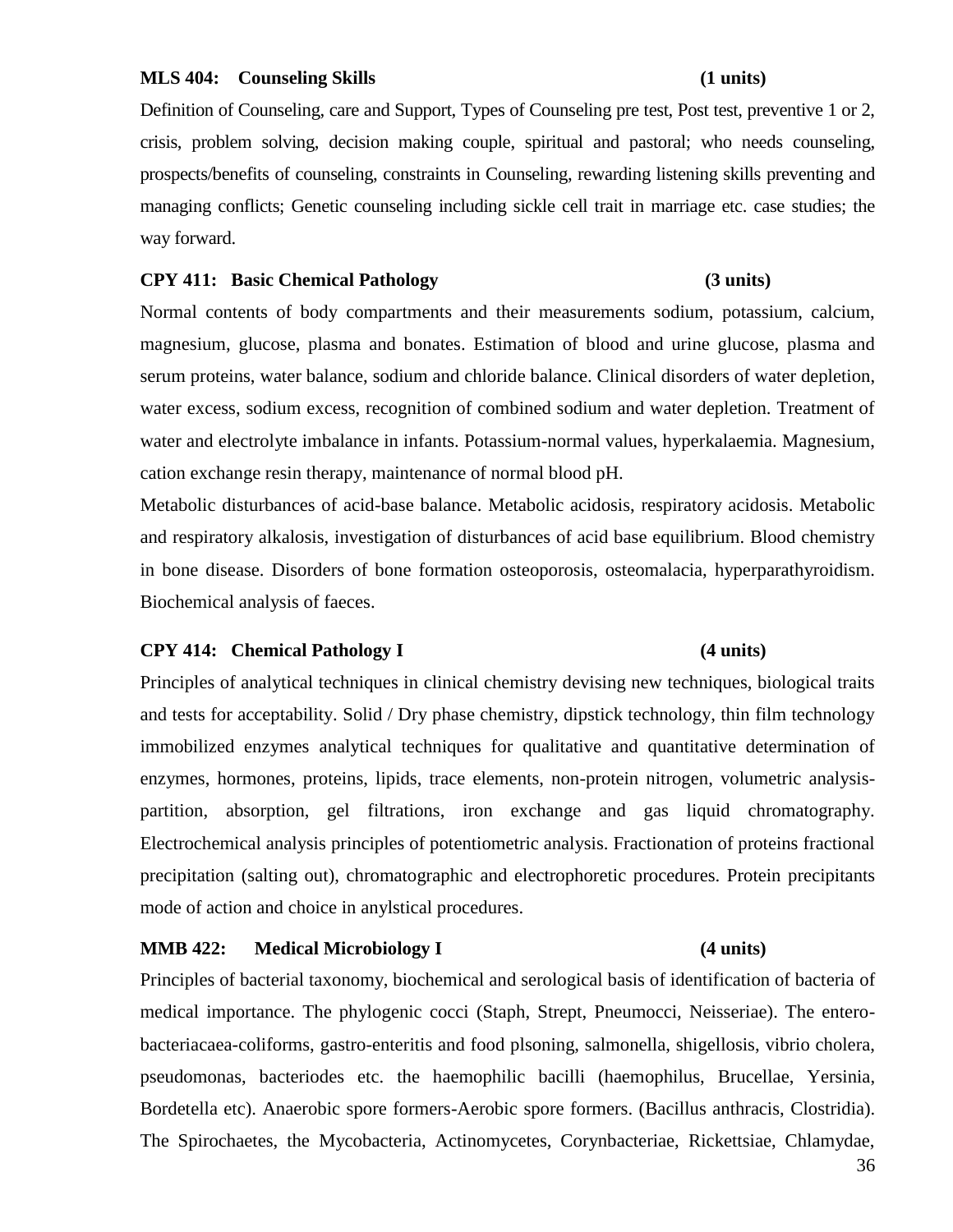Mycopasma, L-Forms, Listeria, Erysipelothrix, Bartonlla etc. Generla pathology, epidemiology features, diagnosis, control and theraph. Aseptic collection of clinical specimens. Supportive investigations-skin tests etc to aid diagnosis. Rapid techniques in medical microbiology.

#### **PME 456: Basic Medical Parastitology/Medical Entomology (2units)**

Classification and life cycle of protozoan– the amoebas, ciliates, flagellates and sporozoans. Life cycle and pathogenicity of the nematodes ascaris, strongyloides, Trichuris guinea worm, hookworms, trichinelia, Enterobius etc. life cycle and pathogenicity of cestodes. Life cycle and pathogenicity of the trematodses schistosomes, fasciola, paragonismus etc. methods of demonstration of parasites in blood, faeces vagina, urine, urethra, pus from lungs and liver, skin snip etc. mechanisms of their diseases production. Epidemiology and control of parasitic diseases. Arthropods of medical importance the crustaceans, arachnidan, hexapoda, myasis etc, their biology life cycles and control.

#### **MVL 473: Virology I (2 units)**

Morphology and life cycle of viruses. Homenclature and classification various methods. Reproduction, resistance, pathology, collection of clinical specimens for viral culture. Culture methods for isolation viruses, purification, immunity and laboratory diagnosis of viral infections haemaelutination test, CFT, neutralization tests. Systematic study of viral diseases. Interferon, immunotherapy and chemotherapy in viral infections, inclusion bodies and cytopathic effects. Viral/Host interactions and identifications. Viral vaccines and immunoprophylaxis.

### **MMB 421: Basic Bacteriology/Medical Mycology (3 units)**

Methods for the demonstration of bacterial forms and structure. Design and preparation of culture media. Sterilization and other methods of bacterial control. Asceptic procedures and methods for pure culture isolation. Procedures for receiving, handling and processing of clinical specimens. Antibiotic assay, sensitivity tests and chemotherapy, plate reading. Principles and techniques of anaerobic bacteriology. Methods of total and viable counts. Stock culture preservation. Quality control of culture and media. Record keeping in bacteriology laboratory. Staining techniques for spores, capsules and negative staining procedure. Wet preparation, motility tests. Introductory mycology.

#### **HAE 431: Basic Haematology/BGS (3 units)**

Origin, development, structure and function of blood cells, synthesis and breakdown of haemoglobins; visual and electronic cell counting procedures. Absolute values, iron, vitamin B**<sup>12</sup>** and folate metabolism. Nutritional anaemias and their investigations. Introduction to haematasis,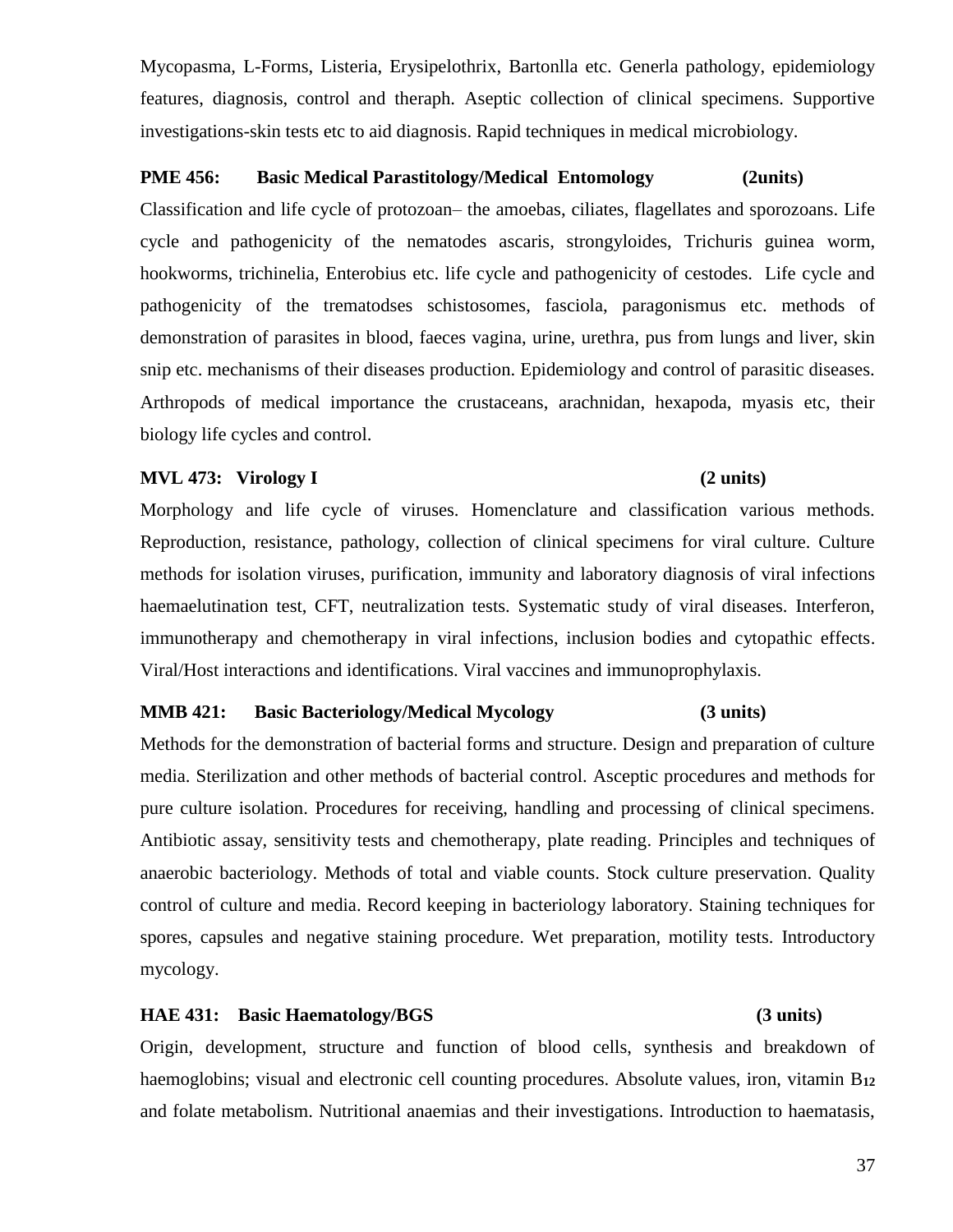principles and mode of action of common anticoagulan's simple tests used in blood coagulation investigations. Haemochromatosis and related storage disorders.

ABO and rhesus blood groups inheritance, biosynthesis, distribution and genetic theory. Blood grouping techniques principles, advantaGST, and disadvantaGST. Antisera, lections and enzymes including preparation and standardization.

Anticoagulants used in BCS ACD, CPD  $- A$ , etc. modes of action and side effects. MRC blood bottles and plastic bags advantaGST and disadvantaGST. Blood donor screening, preparation and blood and products-cryoprecipitate, platelet rich plasma, packed cells, fresh frozen plasma, fibrinogen, WBC etc. blood compatibility testing. Investigation of transfusion reactions. Blood group specific substances neutralization reactions. Blood banking organization, structures, facilities and records. Quality assurance physical chemical and reagent AHG DCT and ICT procedures.

#### **HAE 436: Haematology I (4 units)**

Haemoglobinapathy I  $\&$  II to include red cell membrane haemoglobin, and enzyme abnormalities. Hereditary defects of **RBC** metabolism. Acquired haemolytic anaemias and their investigation. Leucocytes, Physiology, Kinetics and function. Leucocytosis and leucopoenia, Leukaemias classifications including the FAB mode, features and Laboratory management. Cytochemical procedures, Myeloproliferative and lymphoproliferative disorders. Preparation and cytology of blood and bone marrow films in heath and disease. Platelets Structure, Physiology and functions. Tests for plateslets, vascular integrity, inhibitors fibrinolytic activity etc. haemorrhagic disorders. Control of anticoagulant therapy, haemiphillia states.

#### **PTH 444:** Histopathology 1 (4 units)

Principles of Histochemcial methods. DNA demonstration by Feulgen techniques, silver impregnatin methods. PAS, Manson trichrome. Iron impregnation methods, Cyto-screening and slide reporting. Tissue culture techniques, Genes and genetic codes. Chromaffin tissues, Schmols, Diazo and Parl's reaction. Other histochemical procedures. Enzyme histochemistry Acid and Alkaline phosphases, Oxidative, Enzymes, Quality assurance and automation in Histopathology Laboratory.

#### **PTH 445: Basic Histopathology / Histochemistry (3 units)**

Fixation, autolysins, bacterial decomposition, effects of fixation, common fixing agents and their uses. Secondary fixation pigments, decalcification aims and application, decalcifying agents, tests for checking completing of decalcification. Dehydration, clearing and infiltration/embedding. Frozen and celloidion sections, embedding media. Basic histology of organs. Tissue sectioning procedures and slide preparation. Staining procedures. Storage of blocks, museum techniques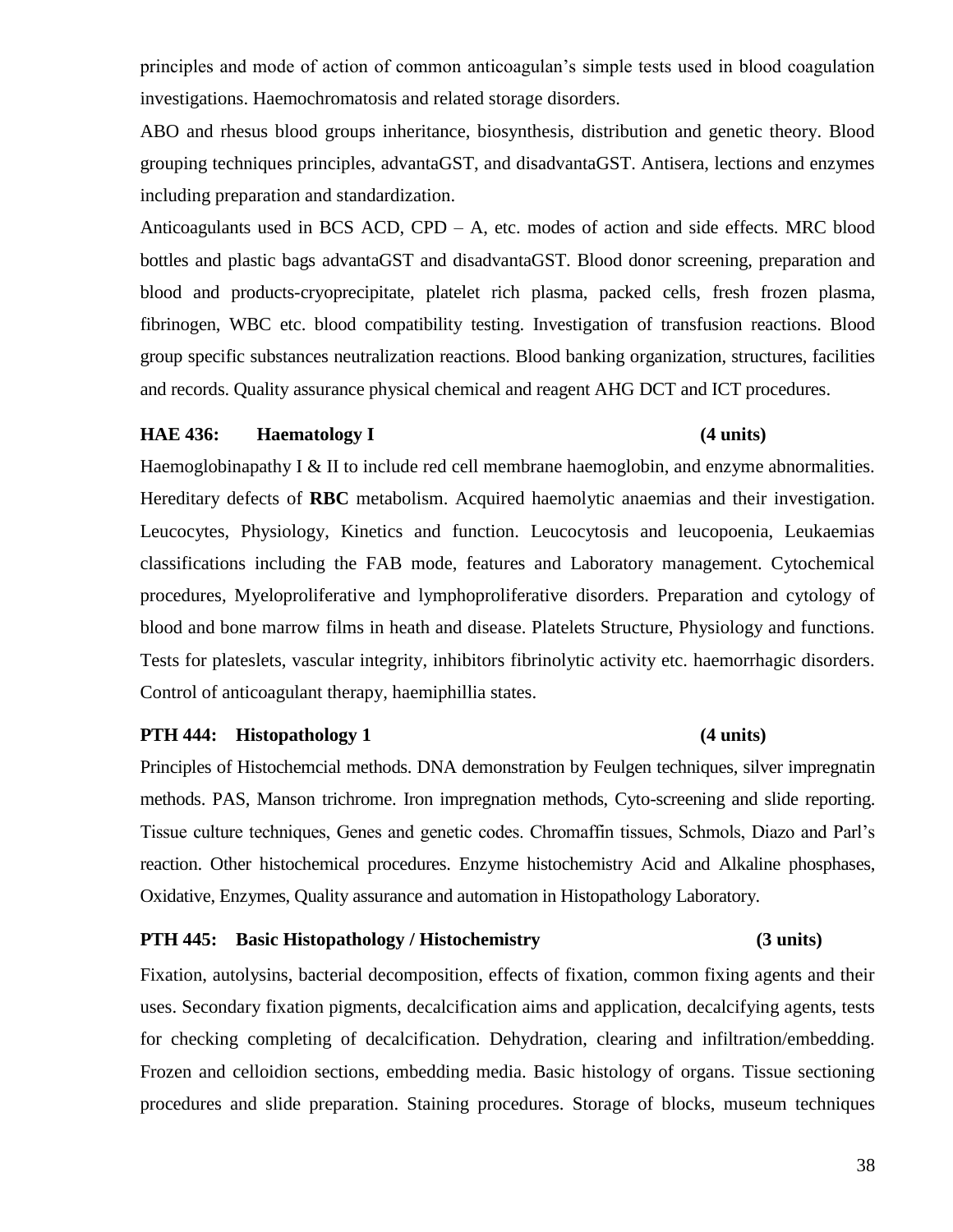colour restoration, mounting in museum jars, gross appearance of diseased organs in routine post mortem. Slide examination to illustrate normal and abnormal features common tumours etc.

#### **IMM 467: Immunology/Immunochestry (3 units)**

Cell mediated immunological reactions. Hypersensitivity reactions, immunological tolerance, autoimmunity and autoimmune diseases. Immunsuppression and immunodeficiency diseases. Immunity and infections. Tumour immunology. Immune reactions in tissue damage. Immune complex diseases. Diagnostic tests of assessing cellular immune functions. Principles of fractionation procedures. Vaccination and immunization.

### **CHEMICAL PATHOLOGY/TOXICOLOGY UNIT**

### **MLS 592: Project (6 units)**

A supervised research project on an approved topic to be undertaken by each student for partial fulfillment of the B.MLS degree requirements. Assessment of the project should be by both oral defense and grading of the project content.

### **MLS 503: Research Methodology (2 units)**

Introduction to research methodology collection of literature review articles. Problem definition sampling techniques experimental designs of medical and public health studies. Questionnaire design and data collection analysis. The role of research in health and social welfare, the need of institutional and governmental ethical clearance for some research projects. Research projects. Art of scholarly publications.

### **CPY 511: Chemical Pathology II (2 units)**

Physiology of the pancreas and the alimentary canal. Pancreatic function tests to include secretion and pancreozymin stimulation tests. Glucose tolerance test, insulin sensitivity test, estimation of amylase. Estimation of the activity of trypsin in duodenal contents, gastric function tests to include HCL secretions, histamine and augmented histamine tests. Fractional and tubeless test meals. Intestinal absorption test, vitamin absorption test, the Congo red test for amyloidosis and faecal fat estimations. Diseases of the muscle. Lipidaemias, hyper and hypolipo prteinemia-definition, causes and investigation, porphyria and porphyrinuria, Definition, causes, consequences and investigation of some inborn-errors of metabolism-phenyiketonuria, galactosaemia, fructose intolerance, albinism, alkaptonuria, aminoacidrias, causes and investigation.

### **CPY 512: Clinical Endorcrinology (2 units)**

Physiology of the thyroid glands, adrenocorticotriphic hormone and adrenal glands, Mechanism of control and laboratory assessments. Disorders of the endocrine glands and methods of laboratory assessment. The biochemical secretions of the gland, their major metabolites and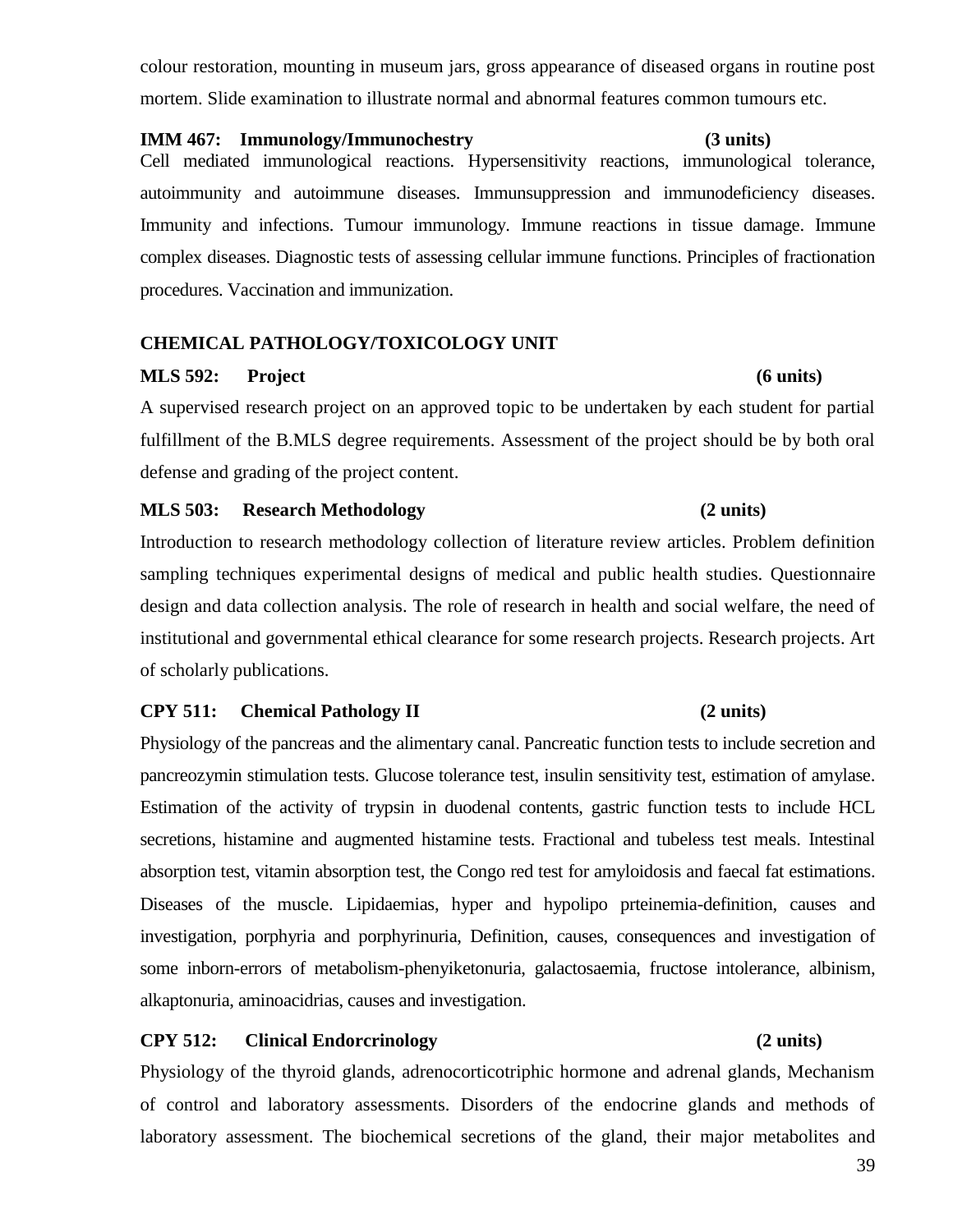laboratory methods investigation. Parathyroid hormones, calcium and phosophorus metabolism, disorders of the bone. Vitamin D, calitonin, insulin and glucagons. Blood glucose, homeostasis. Diabetes, Laboratory disagnosis and Biochemical sequelae.

#### **CPY 513: Chemical Pathology III (3 units)**

Physiology of the kidney, renal clearance and glomerular filtration rate. Renal plasma flow, maximal tubular excretory and reabssorptive capacities. Urea clearance, Creatinine and insulin clearance. Concentration and dilution tests. Impairment of renal function. Renal failures, Azotaemia, anuria, sodium loss in renal disease.

The liver: anatomy and physiology, biosynthesis of bilirubin excretion of bile pigments. Jaundice: urine and blood urea and ammonia urinalysis. Paraproteinaemia, Bence jones proteinura and significance. Portphyrias causes, symptoms and laboratory investigation of porphyrinaemia. Definition causes consequences and investigation of some inborn-errors of metabolismphenyiketonuria, galactosaemia, fructose intolerance, albinism, alkaptonuria, aminoacidurias, causes and investigation of nutritional disorders.

### **CPY 514: Clinical Vitaminology And Toxicology (2 units)**

Chemistry and metabolic functions of water and fat soluble vitamins, their deficiency states and physiological significance. Trace elements, bioavailability functions and interaction. Practical and theoretical aspects of poisoning. Estimation of blood alcohol. Detection of barbiturates, cocaine, heroine, opium, phenothiazines, methaqualone etc. in urine, sweat, blood aspirates. Estimation of blood salicylates, sulphonamides, blood ammonia, cyanide, oxygen, carbon dioxide and **PH**.

#### **CPY 515: Clinical Enzymology (2 units)**

Metabolic processes reaction kinetics, activation and repression phenomena. Enzyme induction, inhibition, purification and specificity, enzyme activity and knetic studies. Cenzymes, isoenzymes, enzymes of clinical diagnostic importance.

#### **CPY 517: Advanced Chemical Pathology Techniques (3 units)**

Principles and applications of various chromatographic and electrophoretic techniques including high-pressure liquid chromatography. Measurement of radioactivity application, separation and analysis of body fluid constituents. Membrane separation, dialysis, electrodialysis, ultracentrifugation and ultrafiltraction. Immunological methods RIA, ELISA, counter immunoelectrophoresis, receptor assays. Cell cloning, preparation of monoclonal antibodies. Fluorescent antibody technique, competitive protein binding methods. Electrochemistry: Basic concepts involving animal experiments, micro and ultramincro analysis. Gasometric analysis, molecular and atomic absorption, emission fluorescent, UV, visible and infer-red spectrophotometry.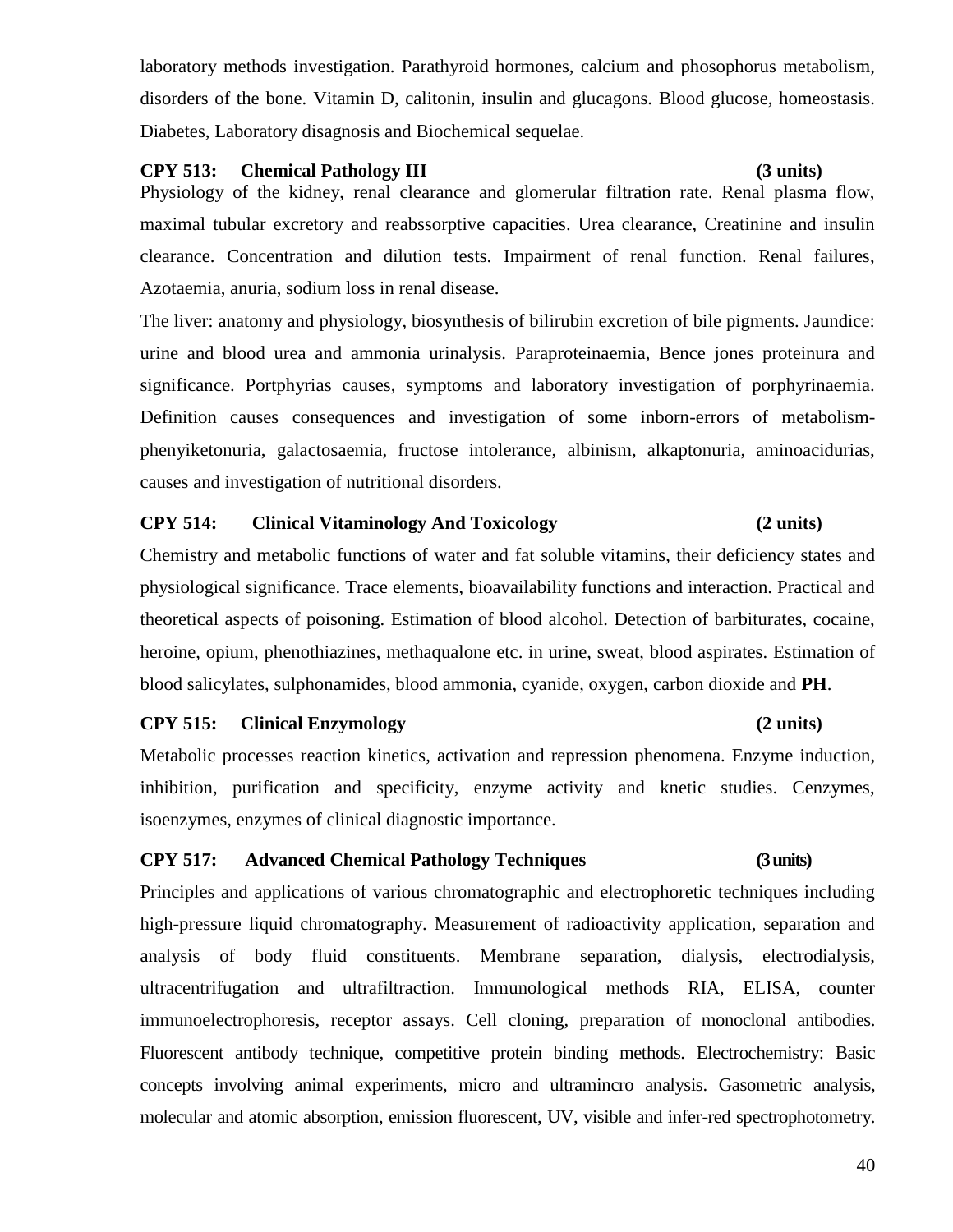Automation and computer applications in clinical biochemistry laboratory, quality assurances. Safety and biohazards equipment care and maintenance. Elements of biotechnology.

**MLS 505 and 506: Lab Posting 6 units MLS 584: Seminar 2 units**

### **MEDICAL MICROBIOLOGY/MYCOLOGY UNIT**

### **MLS 592: Project (6 units)**

A supervised research project on an approved topic to be undertaken by each student for partial fulfillment of the B.MLS degree requirements. Assessment of the project should be by both oral defense and grading of the project content.

#### **MLS 503: Research Methodology (2 units)**

Introduction to research methodology collection of literature review articles. Problem definition sampling techniques experimental designs of medical and public health studies. Questionnaire design and data collection analysis. The role of research in health and social welfare, the need of institutional and governmental ethical clearance for some research projects. Research projects. Art of scholarly publications

#### **MMB 521: Medical Microbiology II (2 units)**

Principles of bacterial infection and pathogenesis. Biological and clinical basis of infectious diseases, clinical and diagnostic micrological considerations of diseases of upper respiratory. Laower respiratory, genitourinary and intestinal tracts, central nervous system, cutaneous, and vascular and other systemic organs. Definition, assessment, epidemiology and control of hospital infections.

#### **MVL 572: Medical Virology II (2 units)**

Pathogenesis, immunology, epidemiology and management of viruses of medical importance psittacosis group, rickettsiae, picornaviruses, arbovirses, herpesvirvuses, myxoviruses, poxviruses, oncogenic viruses.

#### **PME 551: Advanced Parasitology/Epidemiology (2 units)**

Epidemiological study of protozoa and helminthic infections in rural communities. Advanced methods for differential diagnosis of parasitic immunology of parasitic infections. Definitions and principles of epidemiology, methods and uses of epidemiological studies. Epidemiology and control of common communicable and non communicable diseases.

#### **MMB 525: Public Health Microbiology (2 units)**

General principles of microbial disease transmission waterborne, airborne, food borne, arthropodborne and contagious disease. Principles and techniques for water treatment. Waste water disposal

#### 41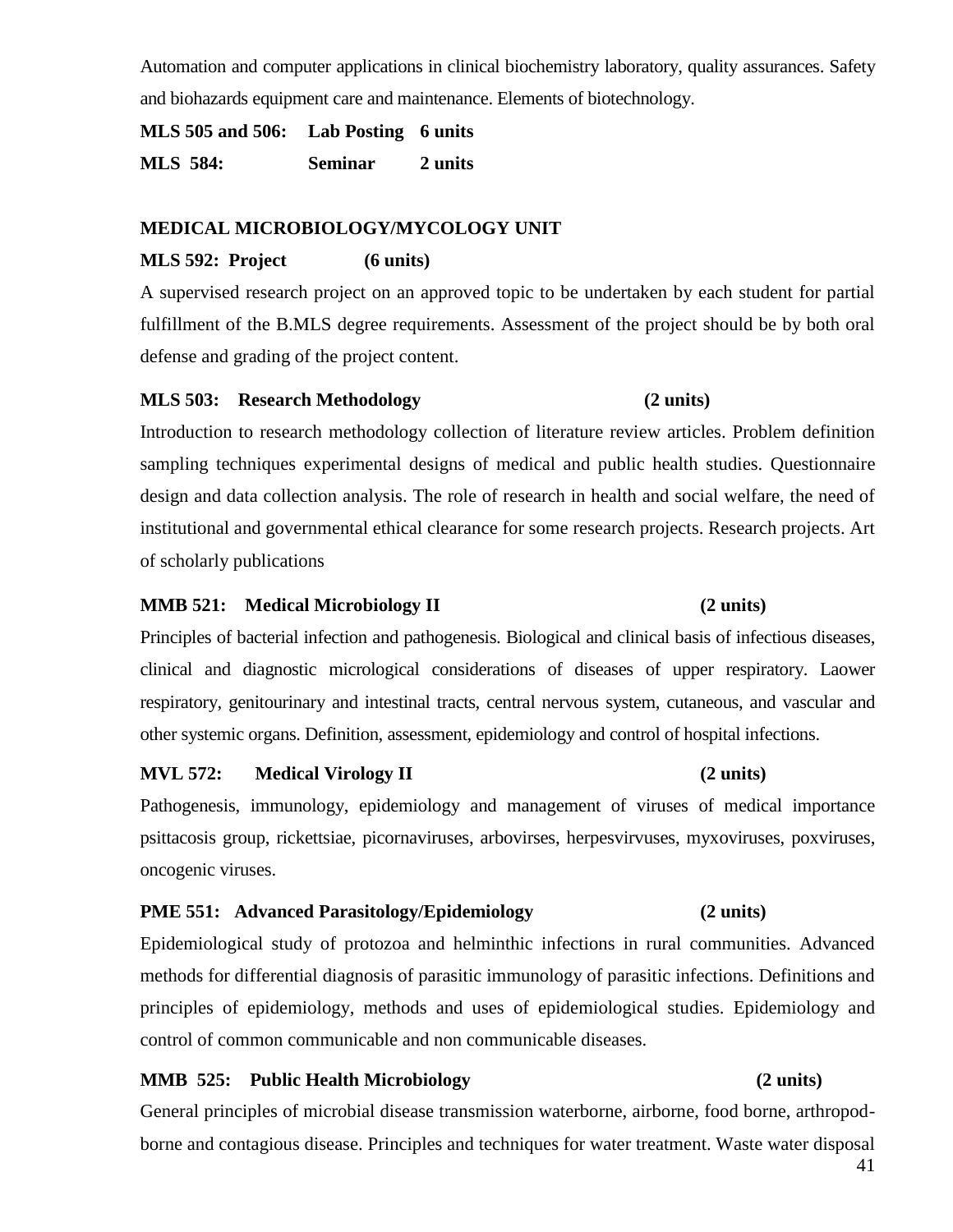preventive measures in the control of bacterial, parasitic and viral infections, vaccines and immunization, immunization programme and schedule (EPI).

#### **MMB 526: Microbial Genetics (2 units)**

Nucleic Acid, History of nucleic acid, structure and function, DNA & RNA, DNA replication. Protein synthesis and regulation, regulations of transcription and Translation, Molecular biology techniques, Polymarase Chain Reaction (PCR), Restriction, fragment length polymorphism, mutation, mutagenic substances, recombinant DNA Technology, Application of Molecular Biology Techniques in diagnosis of infectious diseases.

#### **MMB 527: Medical Mycology (1 units)**

Biology of fungi: nomenclature, classification, characteristics and growth requirements of fungi, Epidemiology pathogenesis and control of fungi infections. Systemic mycoses crytococcosis, blastomycoses, histoplamosis, coccidiomycoses, Opportunistic mycoses-candidiasis, phycomycoses, aspergilloses etc. subcutaneous mycoses-maduromycoses, sporotrichoses, chromoblastomycosis etc. cutaneous mycoses-dermatophytoses, superficial mycoses. Actinomycoses, mycotozins, laboratory diagnosis of fungi infections.

#### **MMB 529: Pharmaceutical Microbiology And Advanced Techniques (2 units)**

Automation in Microbiology preparation and standardization of Bacterial antigens and immune-sera. Preparation of Haemolytic Immune body chessboard titration, labelling techniques, characteristics of ideal antimicrobial mechanisms of action of antimicrobial agents, Antimicrobial Resistance susceptibility tests, measurement of antimicrobial agent levels in body fluids.

**MLS 505 and 506: Lab Posting 6 units MLS 584: Seminar 2 units**

#### **HAEMATOLOGY /BLOOD TRANSFUSION SCIENCE UNIT**

#### **MLS 592: Project (6 Units)**

A supervised research project on an approved topic to be undertaken by each student for partial fulfillment of the B.MLS degree requirements. Assessment of the project should be by both oral defense and grading of the project content.

### **MLS 503: Research Methodology (2 units)**

Introduction to research methodology collection of literature review articles. Problem definition sampling techniques experimental designs of medical and public health studies. Questionnaire design and data collection analysis. The role of research in health and social welfare, the need of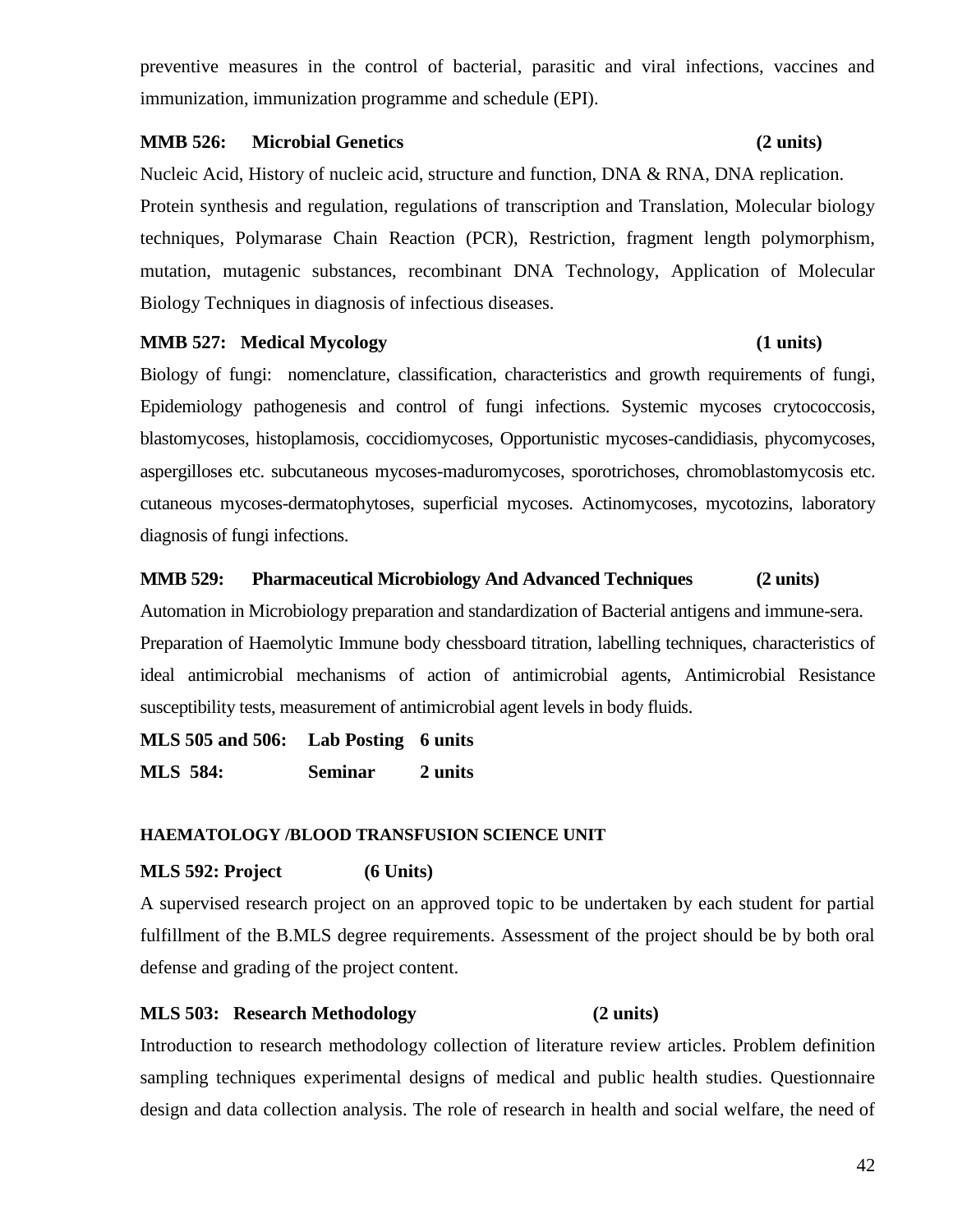institutional and governmental ethical clearance for some research projects. Research projects. Art of scholarly publications.

### **HAE 531: Haematology II** (2 units)

Identification of blood parasites. The spleen and splenomegaly syndromes. Drugs, chemicals and the blood, Blood in infancy childhood and pregnancy, Heredity and blood disorders, Blood in microbial infection. Anemia in community classification, mechanism and laboratory investigations in immunohaematological disorders. Autoimmune haemolytic anaemias, thrombocytopaenia, leucopoenia, systemic and disseminated lupus erythematosus, rheumatoid arthritis, etc. myelomatodis and other paraproteinaemias.

### **HAE 532: Cytogenetics (2 units)**

Sex chromosome, in-activation of e-xhromosomes. Theory and practice of clinical cytogenetics, Mosaicism, mapping of autosomes and x-chromosomes. DNA Synthesis. Genes in kindred segregation, dominant and recessive inheritance x-linked inheritance, Independent assortment, linkage and association allelism, Genes and the individual. Gene variation and interaction. Chimeras, Genes in families and population. Selection, pedigree analysis, mutation and mutagens. Hardy Weinberg equation; genetic drift and inbreeding, methods of cytogenetic analysis including staining. Chromosome abnormalities Trisomy, monosomy, Translocation, non-disjunction, deletion, duplication, isochromosomes, Clones, Slide reporting.

### **HAE 533: Blood Group Serology 1 (3 units)**

## Genotyping in Rh Blood Group. Other blood groups NNS, Kell, Kidd, Duffy, Lewis, P.I etc. Haemolytic disease of the Newborn types, aetiology, antenatal and postnatal management. Blood group serology in paternity dispute. Haemolysin titration. Absorption and Elution Techniques, Indications and complications of blood transfusion. Red cell survival tests Radioisotope and differential agglutination methods. Screening of donor for infective agents. HIV, HBV, Malaria, Trypansosomes, Syphilis etc. Anomalous results in blood grouping. False positive and negative results in compatibility testing. Preparation and standardization of AHG.

### **HAE 536: Advance Blood Group Serology Techniques (2 units)**

Serology Techniques: Technique for Emergency, Compatibility testing, Special compatibility technique, Preparation of enzymes used in Blood Group Serology , Coombs test, paternity disputes – Automation in Blood Group Serology – Groupamatic, Technician autoanalyzers for antibody and antigens detection, Pipette washers. Exchange and extra corporal blood transfusion.

#### 43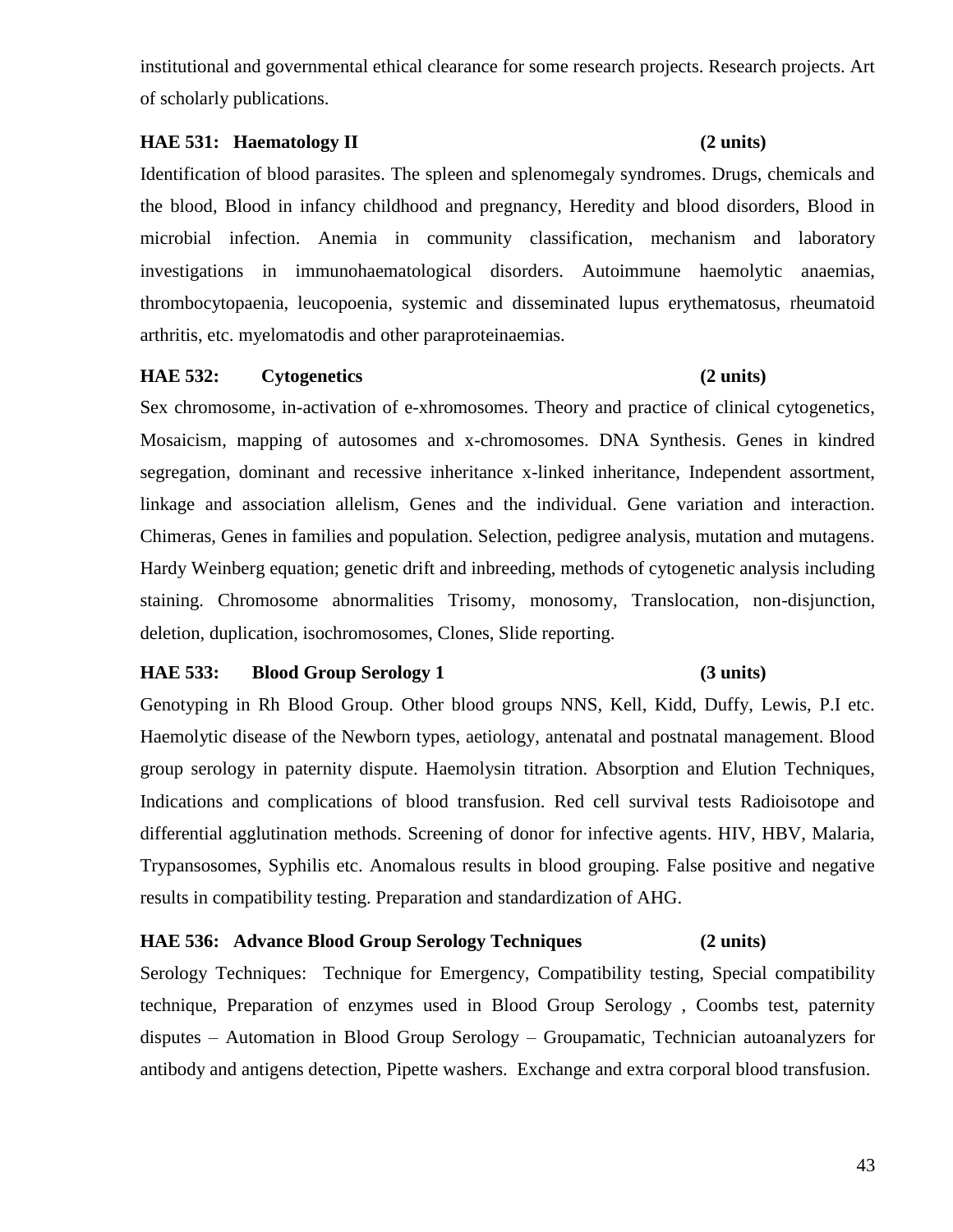### **HAE 537: Advanced Haematology Techniques (3 units)**

Principles and techniques of isoelectric focusing. Protein separation by column chromatography, Finger printing principles and techniques. Purification of proteins/enzymes. Ultracentrifugation and molecular weight determination, Culture of blood cells and parasites. Leucocyte typing Platelet aggregation principles and techniques. Isotope labeling techniques. Measurement of radioactivity, Fluorescent antibody techniques, radio-immunoeletrophoresis, Competitive protein binding, Electrophoresis Starch, Agar gel and polyacrilamide gel, Principles of polymerase.

#### **HAE 535: Blood Group Serology II (2 units)**

Leukocyte and platelet antigens and Antibodies. Red cell membrane structure and diseases. National Blood Transfusion Service (NBTS).

Blood substitutes, preparation of commercial quantities of polydonal antisera, principles and techniques of producing monodonal antibodies.

Quality assurance in Blood Group Serology WHO standards.

**MLS 505 and 506: Lab Posting 6 units MLS 584: Seminar 2 units**

### **HISTOPATHOLOGY/CYTOLOGY UNIT**

**MLS 592: Project (6 Units)** 

A supervised research project on an approved topic to be undertaken by each student for partial fulfillment of the B.MLS degree requirements. Assessment of the project should be by both oral defense and grading of the project content.

### **MLS 503: Research Methodology (2 units)**

Introduction to research methodology collection of literature review articles. Problem definition sampling techniques experimental designs of medical and public health studies. Questionnaire design and data collection analysis. The role of research in health and social welfare, the need of institutional and governmental ethical clearance for some research projects. Research projects. Art of scholarly publications.

### **PTH 541:** Histopathology II (2 units)

Review of histology of the following organs Cardiovascular, Respiratory, Gastrointestinal, Urogenital, Neuro-histology and histology of the following: - endocrine glands pituitary, thyroid, pancreas, adrenal, ovary and testis. Cytology of epithelial cells, atypical and malignant cells.

#### 44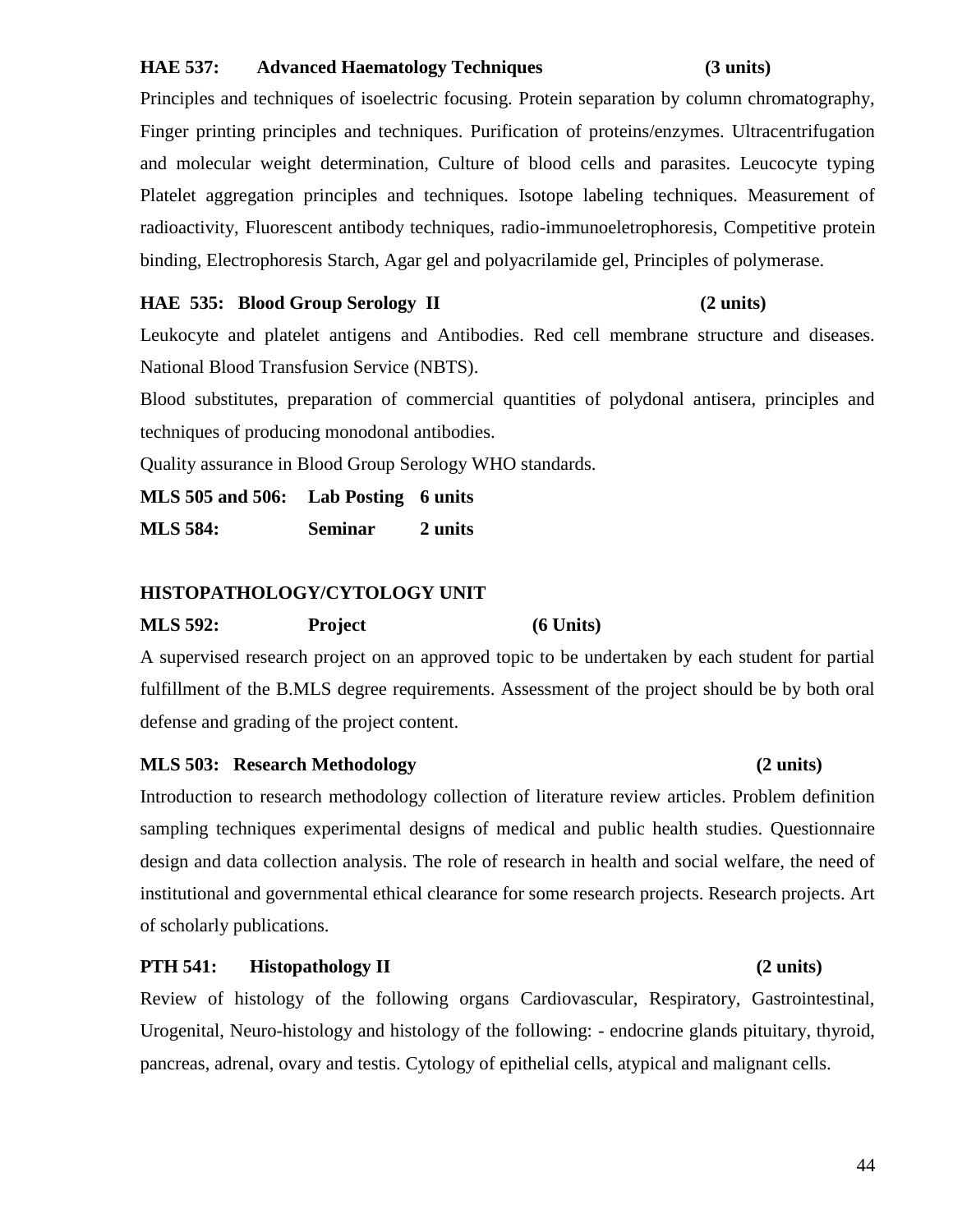#### **PTH 543: Histopathology III (3 units)**

Systemic pathology; heart–hypertensive, heart-disease heart failure and cardiomyopathties. Respiratory Tuberculosis, pneumonia, renal nephropathy associated the infestations and infections, glomerulonephirits.

Lymphoreticular Malignant lymphomas (non-hodgkins & Hodgkins lymphoma, burkitts). Idiopathic Tropical splenomegaly syndrome.

Gastrointestinal tract – Cancers of the mouth, esophagus, intestines and stomach.

Liver – Hepatitis, Cirrhosis, Primary Liver cell carcinoma

Female Reproductive Organs – Pelvic inflammatory disease.

Cancer – Cervical, trophoblastic, ovarian.

Skin – Leprosy, kaposis sarcoma.

Nutritional – Protein energy malnutrition. Slide reporting.

#### **PTH 545: Exfoliative Cytology (3 credit units)**

Introduction to exfoliative cytology. Definitions and principles of exfoliative cytology methods. Diagnostic criteria for all malignancy. Kinds of tumors samp0ling, fixation and staining techniques in clinical cytology. Gynae-cytology. Hormonal evaluation. Cells and other constituents in sputum effusions. CSF. Urine and other fluid, slide reporting. Cytology of epithelial cells, atypical and malignant cells.

#### **PTH 547: Advanced Histopathology Techniques/Embalmment (3 units)**

Fluorescent Microtechniques. Autoradiogrphy principles and techniques. Ultromicrotomy, Microincineration, principles of photography macro and misrophotography. Preparation of stained smears and specimen for microphotography and microphotography respectively. Election microscopy preparation of materials and embedding reagents uses. Toxicity of some reagents used in election microscopy. Embalmment techniques and demonstrations.

#### **PTH 542: Cytogenetics (2 units)**

Theory and practice of clinical cytogenetics. Chromosome analysis, structure organization and staining techniques. Chromosome in man. Normal karytotype and chromosomal abnormalities. Mosaicism, trisomy, monosonmy, translocation, klinefetters and turner's syndromes, sex-chromatic disorder, inactivation of sex-chromosomes and sex determination. Genetic diseases. Clones, mapping of autosomes, dNA synthesis, genes in kindred segregation. E-linea inheritance. Chimeras, genes in families and population. Selection, predegree analysis, mutation and mutagens, Hardy-Weinberg equation, genetic drift, inbreeding. Sliding report. Philadelphia and Christ Church chromosomes.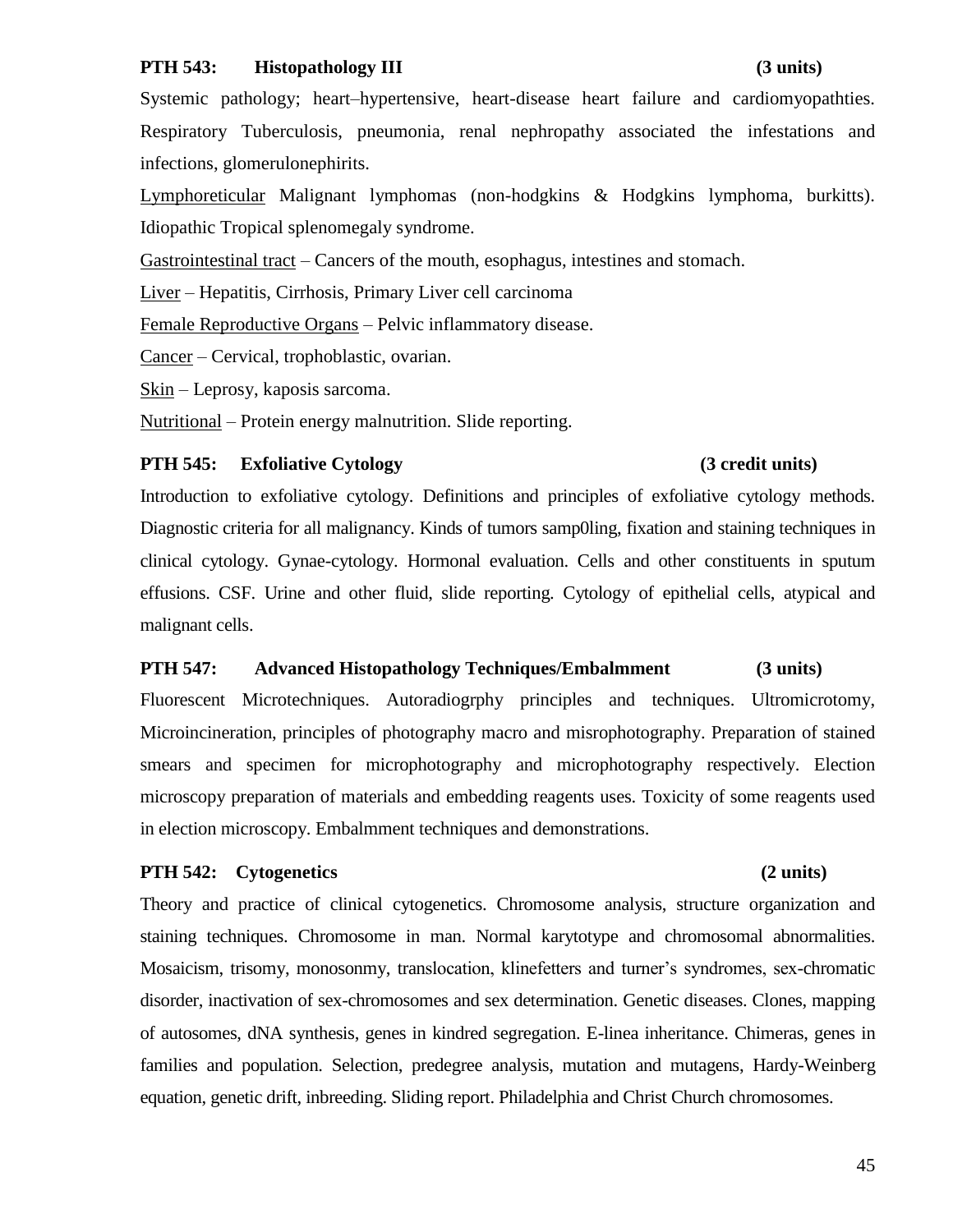#### **PTH 546: Museum Techniques (2 units)**

Preparation and Museum mounting of specimens. Techniques of museum display. Organization of a Medical Museum. Methods of colour maintenance. Fixation and storage of museum specimens. Special museum techniques e.g. Dawson's method.

**MLS 505 and 506: Lab Posting (6 units)** 

**MLS 584: Seminar (2 units)**

### **PARASITOLOGY/MEDICAL ENTOMOLOGY UNIT**

**MLS 592: Project (6 units)**

| <b>PME 551:</b><br><b>Advanced Parasitology /Entomology I</b> | $(2 \text{ units})$ |
|---------------------------------------------------------------|---------------------|
|---------------------------------------------------------------|---------------------|

See Medical Microbiology Units

### **PME 553:** Medical Entomology I (2 units)

Diseases causing arthropods (including Myiasis) – Classification, Habitats, Life cycle, Transmission and Control. Arthropods as intermediate hosts and vectors of parasites. Insecticide resistance.

| <b>MLS 503:</b> | <b>Research Methodology</b>          | $(2 \text{ units})$ |
|-----------------|--------------------------------------|---------------------|
|                 | See Histopathology/Cytology Unit     |                     |
|                 | <b>MMB 527:</b> Medical Microbiology | $(1 \text{ units})$ |
|                 | See Medical Microbiology Unit        |                     |
| <b>MMB</b> 526: | <b>Microbial Genetics</b>            | $(2 \text{ units})$ |
|                 | See Medical Microbiology Unit        |                     |

#### **PME 555: Parasitological Techniques (3 units)**

ROUTINE Stool examination: Thin film, Saline, Iodine, and Concentration Techniques (Formol ether, concentration and floatation method).

Examination of Parasites In Blood: Concentration of blood for examination, determining size of parasites by micrometry.

Micro method of analysis in the Parasitology Laboratory.

Urine Examination in the Clinical Laboratory.

Sero diagnosis of parasitic disease.

Parasitological Fixation: Protozoa, Helminthes, Helminthes eggs and Larvae, arthropods fixation. Preparation of parasities for study by fixation.

Preparation of permanent Smears: Trichrome Staining techniques, fixation and staining procedures, staining behaviour of organisms.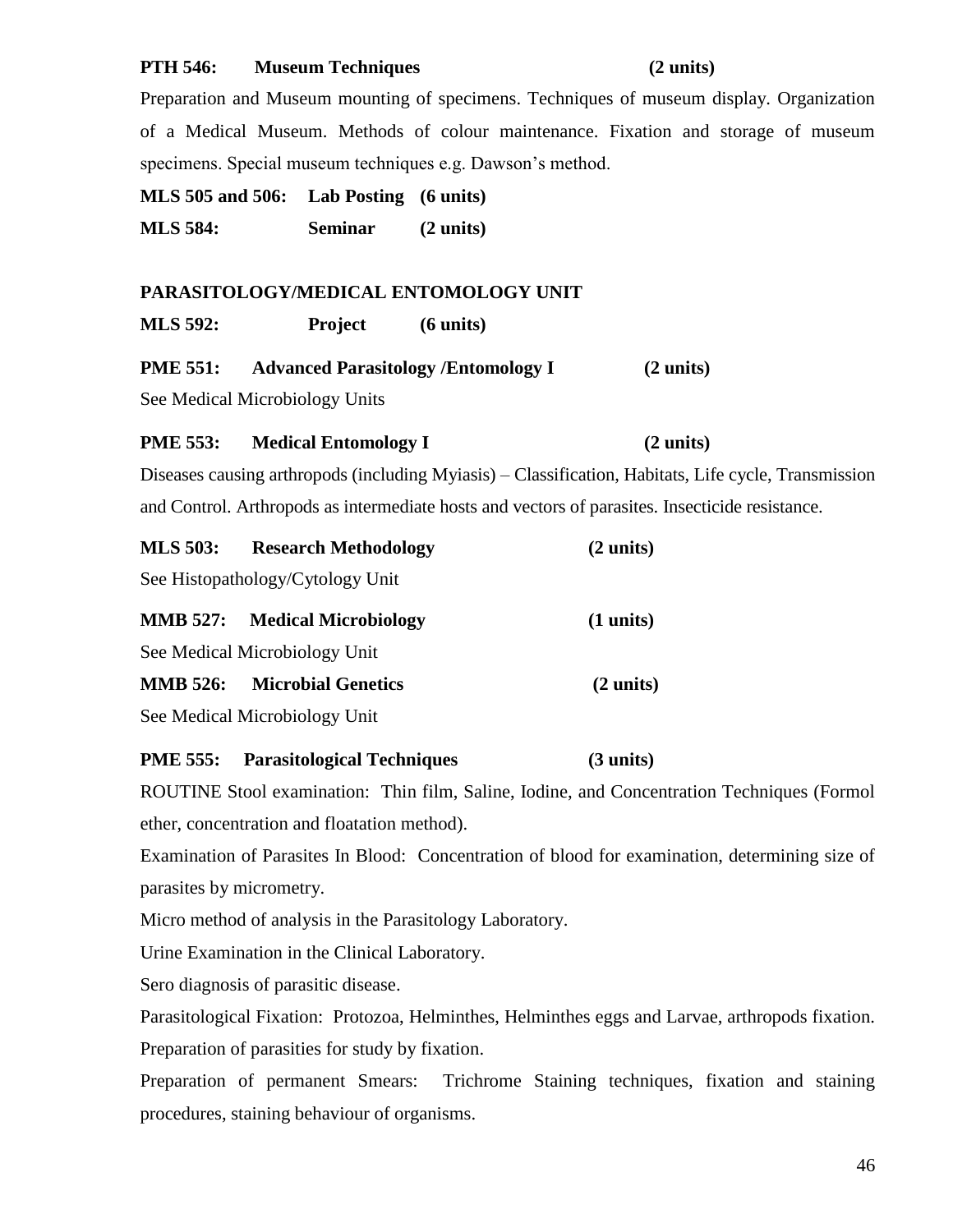Iron haematolxylin staining of parasites: The Spenser, Monroe and Tompkins-Miller method. Cultural method in Parasitology involving tube and Petri-dish methods, filter paper slant, charcoal and Bear man's technique.

Egg Studies: Cellophane covered thick smear. Estimation of worm burden, diluting, hatching helminthes, culture and search for tapeworm scolex.

#### **MVL 572: Medical Virology II (2 units)**

See Medical Microbiology unit.

**MLS 505 and 506: Laboratory Posting (6 units) MLS 584: Seminar (2 units)**

#### **IMMUNOLOGY/MOLECULAR BIOLOGY UNIT**

**MLS 592: Project (6 units)**

**MLS 503: Research Methodology (2 units)**

See Histopathology/Cytology Unit.

**IMM 561: Laboratory Methods for Detection of Antigens and Antibodies (3 units).**

Immunodiffusion

Electrophoresis

Immunochemical and Physiochemical

Radioimmunoassay

Immunolistochemical techniques

Agglutinations

Complement Function

Complement Fixation.

Laboratory Methods of Detecting Cellular Unirune function

Delayed hypersensitivity skin test

Lymphocyte actuation (… and unlufulation)

Assay for Human T&B lymphocytes

Clinical application of B & T cells assays

Neutrophils function (test for inutility, recognition, inGSTtion, degranulation, centacellular killing).

### **IMM 563: Molecular Cell-Biology and Biotechnology (2 units).**

- Cell theory, cutina of living cells, evolutionary origin of cell types, fundamental differences between no. and Eukaryotes, importance of archeac for biotechnology.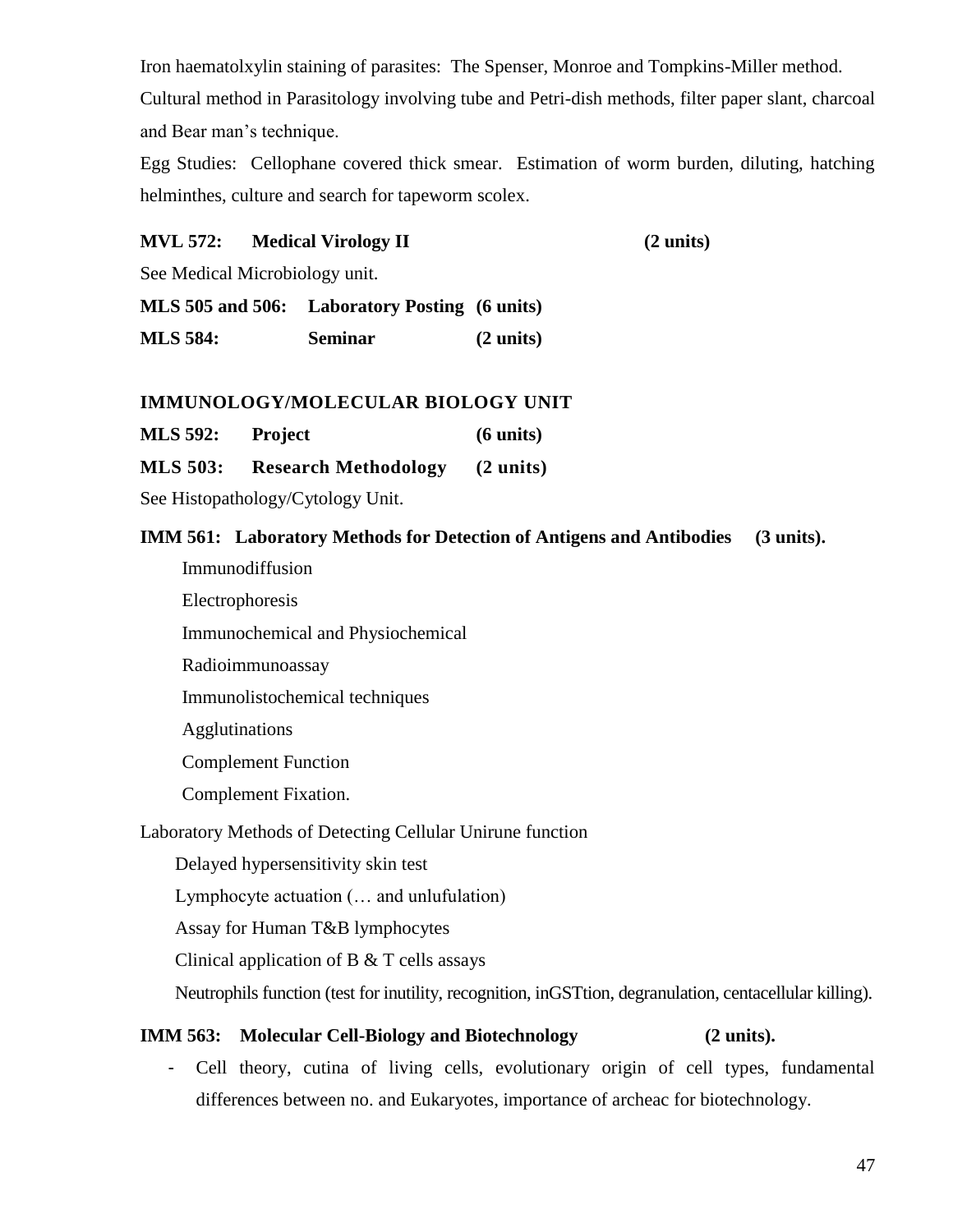- Clinical components of cells, molecules of life / proteins, unclear acid, lipids, KH), in-fact of rec. proteins, - proteins folding for biotech, use of fluorescent proteins as biosensors, monoclonal antibodies, principles of hybridization, PCR, DNA-Chips.
- The nuclear and molecular constituents, DNA replication and recombination, genome organization, principles of recombinant gene technology.
- From genes to proteins, gene expression, molecular anatomy of genes, regulation of gene activity, reporter genes.
- Eukaryotic cell organizations and sub-cellular structures.
- Cytoskeleton, extra-cellular matrix, cell culture.
- Cell cycle and growth regulation and diseases.
- Structure and function of biomenbianes, role of reception.
- Integrative and afecialized cellular events; intracellular signal transduction.

### **IMM 565: Molecular Methods in Microbiology (2 units).**

- Coexistence of bacteria in complex communities in nature in as well as in manmade ecosystems.
- Natural and manmade environments and unusual ecological niches of bacteria.
- The VRNA approach.
- Understanding and molecular basis of phylogenetic tees of bacteria (bact. Ecology).
- Molecular methods to analyze uncultivable bacteria.
- Existence growth and analysis of structure of biofilms.
- DNA fingerprinting techniques in molecular ecology.
- Microscopic analysis of bacteria.
- Fluorescence in siter hybridizations.
- PCR reactions and analysis of mixed PCR products.

### **IMM 562:** Clinical Immunology (2 units).

- Immunodeficiency diseases
- Rheumatoid diseases
- Allergic diseases
- Gastro -inlostinal and livers diseases
- Candial and pulmonary diseases
- Renal diseases
- Dermatological
- Infectious diseases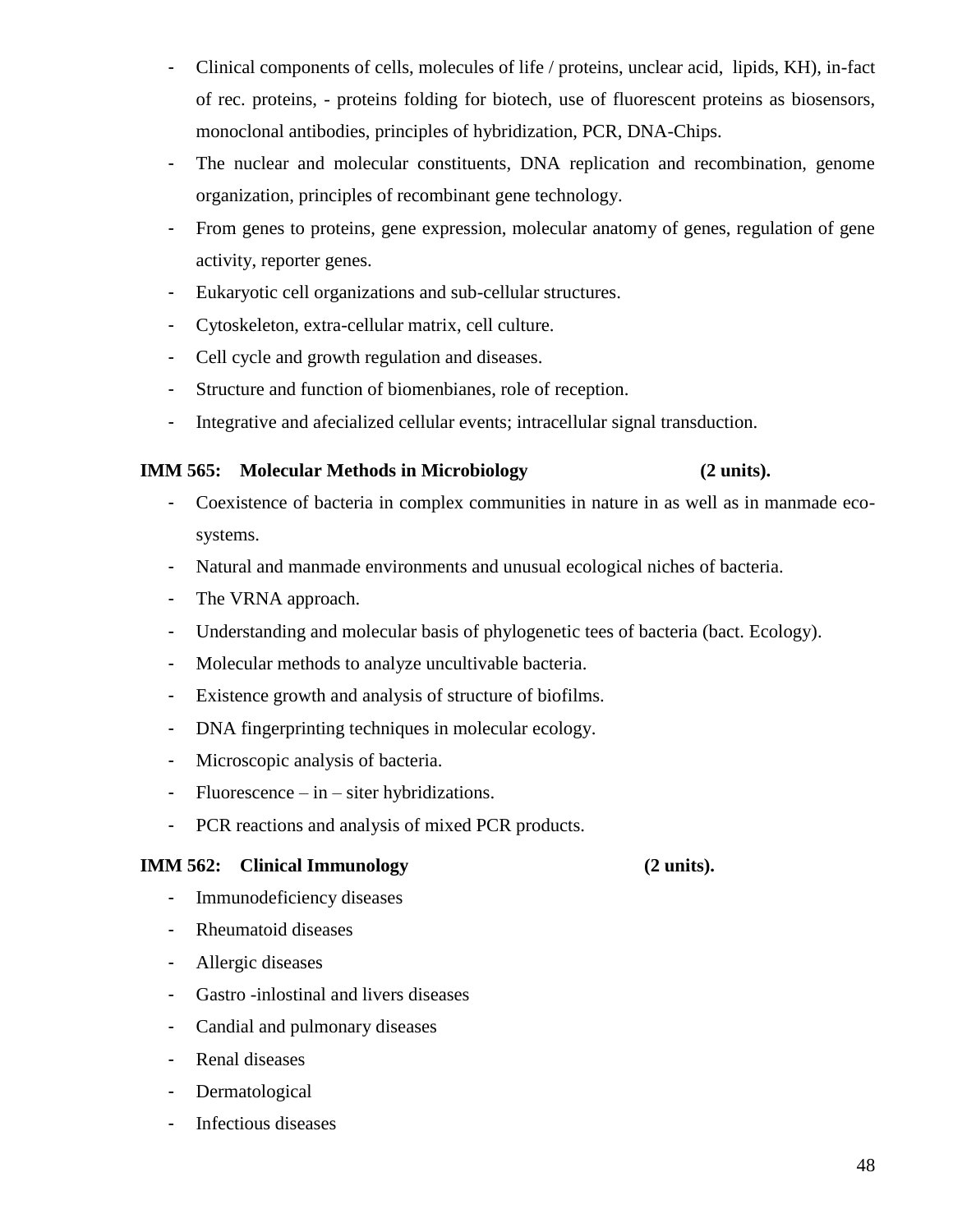- Endocrine diseases
- Infectious disease
- Parasitic disease

### **IMM 564: Immunohaematology (2 units)**

- White blood cells disorders
	- a) chronic hydrogenous leukemia
	- b) chronic lymphocytic leukemia
	- c) leukaemia reticuloendothelosis

### lymphoreticular Disorders

lenkocytofenia

- Rd Cell disorder
- Immune hemolytic anemia
	- a) autoimmune hemolytic anemia
	- b) cold agglutinin syndromes
	- c) drug induced immune hemolytic anemia
	- d) paroxysmal cold hemoglobinurea
- Plate disorders
- Iron marrow transplants
- Hemostatic disorders
- Blood replacement therapy

## **IMM 567: Immunochemistry (3 units)**

Adaptive and innate immunity

- Cells involved in the immune response
- Major histocompatibiltiy complex
- Antigen antibody reactions
- The antibody response
- The generation of antibody diversity
- Cell-mediated immunity
- Synthesis of immunogens
- Production of mono and polydonal of antibodies
- Preparation of antibody fragments
- Purification of antibodies and their fragments
- Labeling of antibodies with radioactive isotopes, dyes and enzymes.
- Analytical methods which use antibodies (e.g. Immunoassays, western blotting).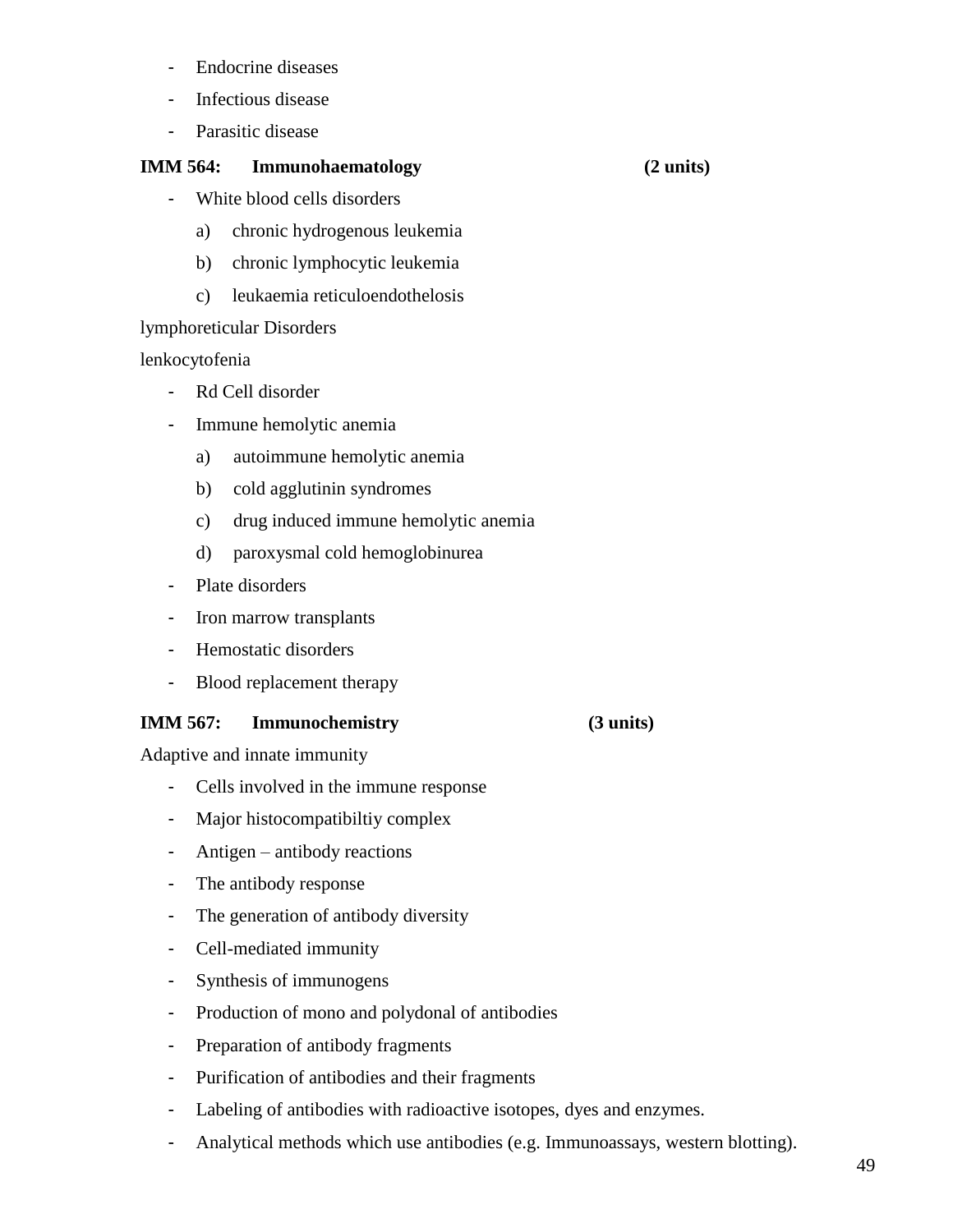- Affinity chromatography
- Immunohistochemestry.

### **MLS 505 and 506: Laboratory Posting (6 units)**

**MLS 584: Seminar (2 units)**

*N/B***: Medical Virology Unit** is being developed.

## **ADDITIONAL INFORMATION**

### **Grading System:**

A student's work in the university is presently graded in the following letters and each of the letters carries an equivalent number of grade points thus:

| S/N | % Score      | <b>Letter Grade</b> | <b>Points</b> | <b>Rating</b> |
|-----|--------------|---------------------|---------------|---------------|
|     | 0% and above | A                   | 5.00          | Excellent     |
| 2.  | 60-69        | B                   | 4.00          | Good          |
| 3.  | 50-59        | C                   | 3.00          | Average       |
| 4.  | 45-49        |                     | 2.00          | Satisfactory  |
|     | $40 - 45$    | E                   | 1.00          | Fail          |

To determine the final grade a student receives in a course at the end of a semester, 30% weight is given to the continuous assessment and 70% to the semester examination

## **Grade Point Average**

At the end of each semester a student's grade point average is worked out. Supposing he or she offers the following courses:

| <b>Department</b> | <b>Course No</b> | <b>Course Title</b>              | Unit           |
|-------------------|------------------|----------------------------------|----------------|
| <b>GST</b>        | 111              | Use of English                   | $\overline{2}$ |
| <b>BIO</b>        | 111              | General Biology 1                | $\overline{2}$ |
| <b>CHM</b>        | 111              | General Chemistry 1              | $\overline{2}$ |
| <b>MTH</b>        | 111              | <b>Elementary Maths1</b>         | 3              |
| <b>PHY</b>        | 111              | General Physics1                 | 3              |
| <b>GST</b>        | 119              | Social and Cultural Anthropology | $\overline{2}$ |
| <b>CHM</b>        | 112              | <b>Physical Chemistry</b>        | $\overline{2}$ |
| <b>CHM</b>        | 113              | <b>Basic Practical Chemistry</b> | 1              |
| <b>GST</b>        | 117              | French / German                  | $\mathbf{1}$   |
| <b>PHY</b>        | 113              | <b>Basic Practical Physics</b>   | $\mathbf{1}$   |
| <b>BIO</b>        | 113              | Genetics                         | 3              |
|                   |                  | <b>Total credit unit</b>         | 23             |